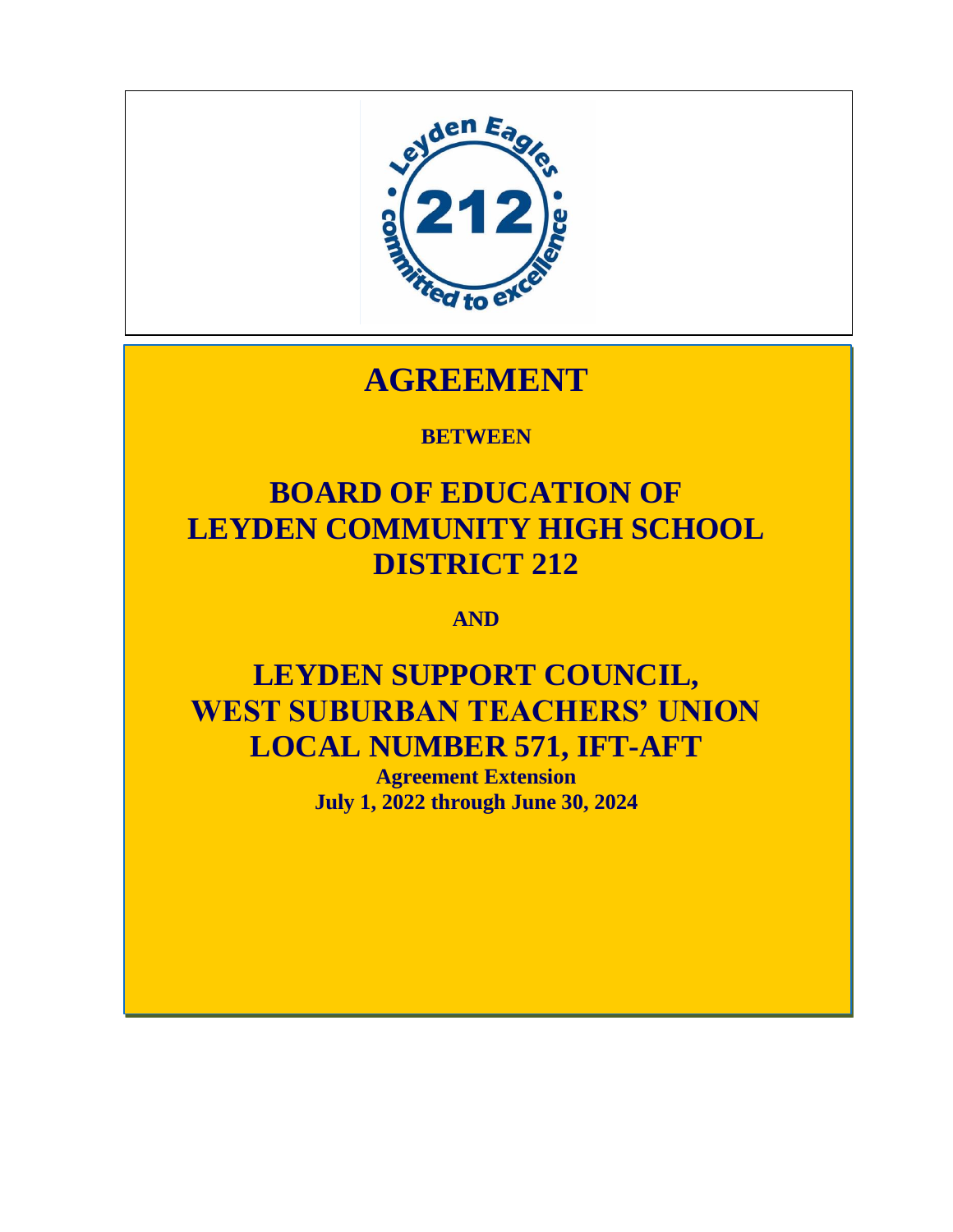# **Table of Contents**

| 1.1  |  |
|------|--|
| 1.2  |  |
| 1.3  |  |
| 1.4  |  |
|      |  |
|      |  |
| 2.1  |  |
| 2.2  |  |
|      |  |
| 3.1  |  |
| 3.2  |  |
| 3.3  |  |
| 3.4  |  |
|      |  |
| 3.5  |  |
| 3.6  |  |
| 3.7  |  |
| 3.8  |  |
| 3.9  |  |
| 3.10 |  |
| 3.11 |  |
|      |  |
| 4.1  |  |
| 4.2  |  |
| 4.3  |  |
|      |  |
|      |  |
|      |  |
|      |  |
|      |  |
| 7.1  |  |
|      |  |
| 7.2  |  |
| 7.3  |  |
|      |  |
|      |  |
|      |  |
| 9.1  |  |
| 9.2  |  |
| 9.3  |  |
| 9.4  |  |
| 9.5  |  |
| 9.6  |  |
| 9.7  |  |
|      |  |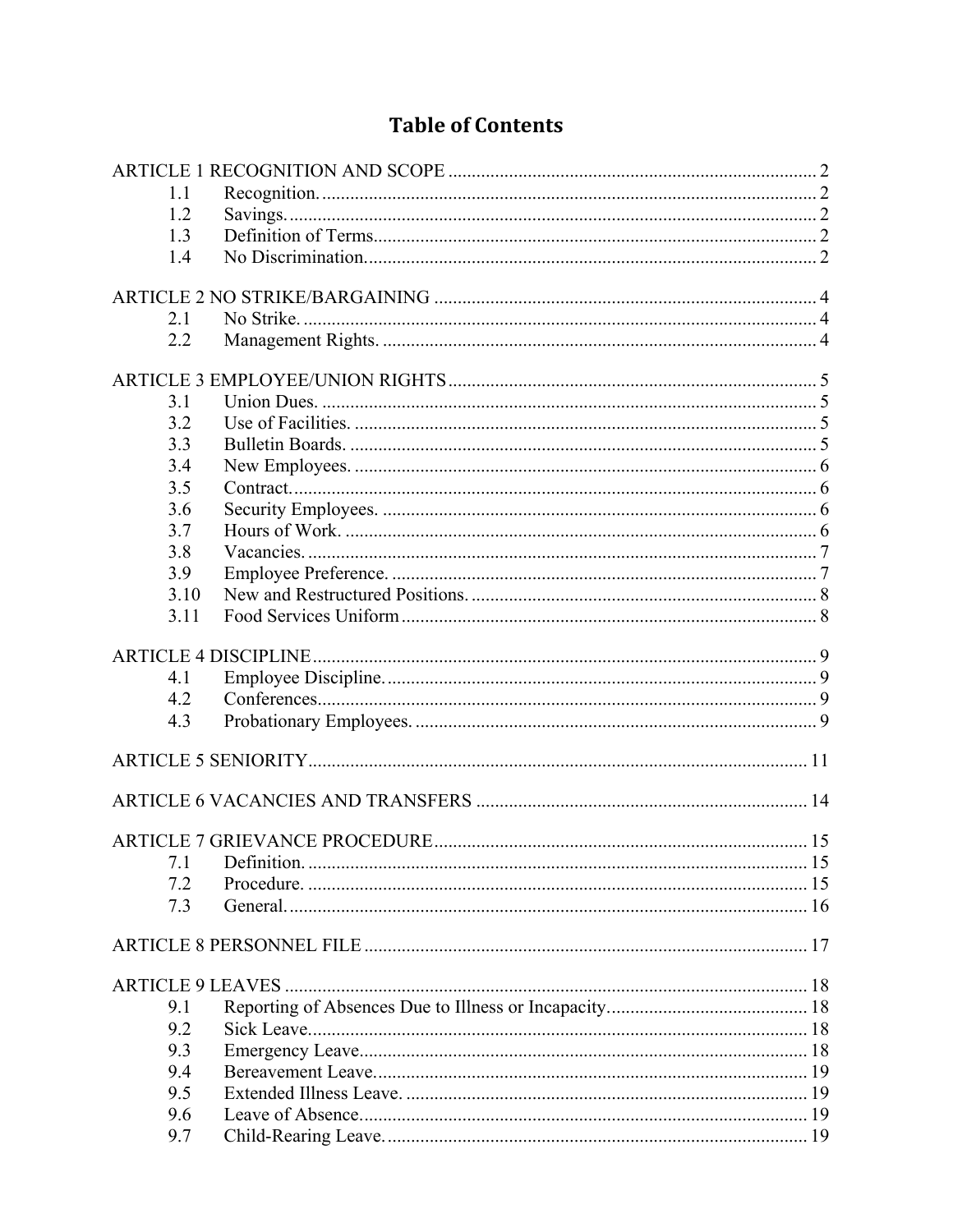| 9.8  |                                                                    |  |
|------|--------------------------------------------------------------------|--|
| 9.9  |                                                                    |  |
| 9.10 |                                                                    |  |
| 9.11 |                                                                    |  |
| 9.12 |                                                                    |  |
|      |                                                                    |  |
| 10.1 |                                                                    |  |
| 10.2 |                                                                    |  |
| 10.3 |                                                                    |  |
| 10.4 |                                                                    |  |
| 10.5 |                                                                    |  |
| 10.6 |                                                                    |  |
| 10.7 |                                                                    |  |
|      |                                                                    |  |
|      |                                                                    |  |
| 12.1 |                                                                    |  |
| 12.2 | Educational Support Personnel and Food Services 10-Month Full-Time |  |
|      |                                                                    |  |
|      |                                                                    |  |
| 13.1 |                                                                    |  |
|      |                                                                    |  |
| 14.1 |                                                                    |  |
| 14.2 |                                                                    |  |
|      |                                                                    |  |
|      |                                                                    |  |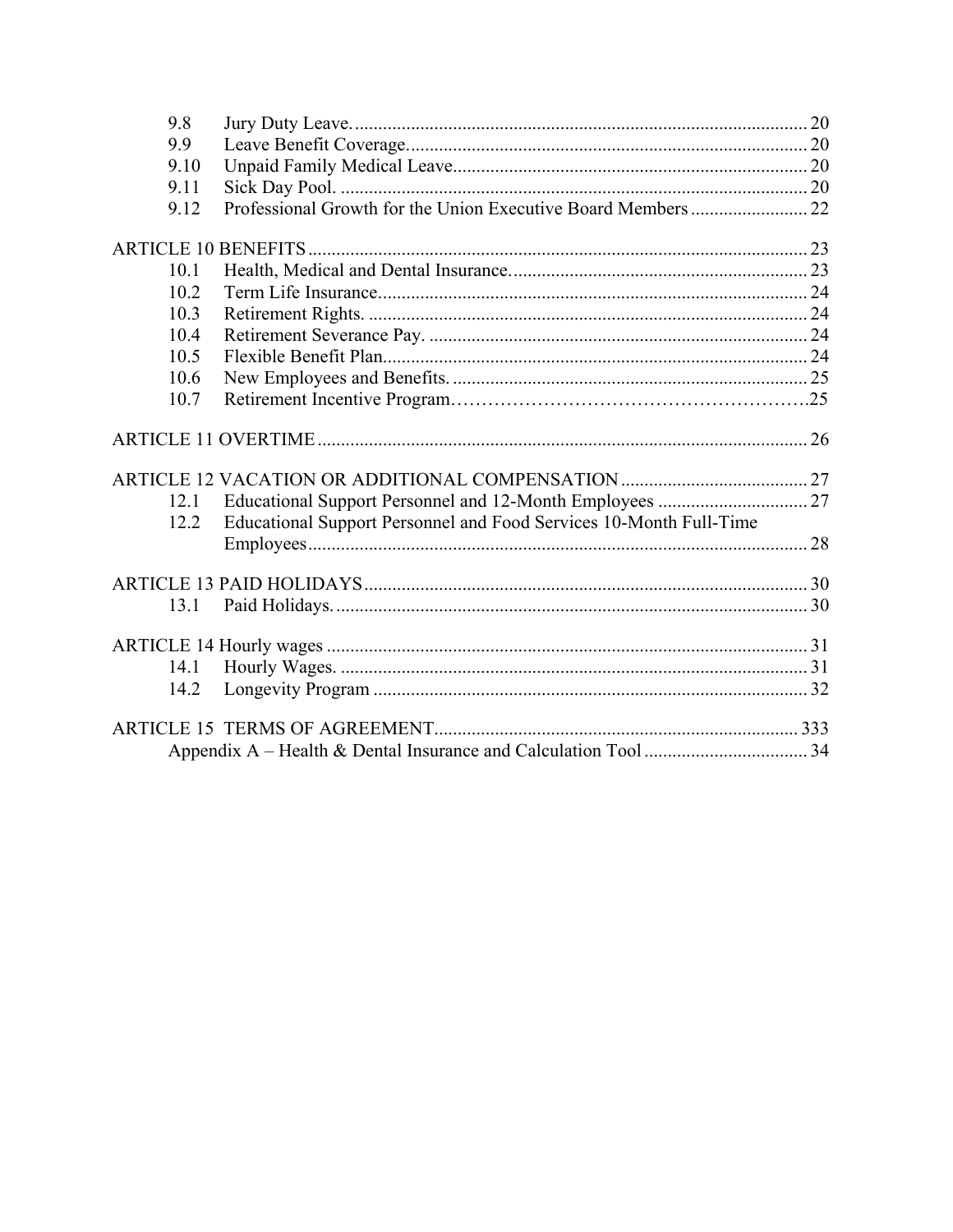# **AGREEMENT**

This Agreement extension is made and entered into by and between the Board of Education of Leyden Community High School District Number 212, Cook County, Illinois, hereinafter referred to as the "Board" and the Leyden Support Council, West Suburban Teachers' Union, Local Number 571, IFT, AFT, hereinafter referred to as the "Union."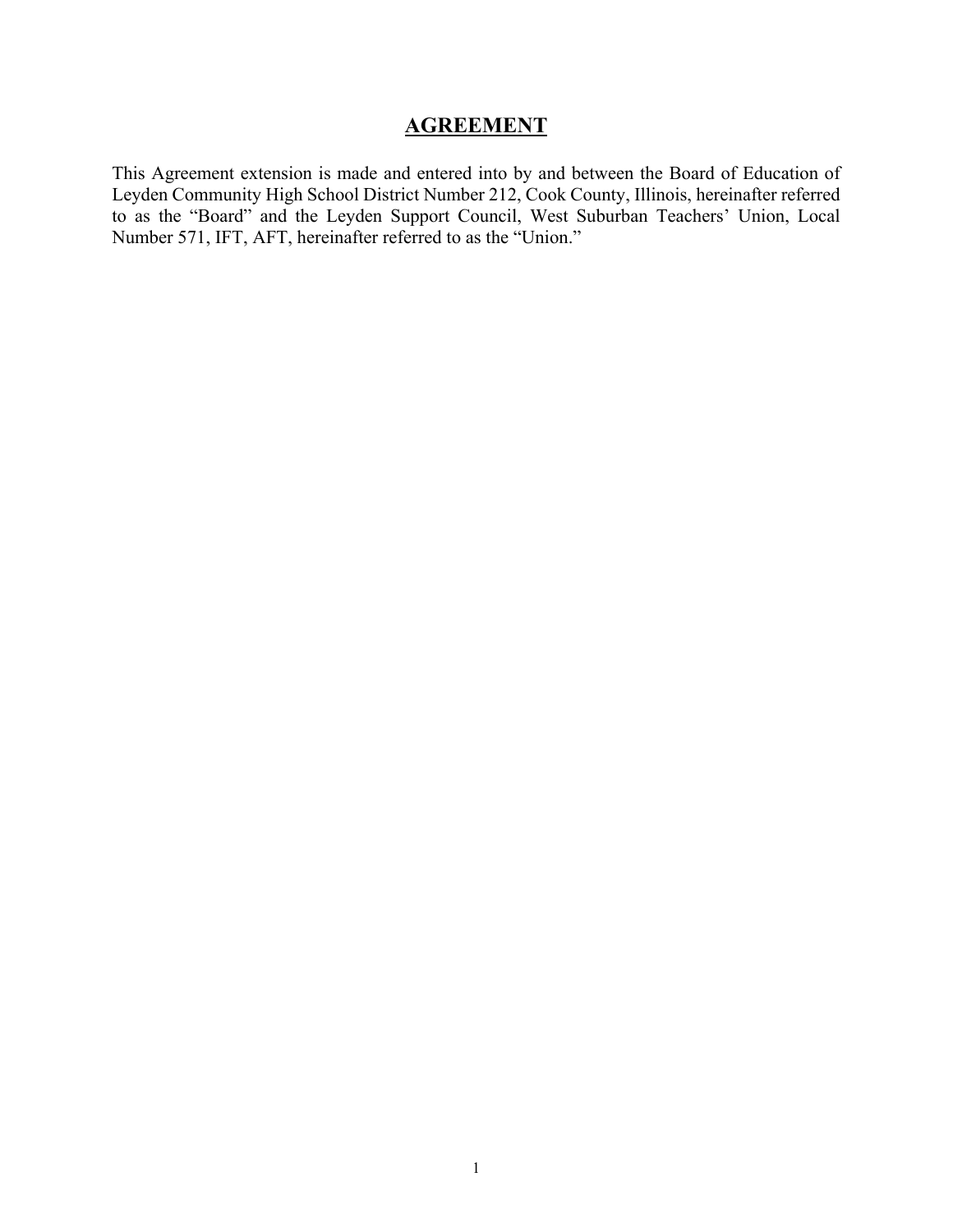#### **ARTICLE 1 RECOGNITION AND SCOPE**

# **1.1 Recognition.**

The Board recognizes the Union as the sole and exclusive bargaining agent for all full and regular part-time educational support personnel (ESP) and food services personnel working at least three hours per day for each day of a five-day work week or 15 hours per week, excluding the following positions:

- administrative assistants for all district administrators,
- clerk/typists for Human Resources and CFO/CIO/Treasurer,
- administrative assistants for building principals and assistant principals,
- one deans' administrative assistant per building,
- maintenance secretary,
- Communications Assistant,
- Fiscal Services personnel,
- Educational Support Personnel, Fiscal Services, and Food Services Supervisors

# **1.2 Savings.**

Should any article, section or clause of this Agreement be declared illegal by a court of competent jurisdiction over the Board and the Union or in the event the Congress or the Legislature enacts a law in conflict with any article, section or clause of this Agreement, said article, section or clause, as the case may be, shall be deleted from this Agreement to the extent that it violates the law; but the remaining articles, sections or clauses shall remain in full force and effect for the duration of the Agreement, if not affected by the deleted article, section or clause.

# **1.3 Definition of Terms.**

1.3.1 Full-Time Employee. Any employee who is regularly employed on a ten (10) or twelve (12) month basis and who works forty (40) or more hours per week shall be deemed a "full-time" employee.

1.3.2 Part-Time Employee. Any employee who is regularly employed on a ten (10) or twelve (12) month basis and who works less than forty (40) hours per week but more than fourteen (14) hours per week shall be deemed a "part-time" employee.

1.3.3 Probationary Employee. An employee hired in accordance with the terms of 1.3.1 or 1.3.2 of this Agreement who has not completed six (6) months of employment, shall be deemed a probationary employee.

# **1.4 No Discrimination.**

The Board and Union agree to continue their policy of not discriminating against any employee on the basis of race, creed, color, national origin, sex, sexual orientation, marital status, age, or membership or participation in, or association with, the activities of any employee organization.

The Union agrees, in accordance with its constitution and policy statements, to continue to admit persons to membership without discrimination against any employee on the basis of race, color,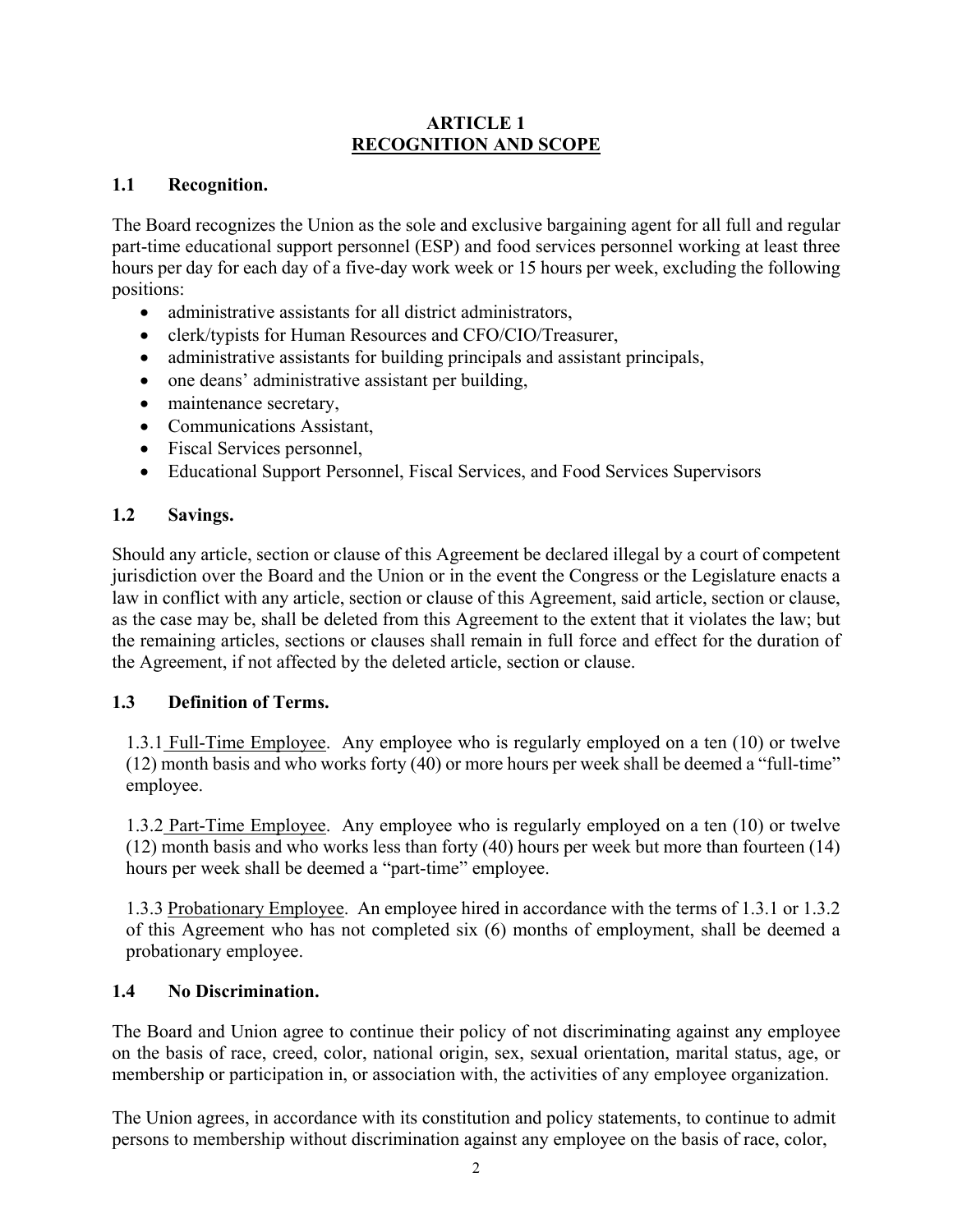creed, national origin, sex, sexual orientation, age, or marital status; and to represent equally all employees covered by this agreement without regard to membership or participation in, or association with, the activities of any employee organization.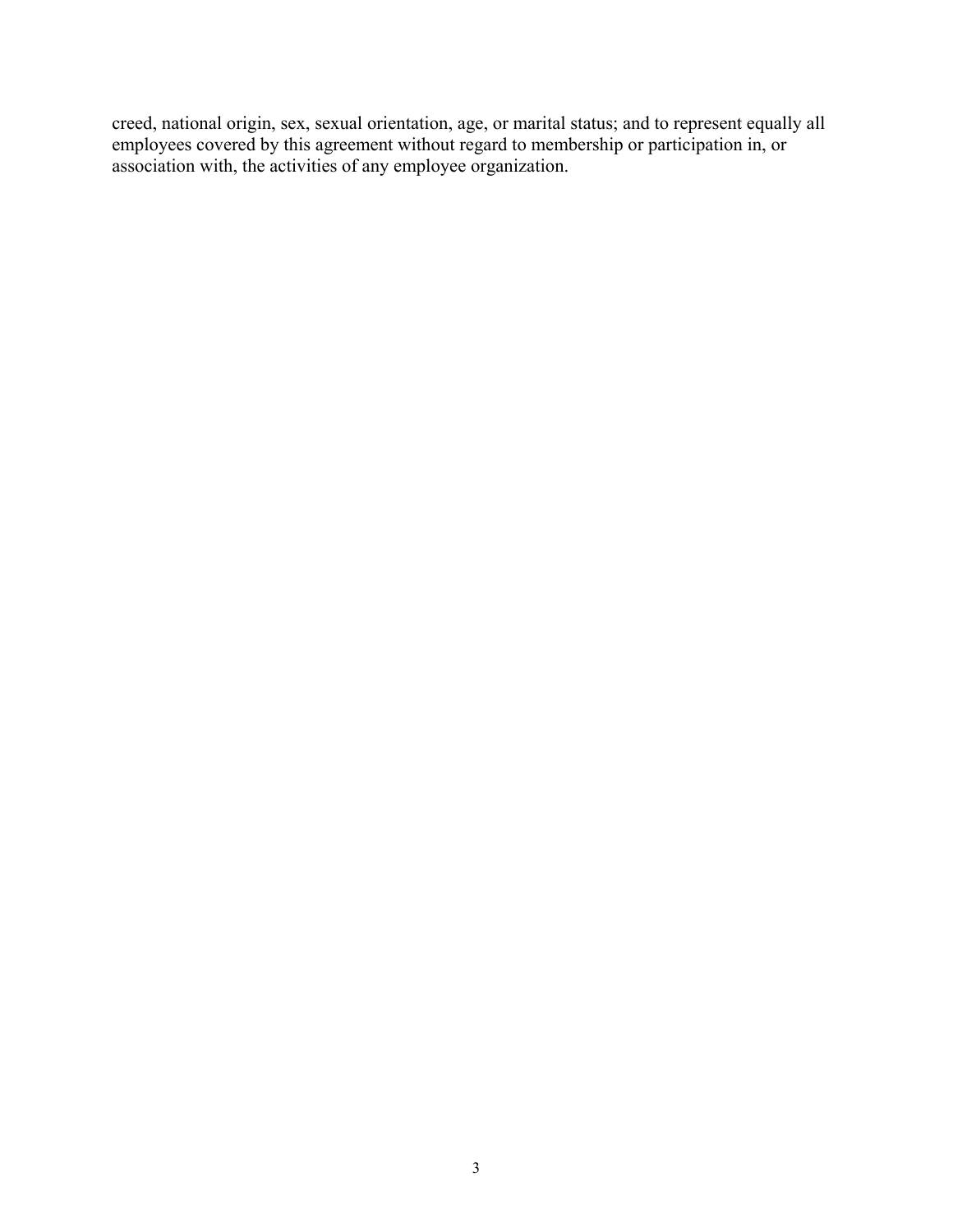#### **ARTICLE 2 NO STRIKE/BARGAINING**

#### **2.1 No Strike.**

During the term of this Agreement, in no event shall the Union nor any of its members, agents or any employees for any reason authorize, institute, or engage in a slowdown, work stoppage, picketing which would disrupt the operation of the schools or a strike. Nor shall the District, during the term of this Agreement, lockout the employees.

#### **2.2 Management Rights.**

The Board shall have and retain all management rights and functions not specifically abridged by the provisions of this Agreement including, but not limited to, the full and exclusive right to hire, fire, assign, promote, layoff, direct, discipline, transfer, suspend, evaluate, determine the qualifications of employees, assign job classifications, determine the extent of, and control, the operations of the District, make work rules, subcontract, determine the methods, standards and extent of work, and determine the content of jobs. Nothing in this management rights clause diminishes the Board's duty, if any, under the Illinois Educational Labor Relations Act (the "Act") to negotiate mid-term changes in wages, hours and working conditions not specifically covered by this Agreement; provided, however, enforcement of any such duty by the Union shall be solely through the Illinois Educational Labor Relations Board and not through the grievance procedure and nothing in this Agreement diminishes the Board's authority to implement changes in working conditions not specifically covered by this Agreement after satisfaction of the Board's duty, if any, to negotiate such changes.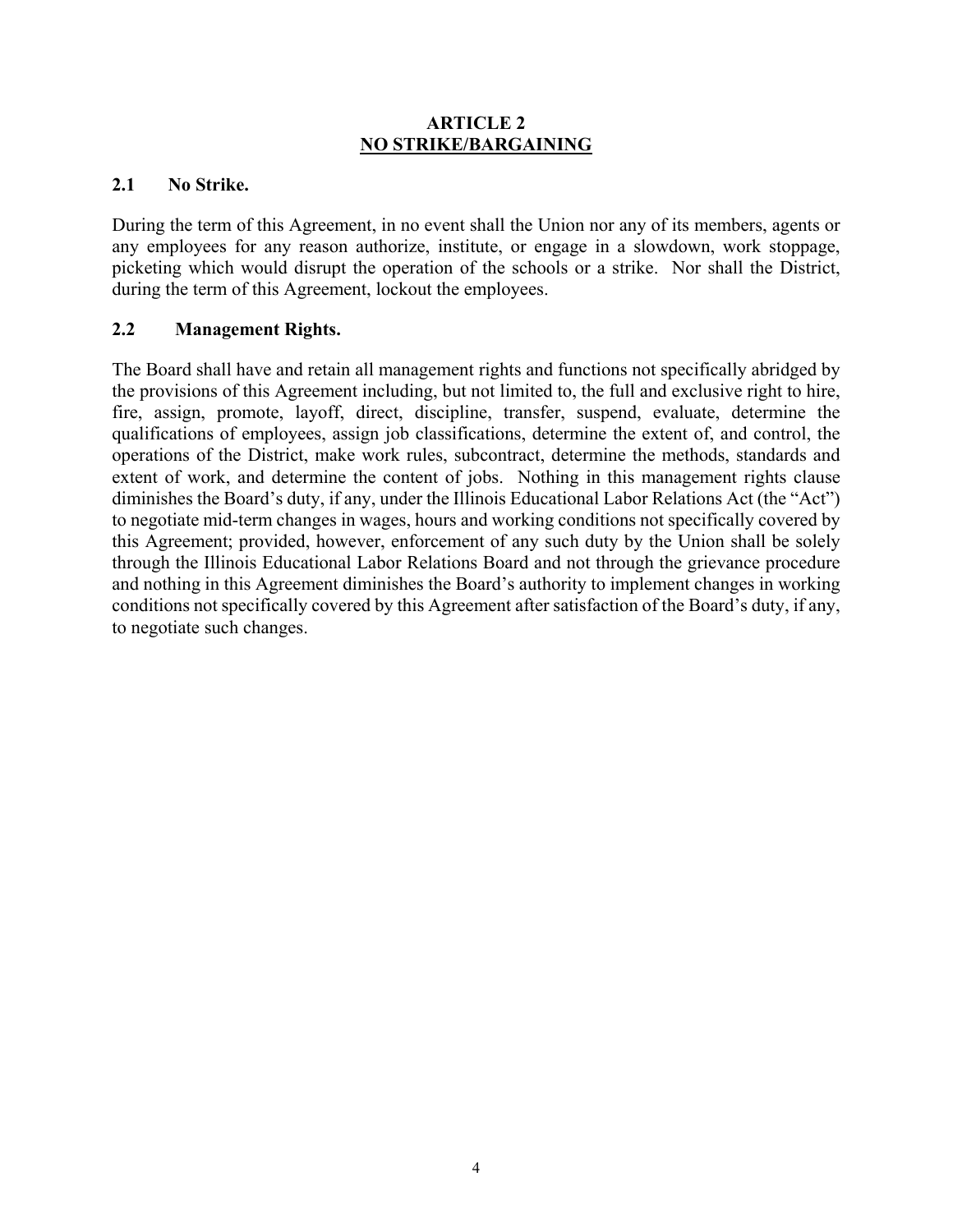#### **ARTICLE 3 EMPLOYEE/UNION RIGHTS**

#### **3.1 Union Dues.**

The Board agrees that it shall, upon written request of an employee, withhold from the compensation of that employee any dues payable by such employee to the Union and, if also authorized, a contribution to the IFT/571 Committee on Political Education (COPE). The Board shall transmit such withholdings separately to the official designated, in writing by the Union on a monthly basis. Dues shall be withheld on a monthly basis for ten (10) months in an amount which is equal to the prorata share of the annual dues payable to the Union. COPE deductions shall be withheld and transmitted once per school year in coordination with the faculty contributions. Authorized dues deductions shall be irrevocable except in accordance with the terms under which an employee voluntarily authorized said deductions. Dues revocations are initiated by the Union. In the event that an employee revokes his/her dues, in accordance with the terms in which he/she authorized the dues and deduction, the Union will notify the Board after the close of the revocation window. Nothing herein shall prevent an employee from revoking the employee's written request to have dues and/or COPE fund deductions withheld from compensation, in which case the Board shall promptly discontinue such withholding after receipt of such written request, with a copy of such request sent to the Union President. The Union agrees to refund to the employee any dues or COPE fund deduction which may have erroneously been deducted or remitted to the Union and the employee and the Union shall have no claim against the Board.

# **3.2 Use of Facilities.**

The Union shall have the right to use space within school buildings for Union meetings provided that: (a) an application for use of school facilities is made to the Principal or designee; with a copy to the Assistant Superintendent. The application must be submitted at least one day in advance of the meeting, unless such one-day advance notice cannot be given for good causes stated in the application; (b) if such meeting results in additional maintenance or custodial expense, the Union shall pay the cost; and (c) such meetings are held during non-working hours and do not interfere with any facet of the school's educational, administrative or extra-curricular program. The Union may have reasonable access to and use of the District's duplicating equipment provided that the Union reimburses the District for the cost of such use and provided further that such use does not interfere with the conduct of school business, and does not occur during the employee's working hours. The Union may further make reasonable use of employee mailboxes, inter-school mail service, and the district email system. A copy of all materials sent to employees shall be given to the Superintendent, Assistant Superintendent and Principals, except for confidential communications of limited distribution to individual employees.

# **3.3 Bulletin Boards.**

The Union may use available bulletin board space in employee lounges or other areas not usually frequented by students or members of the public to post notices and other materials related to Union business. All notices and materials shall be dated and posted by a Union representative authorized by the Union President.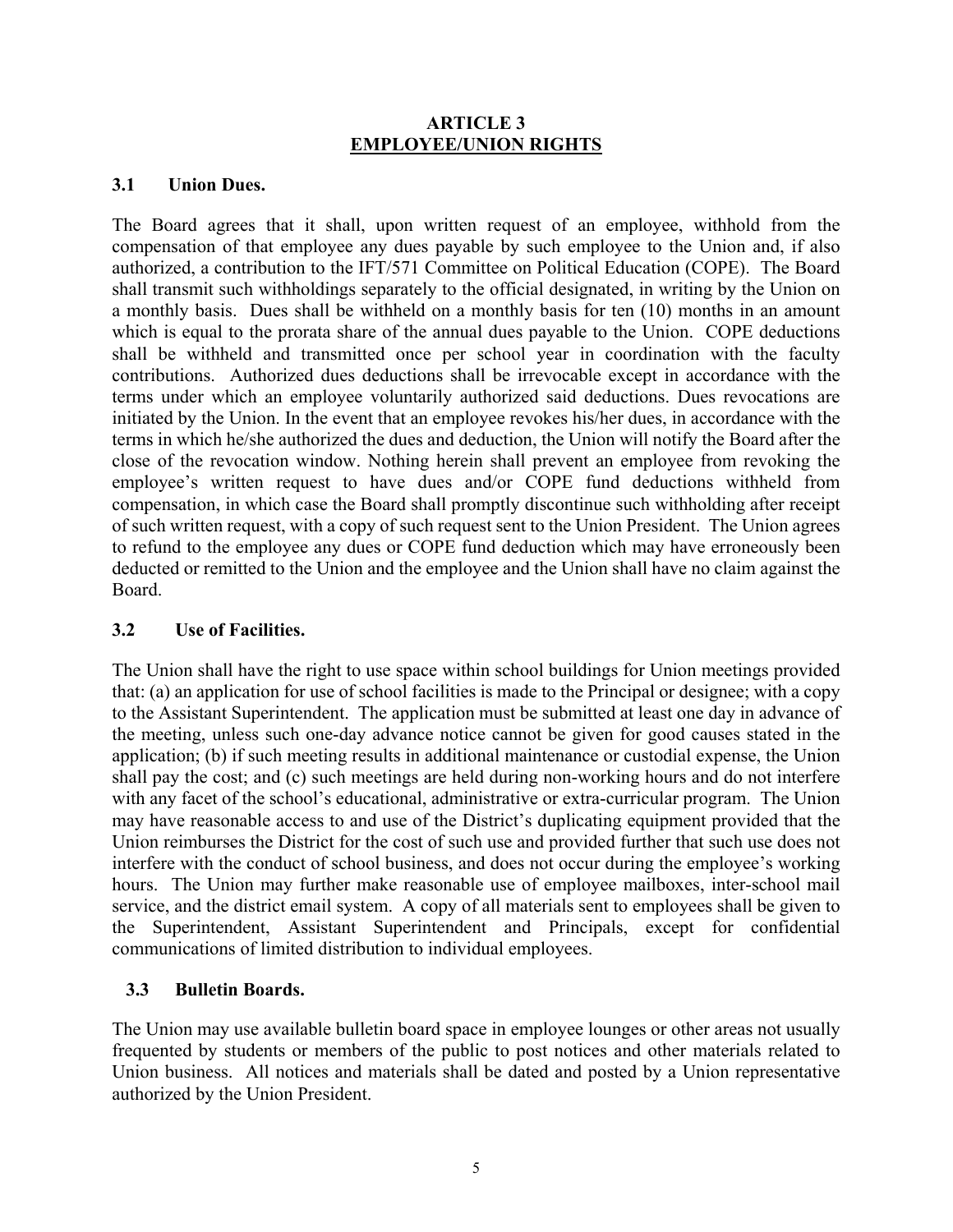# **3.4 New Employees.**

Names and addresses of newly hired employees covered by this Agreement shall be sent to the Union within one week from the date of beginning work in the School District. All newly hired employees will be instructed how to access a copy of this Agreement from the Leyden website by the Assistant Superintendent's Office.

# **3.5 Contract.**

The Board will post the Contract on the Leyden website in an indexed PDF or other non-editable format, provide access to employees, and provide the Union with an editable version in MS Word or other suitable program.

# **3.6 Security Employees.**

- 3.6.1 12-Month Option. Full-time security employees who currently work twelve (12) months by working in the maintenance department in a Custodian position during non-school days and breaks will be grandfathered to remain twelve (12) month employees. Grandfathered security may opt to work 10 months and shall not thereafter return to 12-month status.
- 3.6.2 Custodial Pay Rate. Security employees who work in the maintenance department in custodial positions shall be paid at their security pay rate.
- 3.6.3 Security Uniform. Security personnel are required to wear uniforms as supplied by the District. These are to be worn daily, as advised. The following items will be supplied at time of hire:
	- (1) Blazer (Graduation) (5) Shirts (long-sleeved) (5) Shirts (short-sleeved) (2) Pair of Pants (1) Tie (1) Name Badge (1) Track Jacket for indoor use (1) Cold weather jacket with clearly identifiable Leyden Security and reflective markings

for outdoor assignments

In addition to the above, the District will assume responsibility for the replacement, repair or cleaning of clothing damaged in the line of duty. The District will also replace the aforementioned uniforms when the Administration determines they need to be replaced.

3.6.4 Security Employee Hours. Security employees shall be required to work a split shift for graduation or other similar events.

# **3.7 Hours of Work.**

3.7.1 The regular work schedule of full-time and regularly employed part-time employees shall work a maximum of eight hours daily between 6:30 a.m. and 6:30 p.m. including one 15 minute morning break and one 10-minute afternoon break, unless otherwise agreed to by the Union and the Assistant Superintendent. Summer, spring, and winter break hours will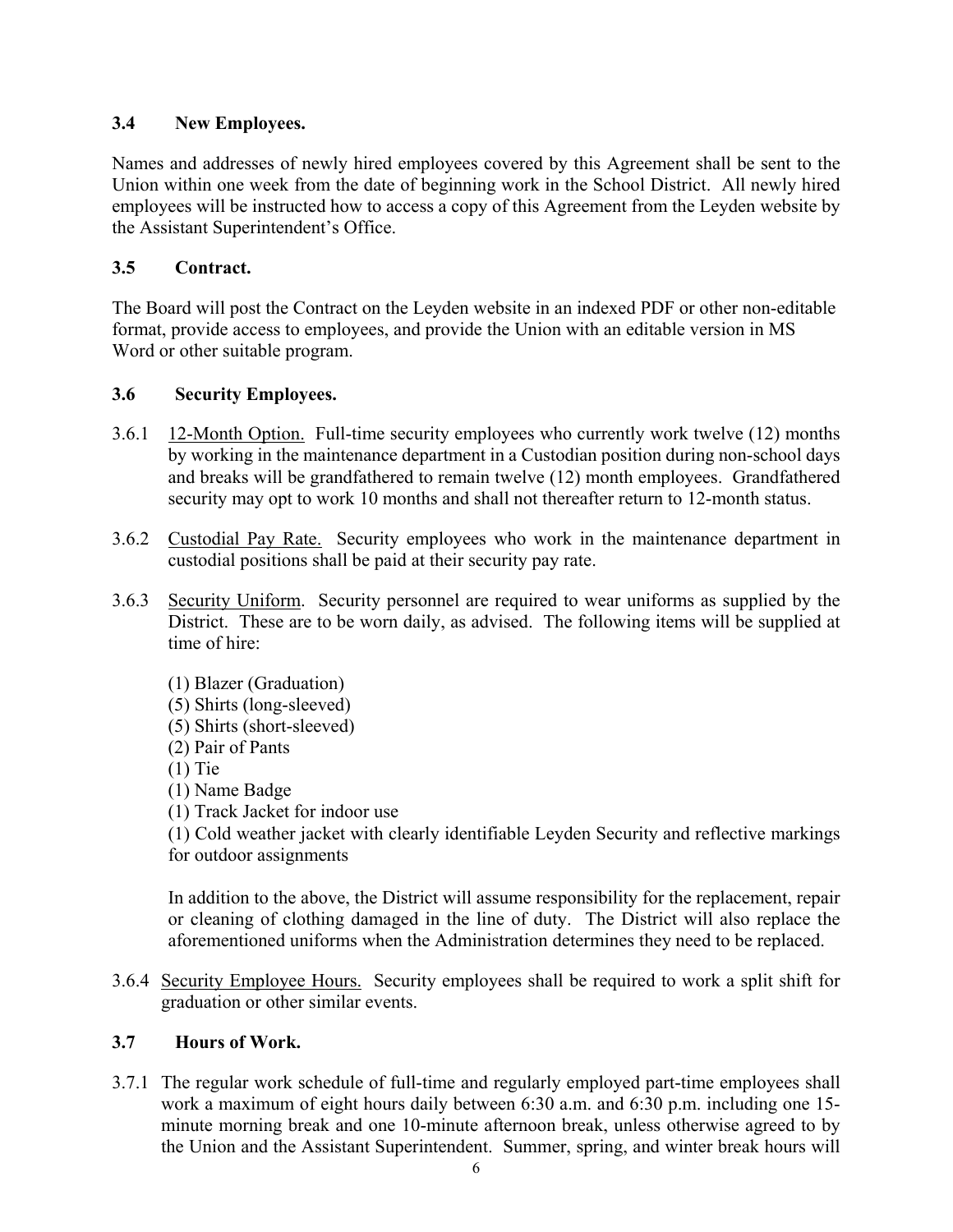be consistent with District office personnel. The normal work week shall be Monday through Friday with the exception of employees needed for special events.

- 3.7.2 The Board and Union agree that up to two (2) full-time security employees may be assigned to work a shift that ends at 10:30 pm.
- 3.7.3 The Food Services Coordinator(s) shall request additional time and/or staff when there is need to service district events and catering requests. The Food Services Supervisor shall review these requests and notify the coordinator(s) of his/her determination as to whether the request has been approved. Any extra time or overtime needed to service these functions shall be dispensed by seniority on a rotating basis; to all employees by position within job category required to service the function.
- 3.7.4 10-month employees will shorten their work hours to support students during final exams, standardized testing days, and with testing accommodations, with the exception of the first two days of final exams for the first semester, and the first day of final exams for the second semester. During the remaining final exam days, any additional work time beyond the shortened work schedule, must be approved by an administrator prior to working any additional hours.

During final exams and testing days, the employees in the position of Food Services Worker 1 will be assigned by seniority on a rotating basis.

3.7.5 In the event of an e-Learning Day, 10-month employees will not report to work and may choose to use an available emergency day or dock day.

As stated in Article 9.3, employees are entitled to use three (3) of their paid sick leave days of each school year for paid emergency leave. In the event of an E-Learning day, 10 month employees may elect to take a fourth (4th) emergency day. This day will be charged against the employee's sick leave. If the employee does not have any available sick leave, he/she will receive a dock day. If additional E-Learning days occur, the employee will have to choose between any remaining emergency day(s) or a dock day as indicated above.

# **3.8 Vacancies.**

When a vacancy occurs the District shall have up to two months to determine if the vacancy is to be filled. The vacancy may be filled by a temporary or substitute employee during the two months. After two months, if the District decides to fill the position the job opening shall be posted according to Article VI, Section 6.1 of this agreement. If the position is not posted it shall be eliminated.

# **3.9 Employee Preference.**

Current Leyden employees shall be given preference over non-Leyden employees, when qualifications are essentially equal, as objectively determined by the Educational Support Personnel, Food Services, and/or Fiscal Services Supervisors in filling of vacancies in the bargaining unit.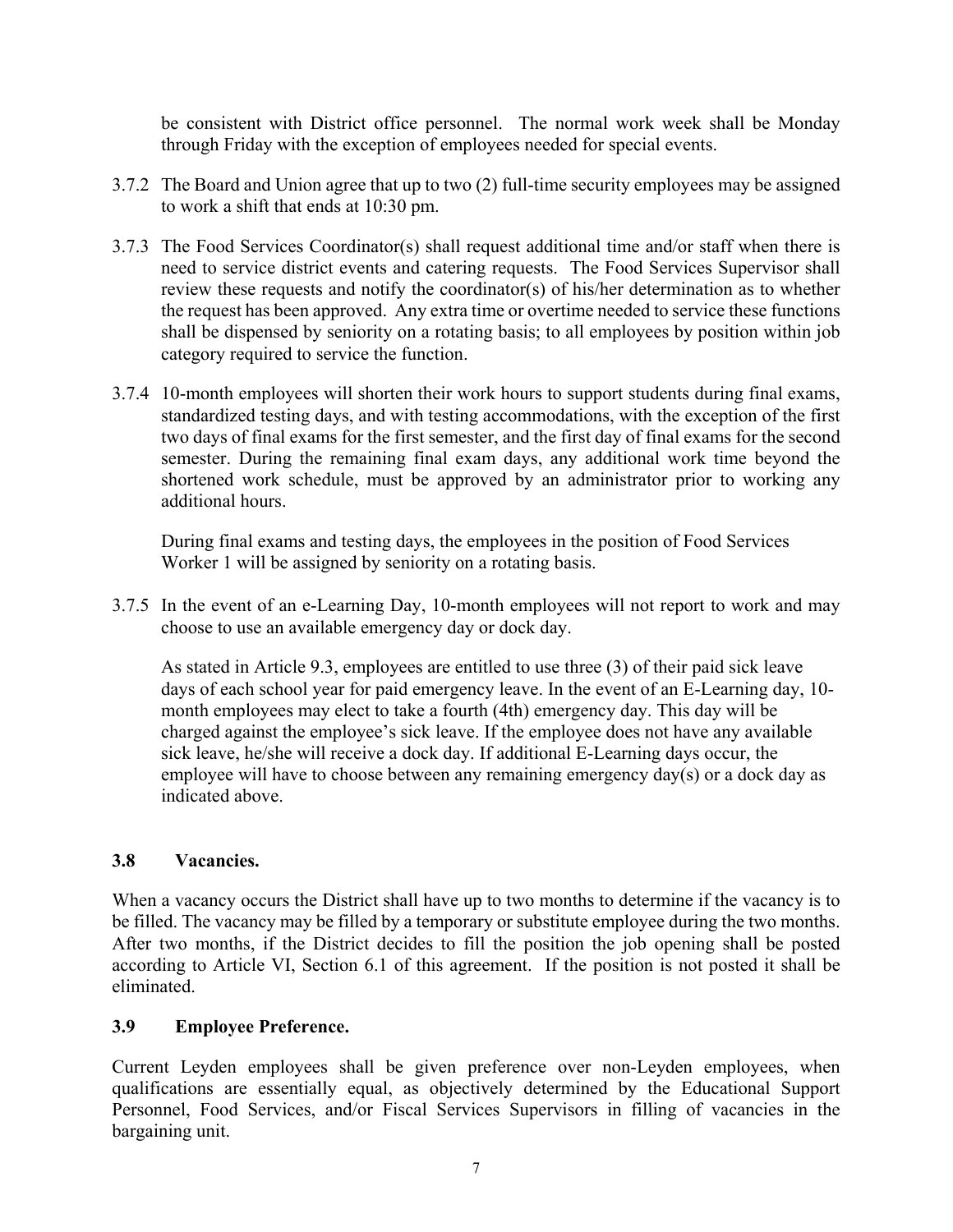If a current employee is not hired for the position, and if the employee completes a written request, the district will provide an explanation of why the employee was not hired for the position and will provide the employee with the score they received on any objective test if one was administered.

# **3.10 New and Restructured Positions.**

The Board may from time to time create new support staff positions or restructure current positions. When this occurs the Board and Union will meet and negotiate the salary, benefits and working conditions of the new or restructured positions to the extent required by law.

# **3.11 Food Services Uniform**

Food Services personnel are required to wear uniforms as supplied by the District. These are to be worn daily, as advised. The following items will be supplied at time of hire:

(5) Shirts (short-sleeved) (3) Pair of Pants

In addition to the above, the District will assume responsibility for the replacement of uniform articles damaged or worn. The District will also replace the aforementioned uniforms when the Administration determines they need to be replaced.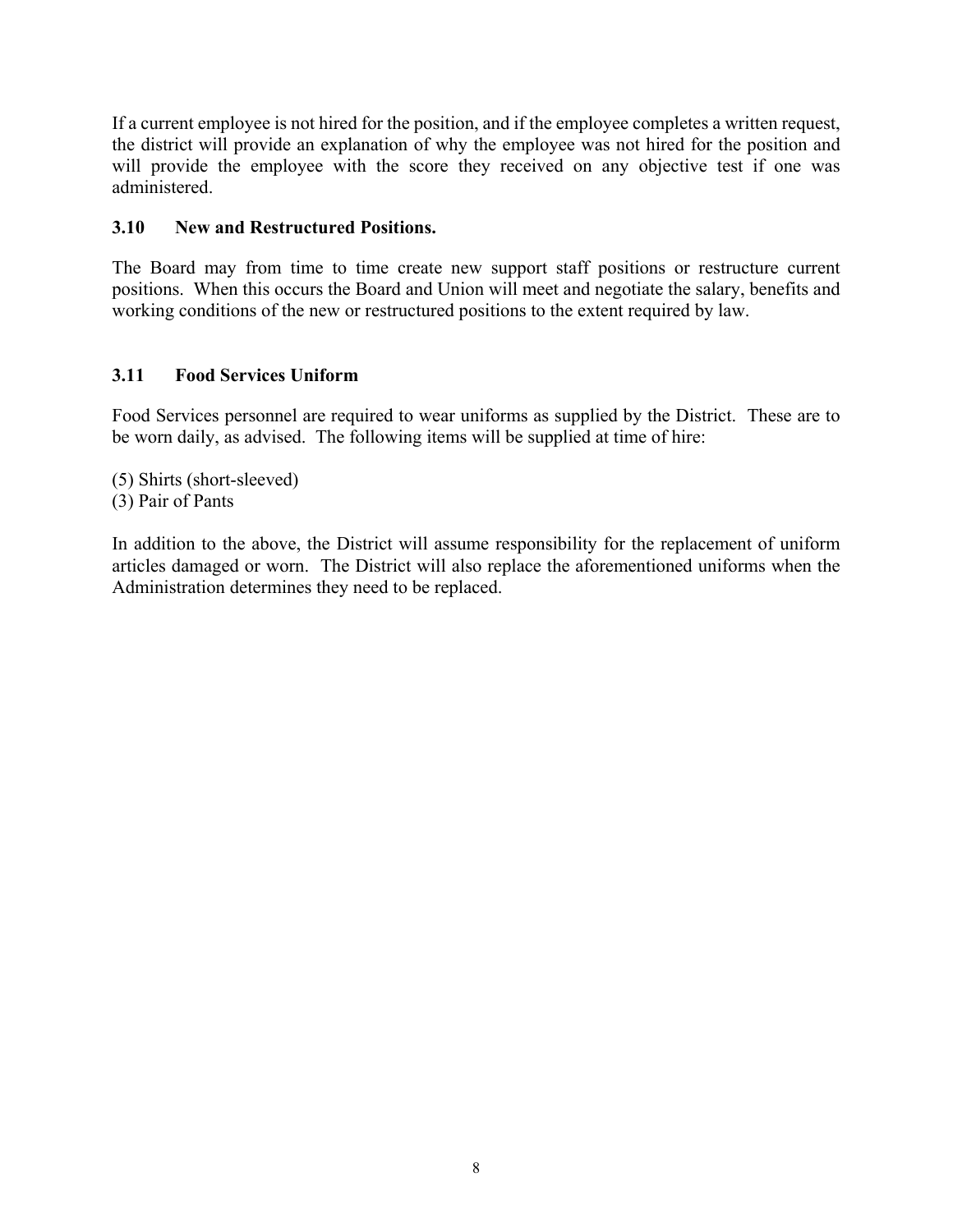#### **ARTICLE 4 DISCIPLINE**

#### **4.1 Employee Discipline.**

Employees who are not in probationary status shall be subject to suspension without pay or discharge for just cause by the Superintendent or the Board. Such employees shall be given by the Superintendent or designee a statement of the charges against them in writing. Such employees may, along with a Union representative, discuss the charges with the Superintendent or his or her designee prior to when a suspension, either with or without pay, or discharge may take effect. A request to discuss the charges with the Superintendent must be submitted prior to noon of the working day prior to the effective date of a suspension or discharge. However, it is recognized that some employee behavior may be particularly disruptive to the educational or work environment. The Board reserves the right for the Board or the Superintendent or designee to immediately suspend such employees without pay pending the implementation of a hearing if requested within five working days after the start of the suspension. Working days as used in this section means days when the District's administrative offices are open.

Employees may appeal the decision of the Superintendent or his or her designee to the Board of Education. Any such appeal must be submitted in writing and filed with the Superintendent no later than seven days before the next regular board meeting following the decision. If the decision occurs with less than seven days before the next regular meeting following the decision, the review must be requested in writing filed with the Superintendent no later than seven days of the next regularly scheduled board meeting. At the hearing, the employee may be represented by the Union official of the employee's choice.

# **4.2 Conferences.**

When an employee is required to appear before the Board or the Superintendent in any meeting or hearing which is called to discuss the suspension without pay or the dismissal of the employee, the employee shall be entitled to have a Union representative of the employee's choice, provided that the unavailability of the representative shall not be cause to delay any meeting or hearing if the employee has been given at least two (2) days notice of the meeting or hearing, and the employee may be reassigned or suspended with pay pending the meeting or hearing. When possible, disciplinary meetings shall be held during the employee's regularly scheduled work hours. An employee shall not be entitled to pay for appearance at a disciplinary meeting or hearing held on non-working time. The rights afforded by this Paragraph 4.2 shall be in addition to any rights in disciplinary conferences which the employee may have under the Illinois Educational Labor Relations Act. However, such IELRA rights shall be enforceable only through the Illinois Educational Labor Relations Board and not through the grievance procedure in this Agreement.

# **4.3 Probationary Employees.**

Probationary employees may be discharged without cause and without recourse to the grievance procedure during the probationary period. The first six (6) months of employment for new employees or those hired after a break in continuous service shall be the probationary period. Employees employed for a period of less than twelve (12) months who are transferred to a new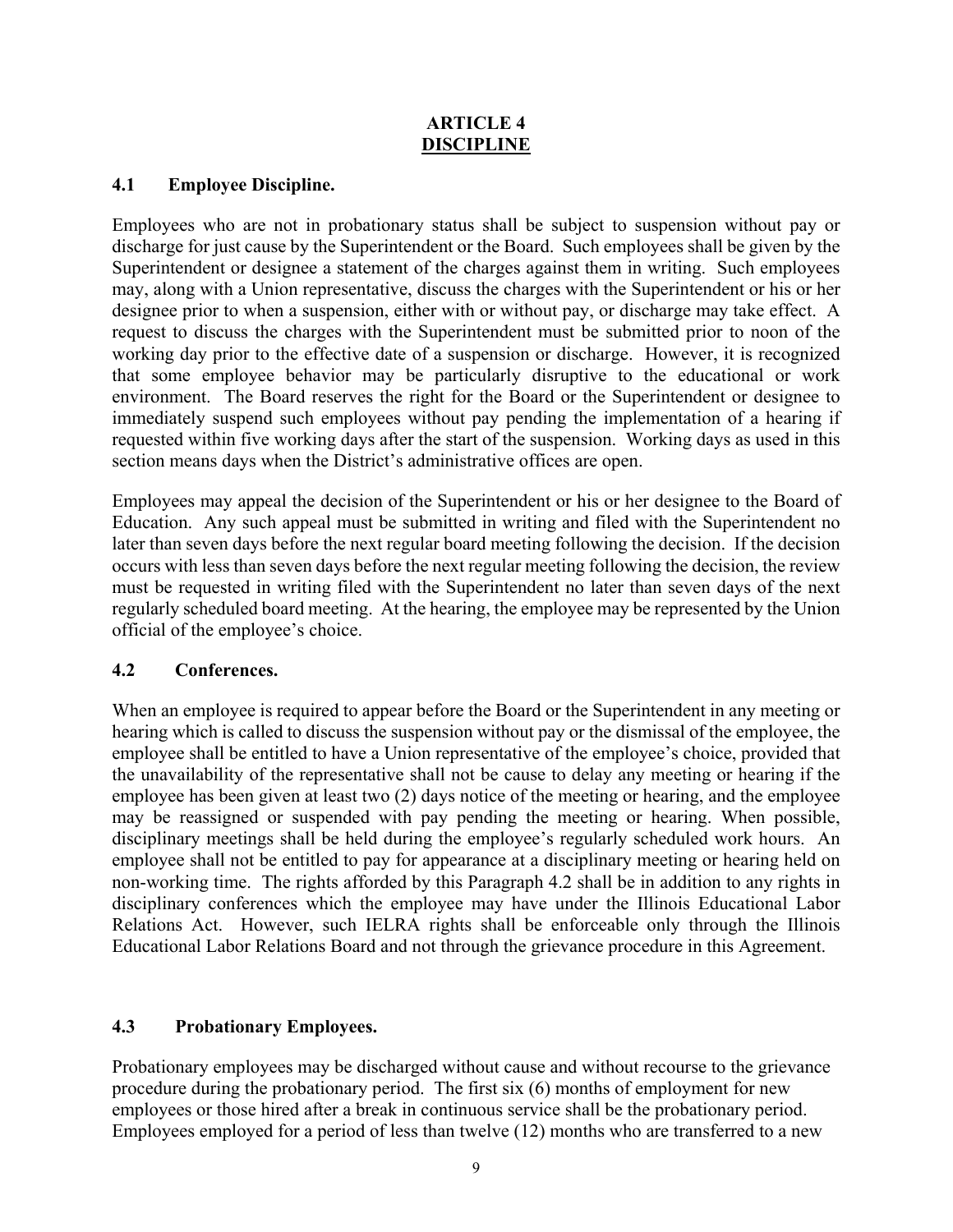position either voluntarily or involuntarily shall also have a new probationary period of four months for the newly transferred to position. These employees may also be discharged without cause and without recourse to the grievance procedure. However, transferred employees shall not lose any of the benefits they acquired when becoming a permanent employee.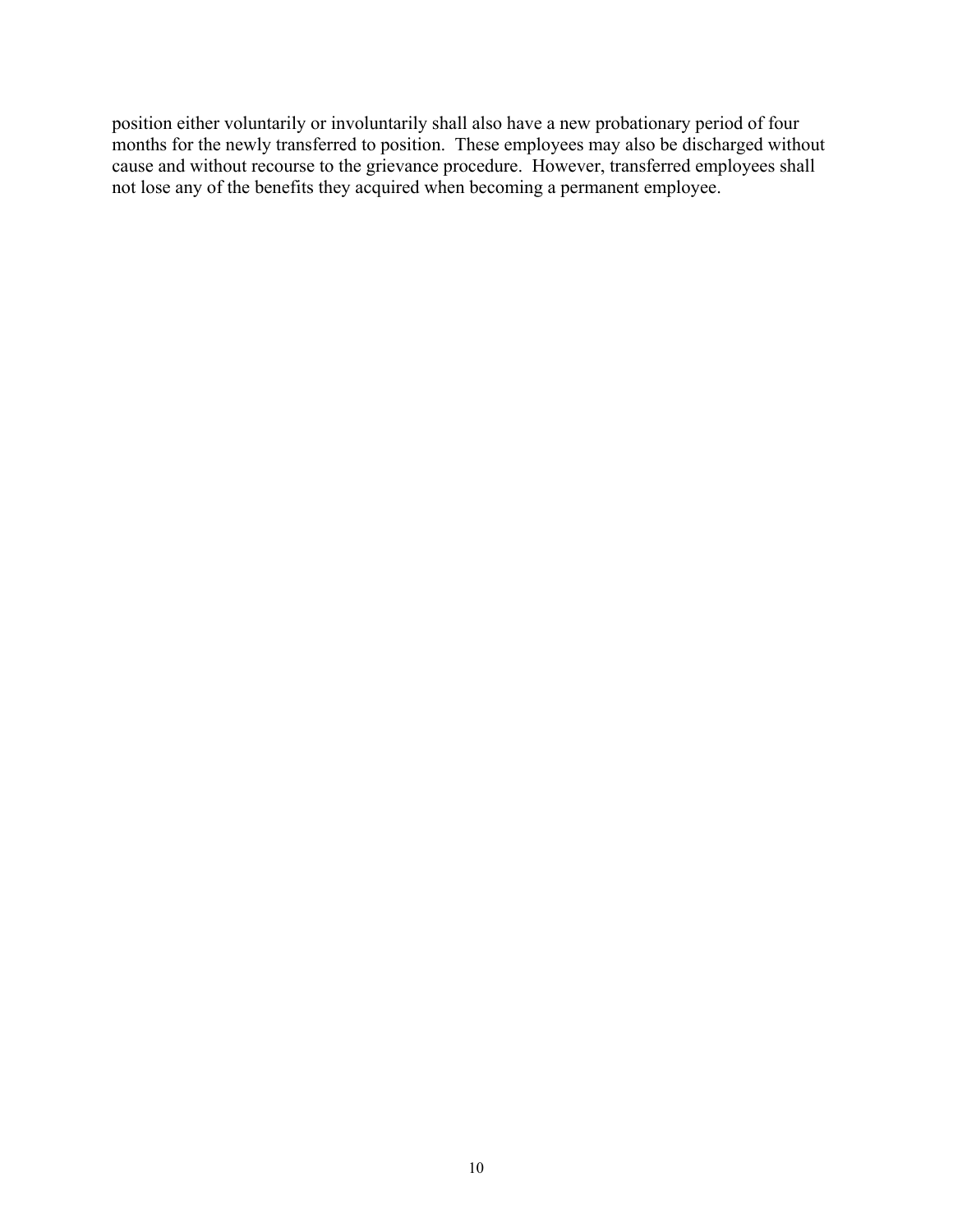#### **ARTICLE 5 SENIORITY**

- **5.1** Seniority by category of position shall be the controlling factor in reduction in force as provided in 5.2 and 5.3 below. Seniority shall be a factor considered by management in promotion, transfer, overtime, and bidding decisions. A more senior employee who applies and is rejected for a promotion, transfer, overtime or bidding opportunity in favor of a less senior employee shall be given an explanation by the Assistant Superintendent as to the reasons why seniority was not the controlling factor in the decision within a reasonable time after a written request for such an explanation by the employee.
- **5.2** For purposes of this Agreement and reduction in force of support staff under the Illinois School Code, the seniority of each employee shall date from the employee's last date of hire by the Board and an employee's seniority shall be measured by the employee's length of continuous service with the Board since the employee's last date of hire. Date of hire shall be the date on which the employee actually begins work. If two or more employees have the same seniority, the date of the employee's application shall control, whereby the employee with the earlier date of application shall be the most senior. If two or more employees still have the same seniority, the Superintendent or Assistant Superintendent shall conduct a drawing of lots, witnessed by the affected employees and an authorized Union representative, to determine seniority. The Board shall maintain and keep current a seniority list by category of position, noting the employee's date of hire. The Assistant Superintendent shall post a copy of the seniority list on the Leyden website no later than October 1 of each school year. Seniority shall not be broken and shall continue to accumulate during an approved leave of absence or any period of layoff during which the employee has recall rights. Seniority shall also not be broken when employment is terminated at the end of the school term and then resumed at the start of the next school term. Otherwise, seniority shall be broken upon termination of employment.
- **5.3** In the event of a layoff under Section 5/10-23.5 of the School Code, employees shall be dismissed by category of position on the basis of least seniority in the category of position first. Provided, however, in any category for which legal qualifications are established by law or by regulation of the State Board of Education, the more senior employee in that category must be legally qualified to fill the position of a less senior employee in that category in order for the more senior employee to have bumping rights. Further, in the Teacher Aide category, the more senior employee must be fluent in the relevant language to bump into an interpreter's position held by a less senior employee. Finally, in the Clerical Office category, the more senior employee must possess the typing and, if applicable, personal computer skills necessary to perform satisfactorily in the position in order to bump into a position requiring typing and personal computer skills held by a less senior employee. Laid off employees shall be recalled in the reverse order of layoff by category of position.

The Superintendent shall notify the Union in writing of the plan for any reduction in force (honorable dismissal and/or reduction in hours) at least thirty (30) days before the Board takes final action on the reduction in force. The Union shall be provided with an opportunity to meet with the Superintendent and then with the Board in closed session to discuss the plan and its impact before the Board takes final action. The requirements of this paragraph do not apply to reductions in force due to unforeseen reductions in the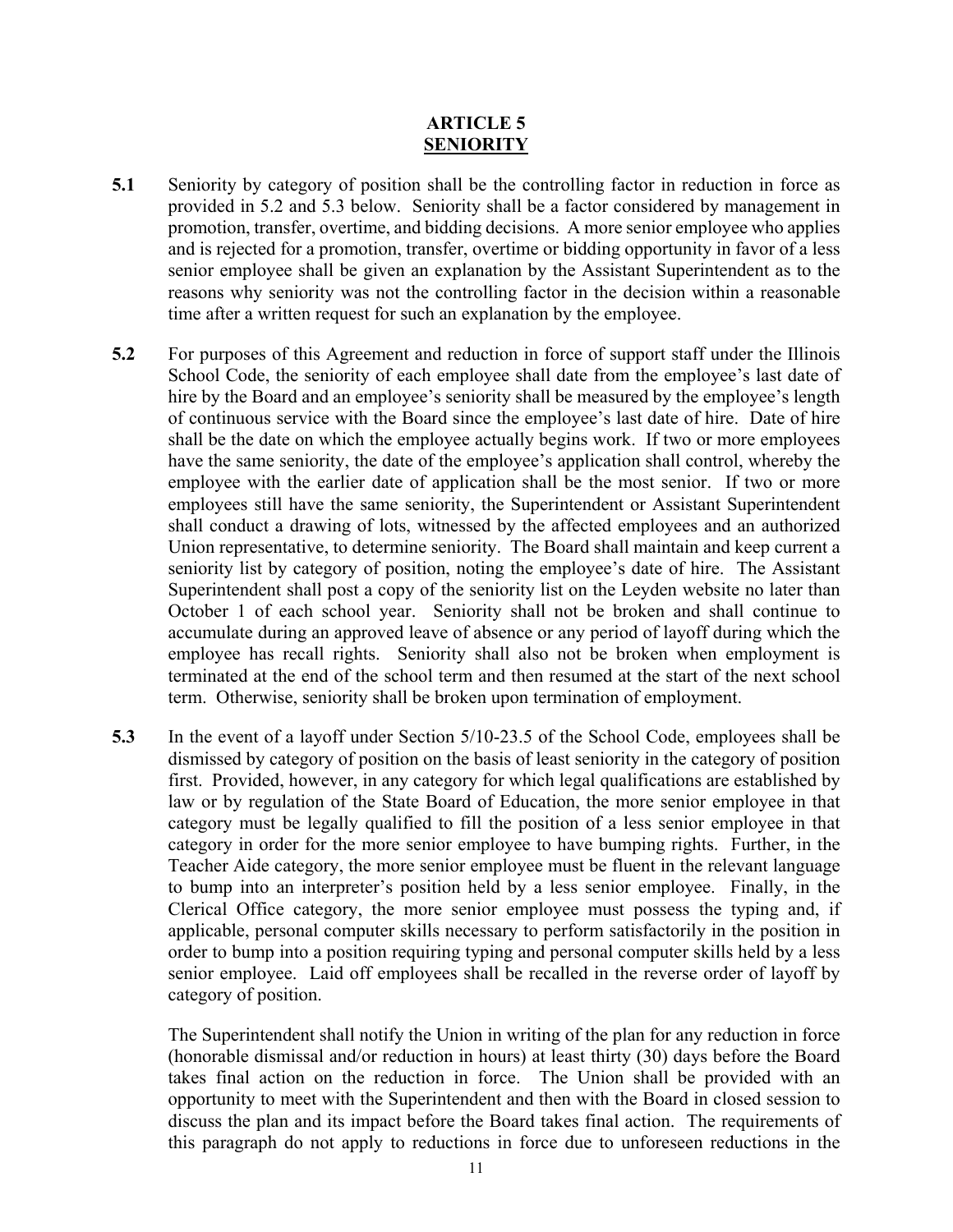student population for which a minimum five-day notice is required under Section 10-23.5 of the School Code.

**5.4** For purposes of reduction in force under this article, the categories of positions shall be as follows:

#### **CLERICAL OFFICE**

Attendance Recorder Cashier/Bookstore Manager Clerk/Administration Office Media Center Assistant Receptionist-Clerk/Deans' Office Student Attendance Supervisor Telephone Receptionist

#### **IN-SCHOOL SUSPENSION (ISS) FACILITATOR**

In-School Suspension (ISS) Facilitator

#### **MATH CENTER**

Math Coach

#### **REGISTRAR**

Registrar

#### **SECRETARIAL**

Clerical Support Pool Director of Careers and Community Outreach Secretary Duplicating/Clerical Support Pool Educational Support Personnel Secretary Food Services Secretary Health Care Aide Office's Secretary Special Education Secretary Student Services Secretary Student Supports Secretary

#### **STUDENT SUPERVISOR I**

Study Hall Supervisor

#### **STUDENT SUPERVISOR II**

Inside/Outside Security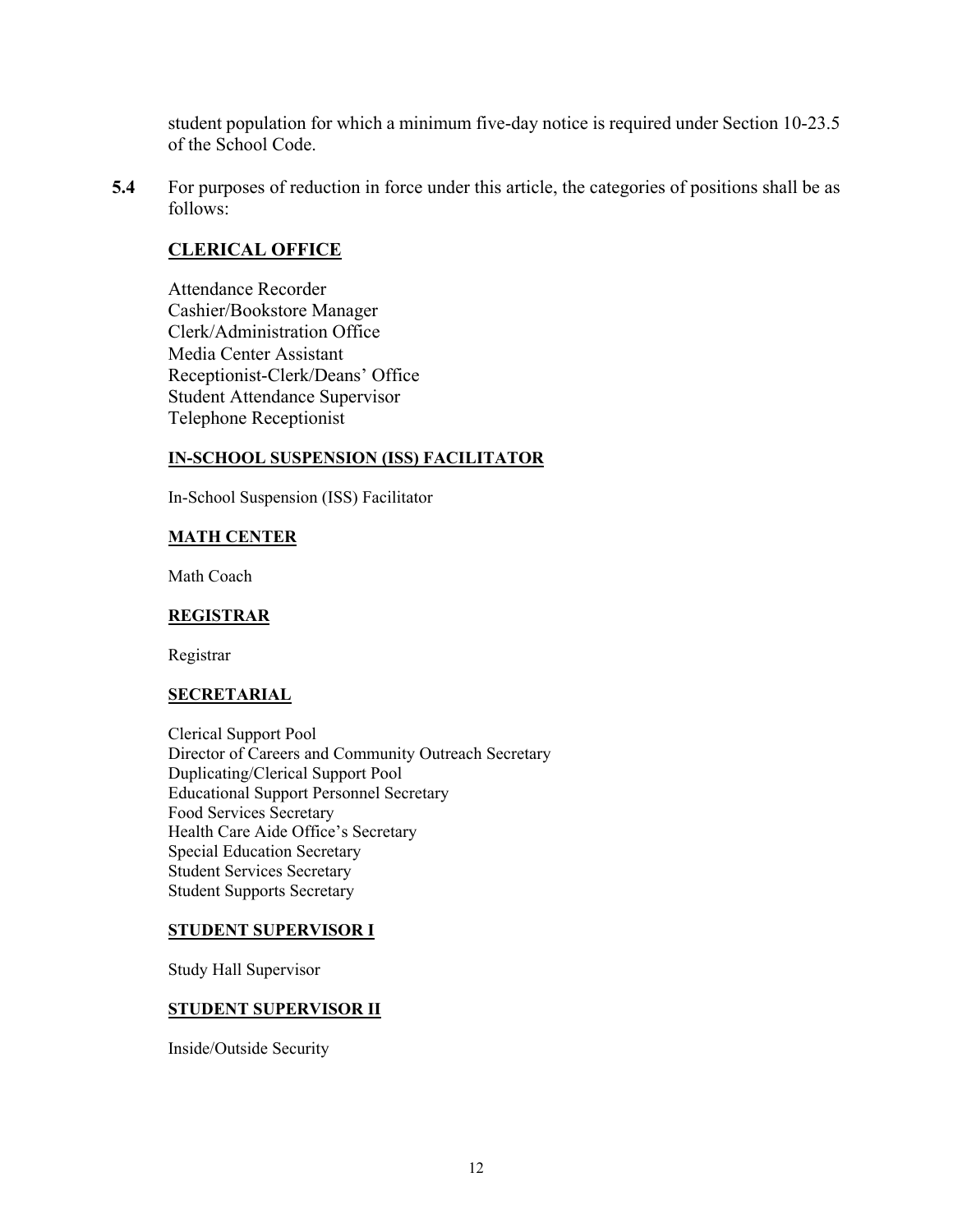#### **TEACHER AIDE**

Bilingual Tutor Interpreter Interpreter/Bilingual Aide Literacy Aide Special Education Teacher Assistant Special Education Teacher Assistant – Job Coach

#### **THEATER PRODUCTIONS MANAGER**

Theater Productions Manager

#### **VIDEO PRODUCTION SPECIALIST**

Video Production Specialist

#### **WRITING CENTER**

Writing Coach

#### **FOOD SERVICES WORKER I**

Food Services Worker

#### **FOOD SERVICES WORKER II**

Cook Cook/Coordinator

#### **5.5** Transfer due to Reduction in Force/Position Elimination

If an employee bumps to a new position at a higher grade level, that employee will receive an increase equal to the amount listed in the grade adjustment chart in section 14.1 of the contract.

An employee that bumps to a position with a lower grade level will have his/her pay frozen for the remainder of the current school year. After this period of pay freeze, the employee will receive a decrease equal to the amount listed in the grade adjustment chart in section 14.1.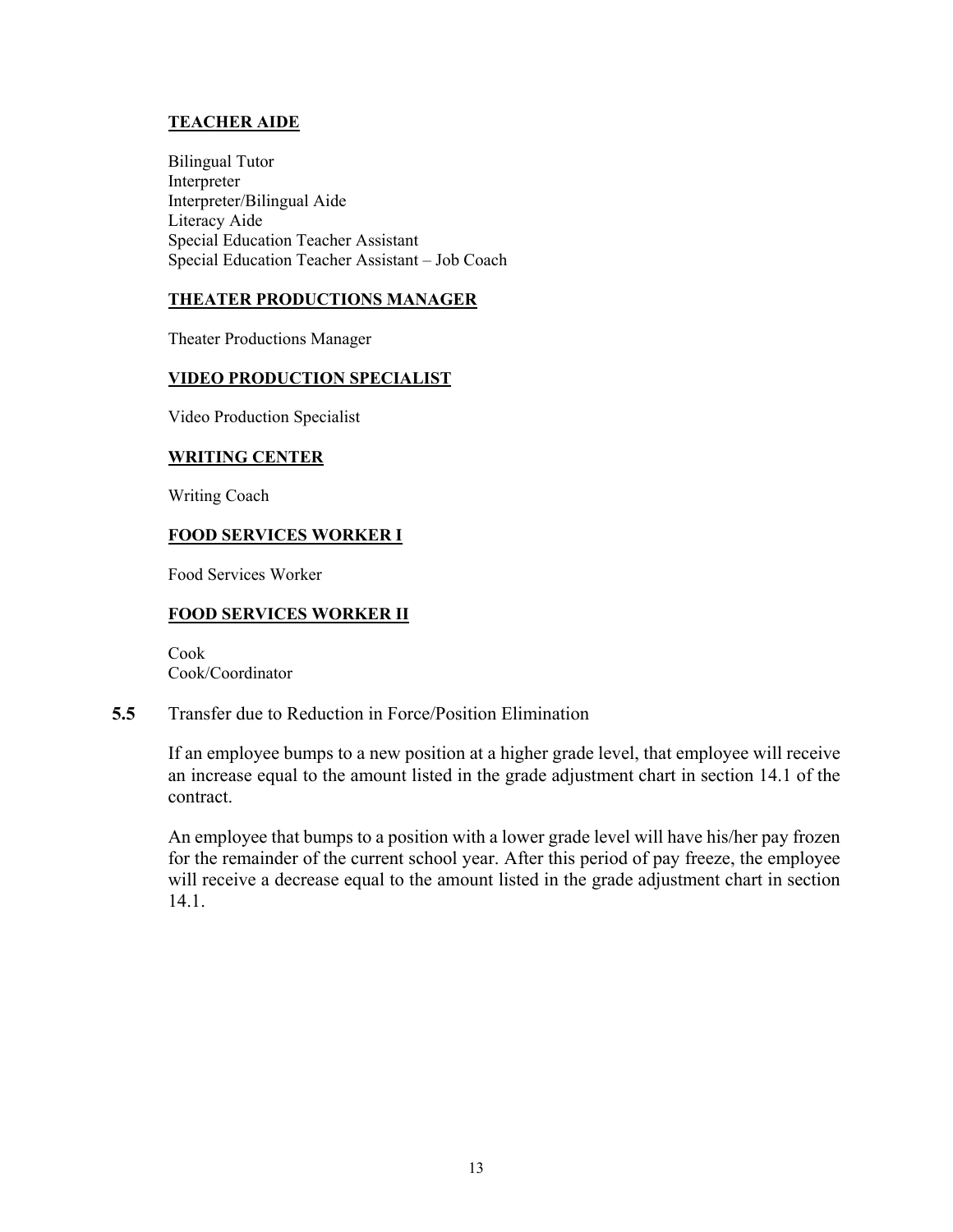#### **ARTICLE 6 VACANCIES AND TRANSFERS**

- **6.1** All vacancies, newly created positions or other positions covered by this Agreement shall be posted for five (5) working days, during which time the Board shall not fill the position except on a temporary basis. The Board shall consider all applications submitted by current employees within the five-day posting period. If the vacancy occurs during the summer break period, the notice shall be posted for ten (10) days. Such notice shall also be mailed to those employees who file a request in writing with the Assistant Superintendent before the start of summer break. The request shall apply only to the summer break which immediately follows. Notice of vacancies occurring during winter and spring breaks shall be posted for five working days following the end of such breaks.
- **6.2** Involuntary Transfer. No employee shall be involuntarily transferred on a permanent or indefinite basis unless the employee is first notified in writing of the transfer and afforded an opportunity to discuss the reasons for the transfer with the Assistant Superintendent or designee. An employee who is involuntarily transferred to a lower grade level position will have his/her hourly wage frozen at the current level for the remainder of the current school year. After this period of pay freeze, the employee's hourly rate will be adjusted according to the grade adjustment chart in section 14.1. Nothing within this clause limits the rights of the Board with respect to reduction in force under Article V.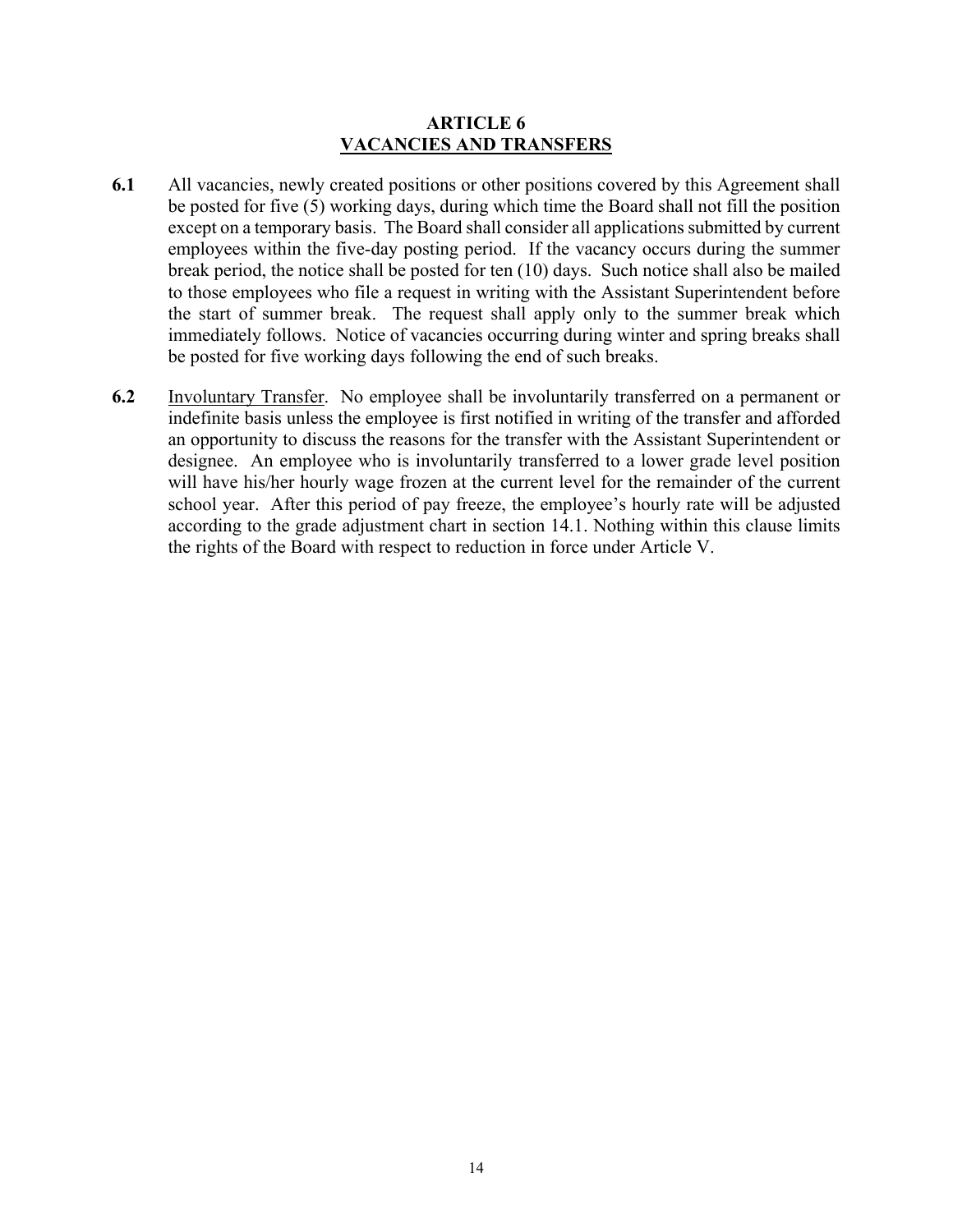#### **ARTICLE 7 GRIEVANCE PROCEDURE**

# **7.1 Definition.**

A grievance is defined as a written claim that there has been a violation, misinterpretation or misapplication of a specific provision of this Agreement.

# **7.2 Procedure.**

The parties agree that it is desirable for an employee and the employee's immediate supervisor to resolve problems informally. Accordingly, an attempt to resolve informally may be made by the employee approaching and discussing the problem with the supervisor before filing a grievance. If a grievance is not resolved informally, it must be processed in accordance with the following:

- 7.2.1 Step One. The grievant or Union shall file the grievance in writing with the grievant's immediate supervisor within fifteen (15) working days of the date of the event giving rise to the grievance. The immediate supervisor shall confer with the grievant within ten (10) working days of the supervisor's receipt of the grievance. A decision shall be rendered by the immediate supervisor to the grievant in writing within five (5) working days of the conference. If the event giving rise to the grievance originates directly from the action of an administrator above the grievant's immediate supervisor, the grievance may be filed with the Assistant Superintendent within fifteen (15) working days of the event giving rise to the grievance.
- 7.2.2 Step Two. If the grievance is not satisfactorily resolved at Step One, the grievant or Union may appeal to the Assistant Superintendent, in writing, within ten (10) working days of the date of the immediate supervisor's reply at Step One. The Assistant Superintendent shall hold a conference within ten (10) working days after receipt of the appeal and render a written decision within ten (10) working days after the conference.
- 7.2.3 Step Three. If the grievance is not satisfactorily resolved at Step Two, the grievant or Union may appeal to the Superintendent, in writing, within ten (10) working days of the date of the Assistant Superintendent's reply at Step Two. The Superintendent shall hold a conference within ten (10) working days after receipt of the appeal and render a written decision within ten (10) working days after the conference.
- 7.2.4 Step Four. If the grievance is not satisfactorily resolved at Step Three, the grievant or Union may appeal to the Board of Education. The grievance must be submitted to the Board within ten (10) working days of the date of the Superintendent's decision at Step Three. The Board shall conduct a hearing on the grievance within forty-five (45) calendar days of the date of receipt by the Superintendent of the appeal to the Board. The Board shall render its decision, in writing, within ten (10) working days after the hearing.
- 7.2.5 Step Five. If the grievance is not satisfactorily resolved at Step Four, the Union may submit the grievance to binding arbitration within fifteen (15) working days after receipt of the Board's decision at Step Four, by requesting an arbitrator from the American Arbitration Association and filing a copy of the request with the Superintendent within the fifteen (15) working day period. The selection of the arbitrator shall follow the voluntary labor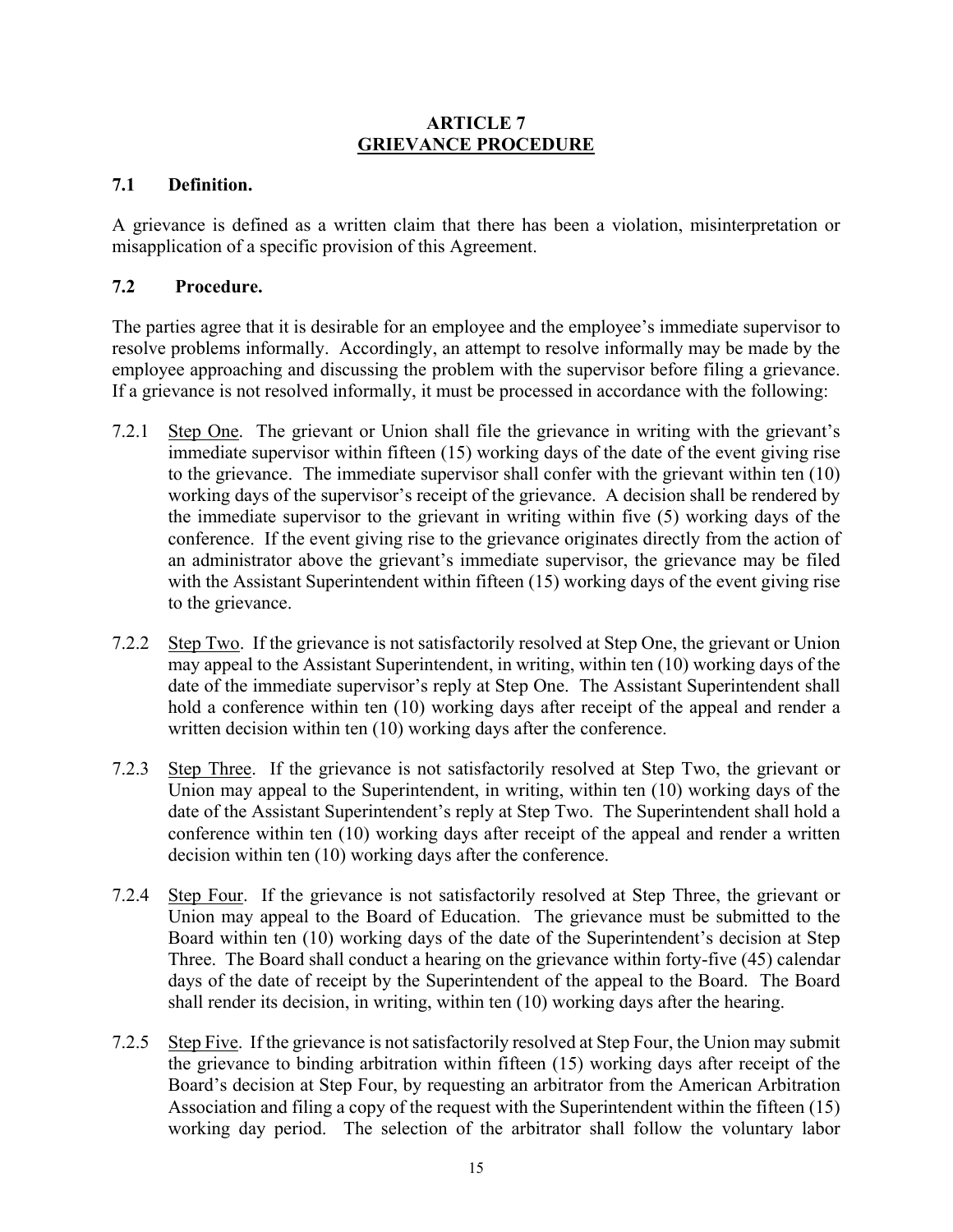arbitration procedures of the American Arbitration Association. The fees of the arbitrator and the American Arbitration Association shall be divided equally between the Board and the Union. All other expenses shall be borne by the party incurring them. Either party shall be entitled to have a court reporter present and submit a transcript and post-hearing brief to the arbitrator. Unless the parties split equally the cost of the court reporter and the transcript, the party not requesting the court reporter shall not be entitled to a transcript.

#### **7.3 General.**

- 7.3.1 An employee who participates in the grievance procedure shall not be subjected to discipline or reprisals because of such participation.
- 7.3.2 An employee shall be entitled to Union representation at each step of the grievance procedure.
- 7.3.3 All grievance records shall be stored in a confidential folder with the employee's regular personnel file after final resolution of the grievance.
- 7.3.4 The Board and the Administration will attempt to arrange mutually convenient times and places for meetings and hearings conducted under the grievance procedure; provided, however, the Board and the Administration shall not be required to conduct any grievance meeting or hearing on working time or to pay any employee for time spent in processing any grievance on non-working time.
- 7.3.5 The time limits and procedures for grievance processing must be strictly followed. Failure of the grievant or the Union to meet any time limit shall bar submission or further processing of the grievance. Failure of the Board or the Administration to respond within the time limits specified shall permit the grievant or the Union to proceed to the next step. Time limits may be extended at any step by mutual agreement of the parties in writing. Unless otherwise provided, all time limits in this grievance procedure shall consist of working days on which the District administrative offices are open.
- 7.3.6 Upon mutual written agreement of the Union and the Assistant Superintendent, a grievance may be brought directly to the Assistant Superintendent.
- 7.3.7 Each grievance must state the specific provisions of the Agreement alleged to have been violated, the facts upon which the grievant relies to establish the alleged violation and the relief sought. Grievances may not be modified after submission at Step One without the written agreement of the parties or except as necessary for the Union to respond to facts or provisions of the Agreement raised by the Board or the Administration in reply to the grievance. In the case of a grievance filed by the Union, the grievance shall also state the names of the employees for whom relief is sought.
- 7.3.8 The arbitrator shall have no right to amend, modify, nullify, ignore, add to, or subtract from the provisions of the Agreement and shall decide only the specific issues raised in the written grievance and the replies thereto. The arbitrator's decision shall be based solely upon the specific terms of this Agreement and the relevant facts presented. The arbitrator shall have no authority to decide or make recommendations on other matters.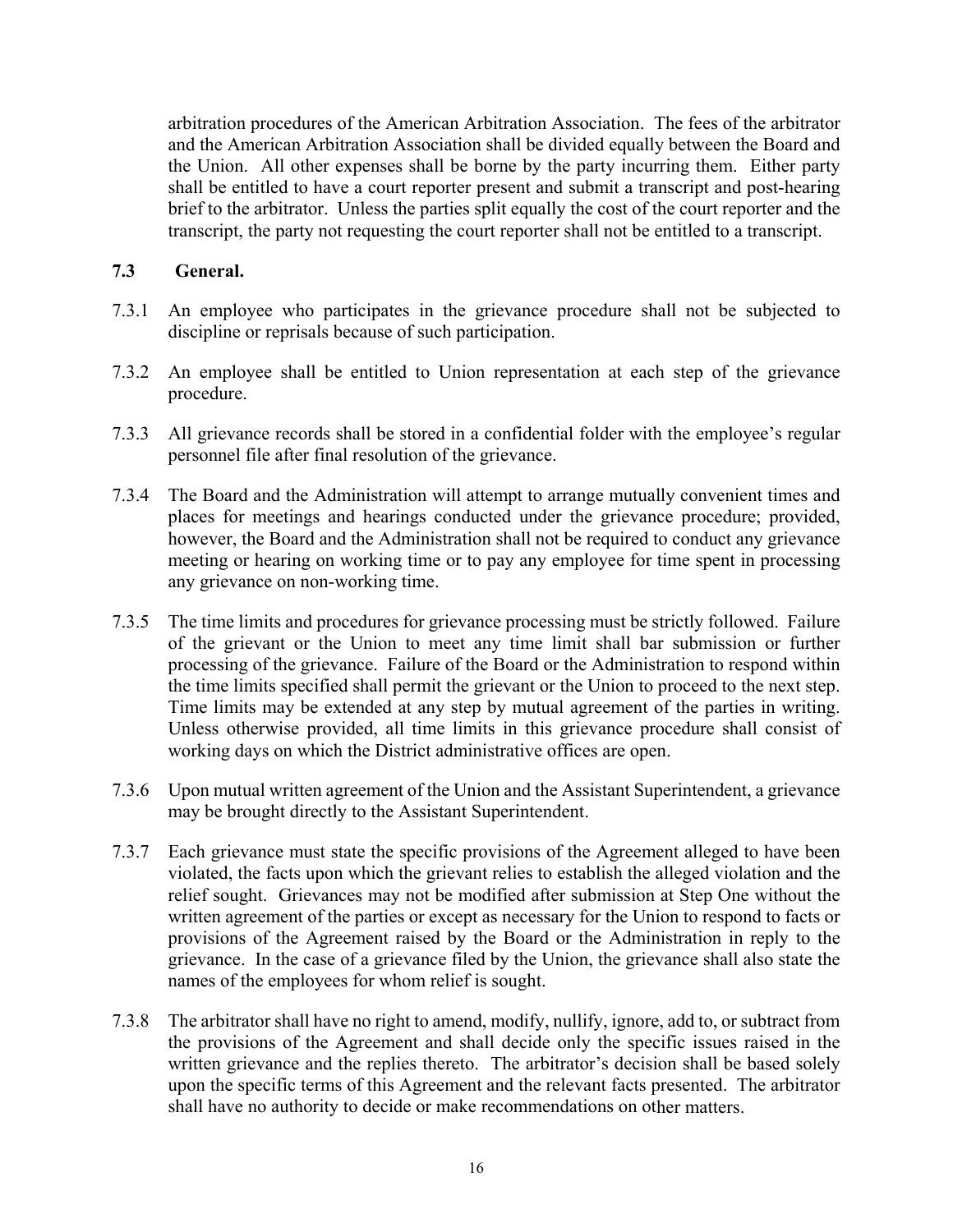#### **ARTICLE 8 PERSONNEL FILE**

- **8.1** Only one official Board file shall be kept for each employee.
- **8.2** Every employee shall be allowed access to the employee's official Board file no later than two (2) working days after submission of a written request to the Assistant Superintendent to view the file. If an employee is not permitted to view the file on working time, then reasonable arrangements will be made before or after regular office hours for the employee to view the file.
- **8.3** An employee shall be provided with two (2) copies of any documents adverse to the employee's employment status. The employee shall sign one copy of the document indicating they are in receipt of the document and return this copy within five (5) working days to be placed in the official Board file. The employee shall not be charged for such copy.
- **8.4** Every employee shall have the right to add material of reasonable length to the employee's official Board file and attach dissenting or explanatory material of reasonable length to any document in the file.
- **8.5** Upon written request, an employee may receive a copy of materials in his/her personnel file. The employee shall pay the current copying charge established by the Board of Education.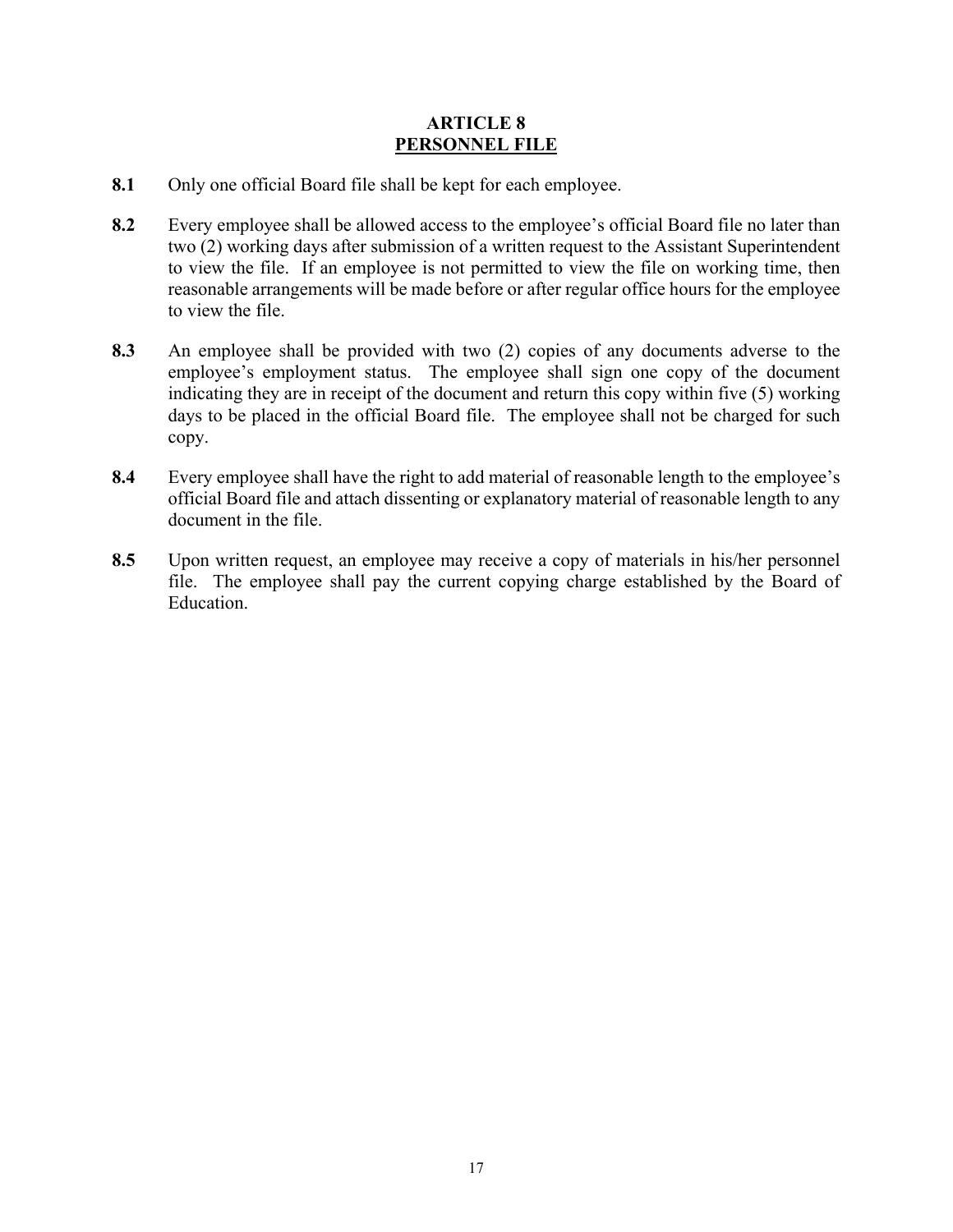# **ARTICLE 9 LEAVES**

# **9.1 Reporting of Absences Due to Illness or Incapacity.**

An employee who is unable to report to work shall call his/her immediate supervisor and, based on their position, the Educational Support Personnel Supervisor (or designee), the Food Services Supervisor (or designee), or the Fiscal Services Supervisor (or designee) as soon as possible but, in any event, at least one hour before the employee's scheduled start of work or as soon thereafter as the appropriate supervisors or designee arrives at work. If the reason for the absence arises less than one hour before the scheduled start of work, the employee shall directly notify the appropriate supervisors or designee immediately. The employee shall make every attempt to contact the supervisor personally, but if the supervisor cannot be reached then a voicemail message shall be left at the supervisor's designated number.

# **9.2 Sick Leave.**

Full-time, twelve (12) month educational support employees shall be entitled to thirteen (13) paid sick leave days each school year, cumulative to a maximum of 260 days. Full-time ten (10) month educational/food services support employees shall be entitled to ten and one half (10.5) paid sick leave days each school year, cumulative to a maximum of 260 days. For purposes of sick leave and emergency leave, an employee shall be considered full-time if regularly scheduled to work 40 hours per week. Part-time educational and food services support employees who are eligible to participate in the Illinois Municipal Retirement Fund under the 600 Hour Standard established, shall be granted ten (10) days of paid sick leave per year to be available July 1 each year. The unused sick leave shall be accumulated from year-to-year up to a maximum of 260 days. Paid sick leave shall be used only for personal illness, quarantine at home, or serious illness in the immediate family or household. Immediate family or household includes only parents, step-parents, spouse, brothers, sisters, children, step-children, grandparents, grandchildren, parents-in-law, brothers-inlaw, sisters-in-law and legal guardians. The Board may require physician's certificates as set forth in Section 24-6 of the School Code and examinations with respect to an employee's health as provided in Section 24-5 of the School Code. The Board shall provide each employee with a report of sick leave used by the employee and the dates of such use. The report, issued to the employee by the end of July, shall also list the total amount of accumulated, unused sick leave days.

# **9.3 Emergency Leave.**

All educational support personnel, food services, and fiscal services employees eligible for such leave shall be entitled to use three (3) of their paid sick leave days of each school year for paid emergency leave. Emergency leave may be used only for personal business which cannot be conducted during non-working hours or non-working days for religious holidays. The employee need not obtain permission, but must make application for emergency leave to the Assistant Superintendent or his/her designated representative at least 48 hours in advance of the leave, unless the emergency is such that this advance notice cannot be given. Employees may request two (2) additional days for the purpose of observing a religious holiday that falls on a scheduled work day. This written request must include a substantiation of the holidays and be submitted to the Assistant Superintendent for approval no later than September 1. These days will be charged against the employee's sick leave, or the employee's pay will be docked for the time missed.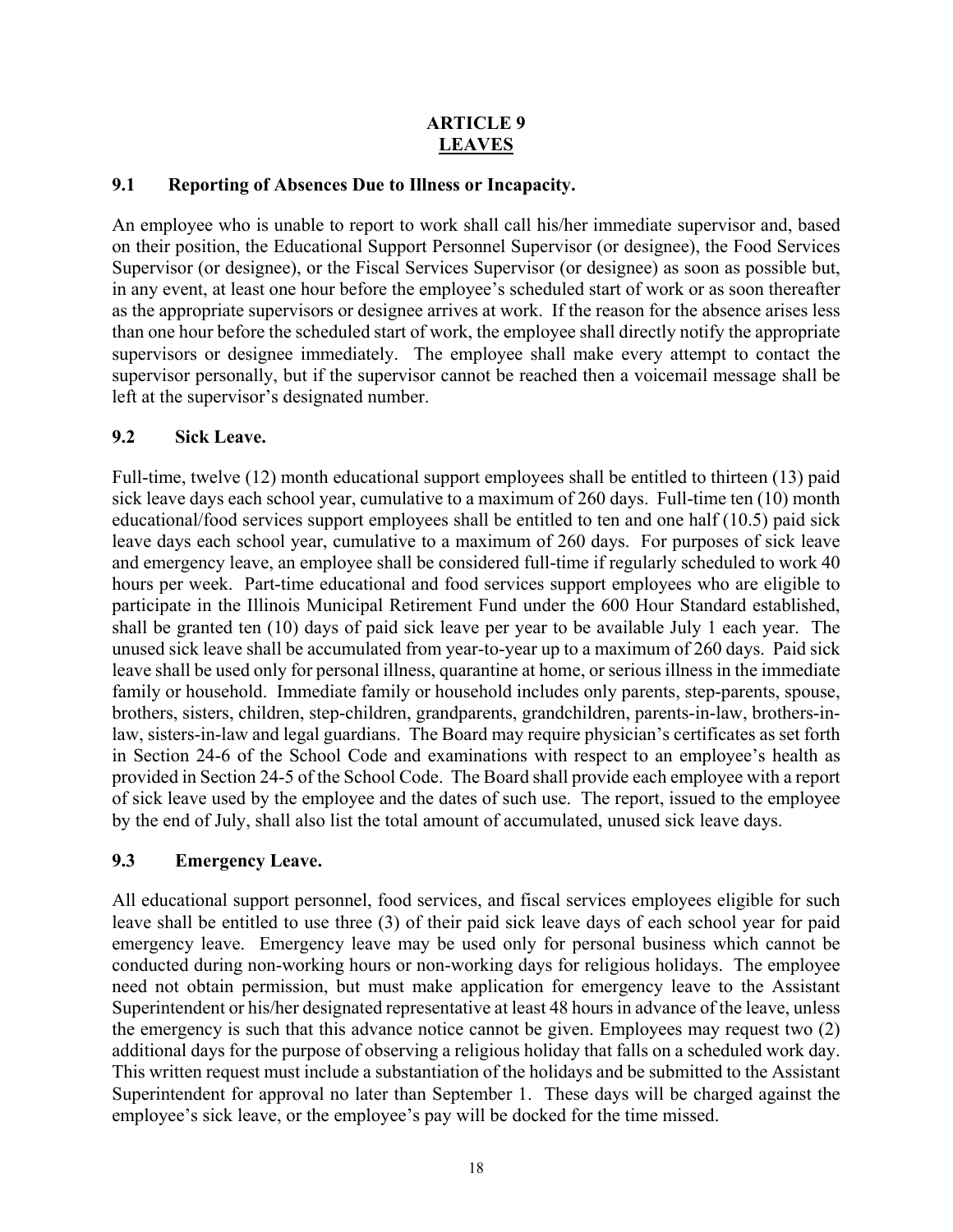#### **9.4 Bereavement Leave.**

In the event of the death of a person for which sick leave may be used, each employee shall be entitled to not more than three (3) work days bereavement leave without loss of pay and without loss of emergency or sick leave, provided that the employee may be required to submit to the Assistant Superintendent or his designated representative documentation to affirm date, location of funeral, and the employee's relationship to the deceased. Notice of use of bereavement leave must be given in the same manner as notice of emergency leave is given, except that all applications must state the name of the deceased and the relationship of the employee to the deceased. Bereavement leave is non-cumulative.

# **9.5 Extended Illness Leave.**

An employee who, due to personal illness or serious illness in the immediate family or household, has exhausted all available sick leave days may be granted by the Board an extended illness leave of absence, without pay for up to 60 additional consecutive working days upon reasonable demonstration of such extended personal illness or serious illness in the immediate family or household. The Board may require evidence of extended illness in the same manner as for paid sick leave use. The Board's decision on any leave request shall be in its sole discretion and shall not be subject to the grievance procedure.

# **9.6 Leave of Absence.**

The Board may grant a leave of absence of not more than one school year, without pay. Applications for such leave must be submitted in writing to the Assistant Superintendent at least 60 days in advance of the beginning of the leave. The Board's decision on any leave request shall be made in the sole discretion of the Board and shall not be subject to the grievance procedure. The employee must notify the Assistant Superintendent by at least March 1 of the school term preceding the school term the employee is due to return to work from the leave or one month prior to the date the employee is due to return to work from the leave, whichever occurs first. If notification is not received and the date of notification has passed, the vacancy will be posted so the position can be filled at the end of the employee's leave of absence. Failure to so notify the Assistant Superintendent, in writing, shall constitute resignation of the employee effective at the end of the leave. An employee granted a leave may continue in the group medical insurance if he/she chooses at his/her own expense, by paying the full premium.

# **9.7 Child-Rearing Leave.**

A child-rearing leave may be granted by the Board for a pregnant employee or an employee who is adopting/fostering a child. The leave must begin no later than the birth of the child and end at the start of the following school term. The employee must apply for the leave in writing with the Assistant Superintendent at least 30 days, or as soon as possible, in advance of the anticipated birth/adoption/placement of the child. The employee must notify the Assistant Superintendent by at least March 1 of the school term preceding the school term the employee is due to return to work from the leave. Failure to so notify the Assistant Superintendent in writing shall constitute a resignation of the employee effective at the end of the leave. The Board's decision on any leave request shall be made in the sole discretion of the Board and shall not be subject to the grievance procedure.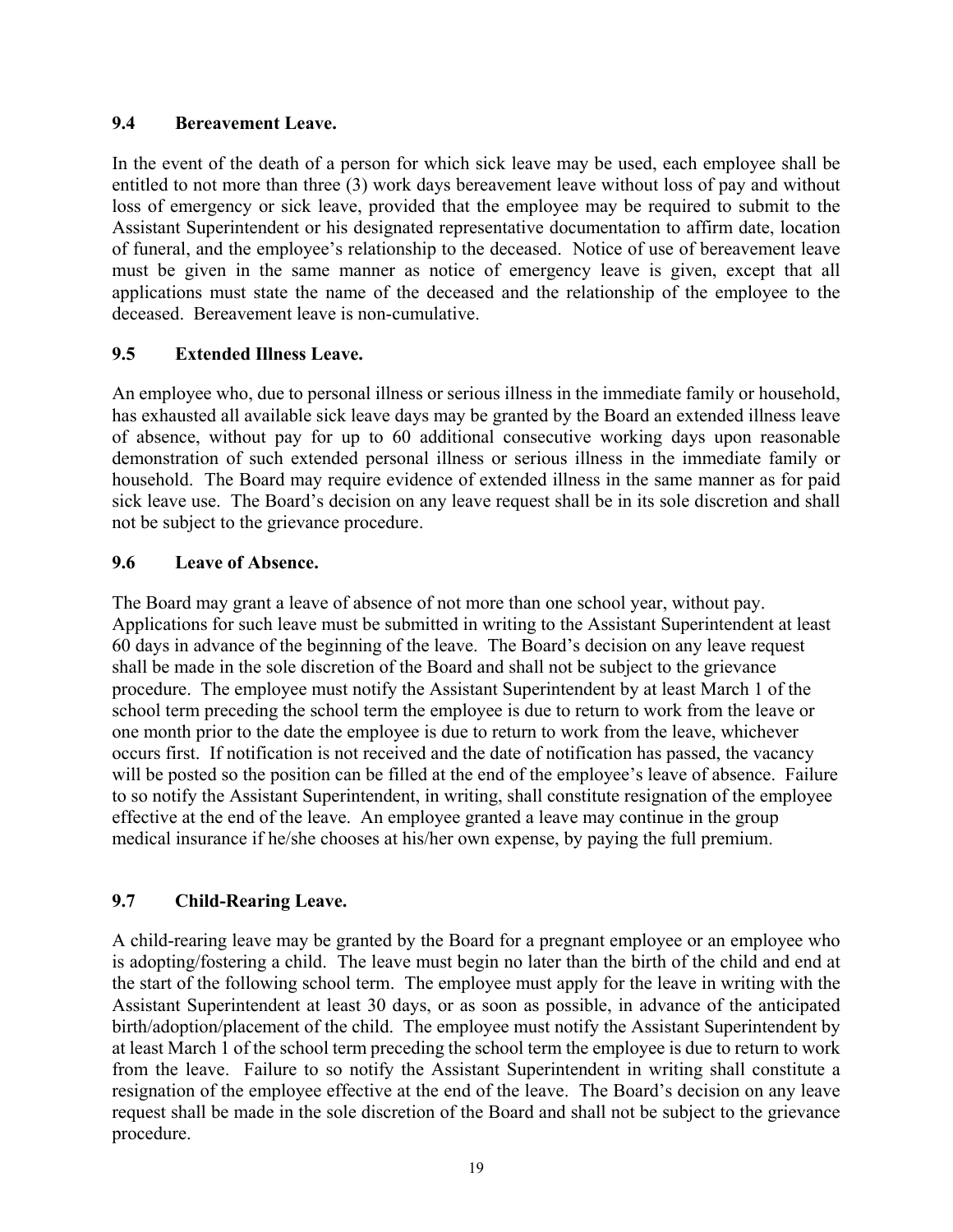# **9.8 Jury Duty Leave.**

Employees who are required to serve on jury duty at times when they would be working shall be paid the difference between their regular salary and the amount received for jury duty, or the employee shall endorse over the check for jury duty to the School District. Employees may retain any amounts paid as expenses for jury duty. Employees must notify the Assistant Superintendent or designee as soon as possible after being summoned for jury duty and must furnish satisfactory evidence that jury duty was performed on the days for which salary is claimed.

# **9.9 Leave Benefit Coverage.**

Benefits for employees on leaves with pay shall continue during the leave. Employees on unpaid leaves of absence shall not receive or accrue any Board-paid benefits, except as provided in Section 9.6 and below. Health, medical and dental insurance and death benefits shall continue for employees while on extended illness or approved FMLA leave under the same provisions and conditions listed in Section 10.1. Employees on child-rearing leave may continue in the health, medical and dental insurance and death benefit programs at the employee's expense at the conclusion of an approved FMLA leave. Employees on any other unpaid leave may continue in the health, medical and dental insurance programs at the employee's expense, except as provided in 9.6 above.

# **9.10 Unpaid Family Medical Leave.**

Eligible employees are entitled to twelve work weeks of unpaid family and medical leave during a twelve month period, measured forward from the date the employee's first leave begins, in accordance with the Family and Medical Leave Act of 1993, as amended. Time on leaves provided for in other sections of this agreement for purposes allowed by the FMLA shall be counted against the leave time which may be taken under the FMLA. Upon the conclusion of an approved leave, the employee will be restored to his or her former position or to an equivalent position.

# **9.11 Sick Day Pool.**

Note: Employee means Leyden Support Council employee

- A. Members of the bargaining unit shall provide a substantial number of days to be utilized by the employees for a serious illness or accident when the need for sick days exceeds the number of days the employee has accumulated.
- B. The Sick Day Pool will be managed by a Board of Trustees. The Board of Trustees will be composed of three (3) employees; the Union President, the Assistant Superintendent, the Principal from the requesting employee's building, and, depending on the requesting employee's position, the Educational Support Personnel Supervisor or Food Services Supervisor.
- C. An individual must be a Leyden Support bargaining unit employee in District 212 in order to be granted days from the sick day pool.

An individual must have contributed in the most recent request of the staff for sick days in order to draw from the pool. However, if an individual has contributed two (2) days in the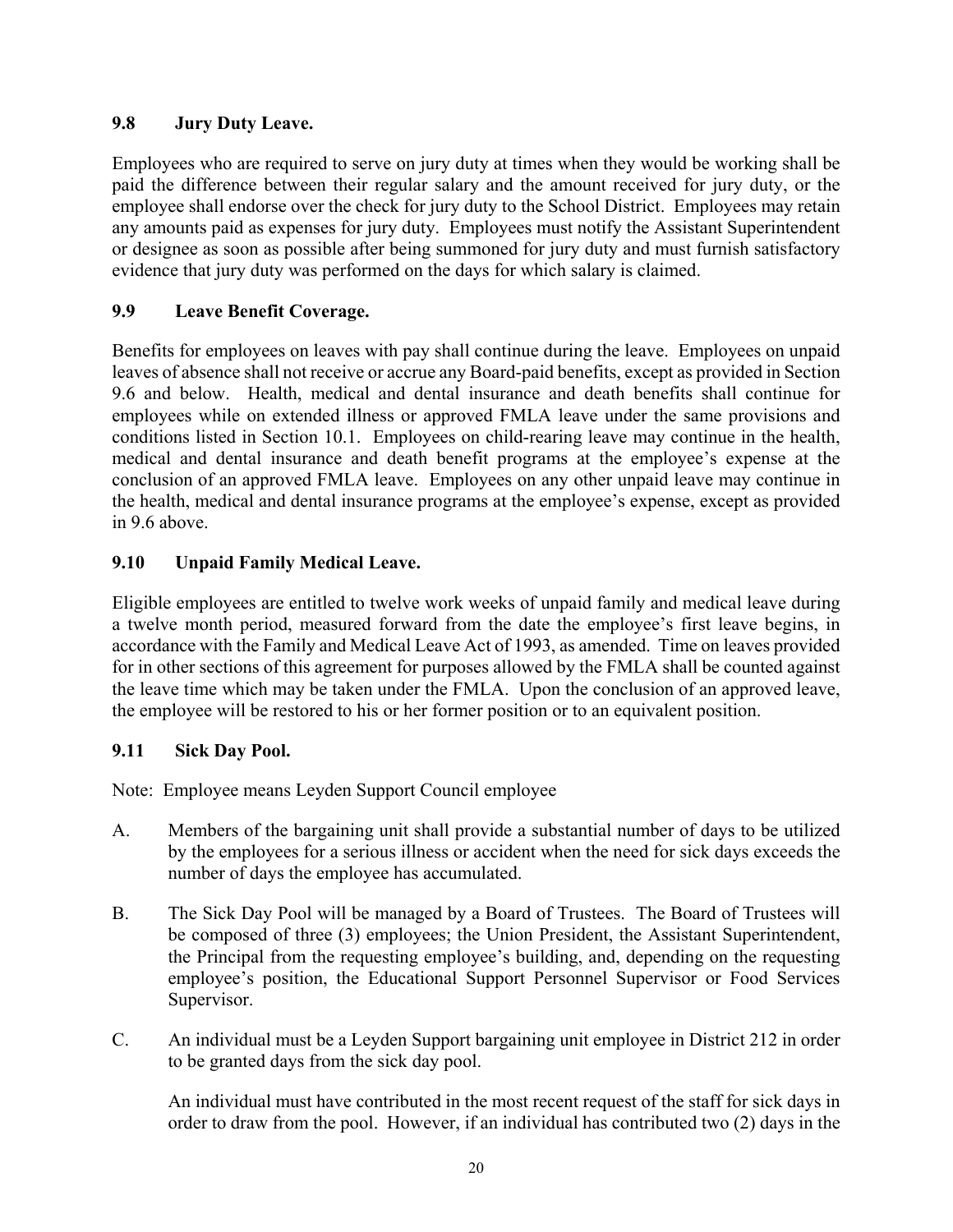current school year to the pool, the employee may remain eligible to draw from the pool during that school year.

An employee must have utilized all accumulated sick days before receiving a grant of days from the pool.

The sick leave pool is an emergency type procedure not intended to replace the IMRF permanent or temporary disability procedures.

An employee may not draw more than 30 days from the pool in any school year. Exceptions to this restriction may be granted if the Board and Union approve the exception.

An application form must be filed with the Board of Trustees by the employee before any days can be granted and must be submitted no later than five (5) days after the employee's sick leave has been exhausted. A medical report shall be included with the application. The Board of Education reserves the right to require a second medical opinion, at the Board of Education's expense, before any days are granted from the pool. Application forms will be available from building representatives and members of the Board of Trustees.

Decisions granting the use of days from the pool must have the approval of a majority of the Board of Trustees.

The Board of Trustees has the complete and final authority for the operation of the sick day pool.

D. Voluntary contributions of one day per year from the Leyden Support Council bargaining unit employees will create days available in the pool. Contributions by employees who work less than 8 hours per day will be made on a pro rata basis. Deductions for employees should be pro rata.

After the initial request, days will be added to the sick day pool in the following manner:

- 1. Whenever the total number of days in the pool reaches 42 or less, unless this occurs after March  $1<sup>st</sup>$  of the school year, at which point no employee may be granted more than 10 days per request. A person may request additional days after the initial request
- 2. During the first six weeks of each school year a request will be made of the entire bargaining unit unless such a request would place the number of days in the pool over 200.
- 3. If a request is not made of the entire bargaining unit, then bargaining unit members who have not contributed to the pool shall have an opportunity to contribute to the sick day pool regardless of the number of days available in the pool.
- 4. Employees may donate up to five (5) unused sick days when they retire from the District's employment.
- The Bord of Trustees may ask an employee to furnish documentation or rationale beyond that supplied in the application before granting days from the pool.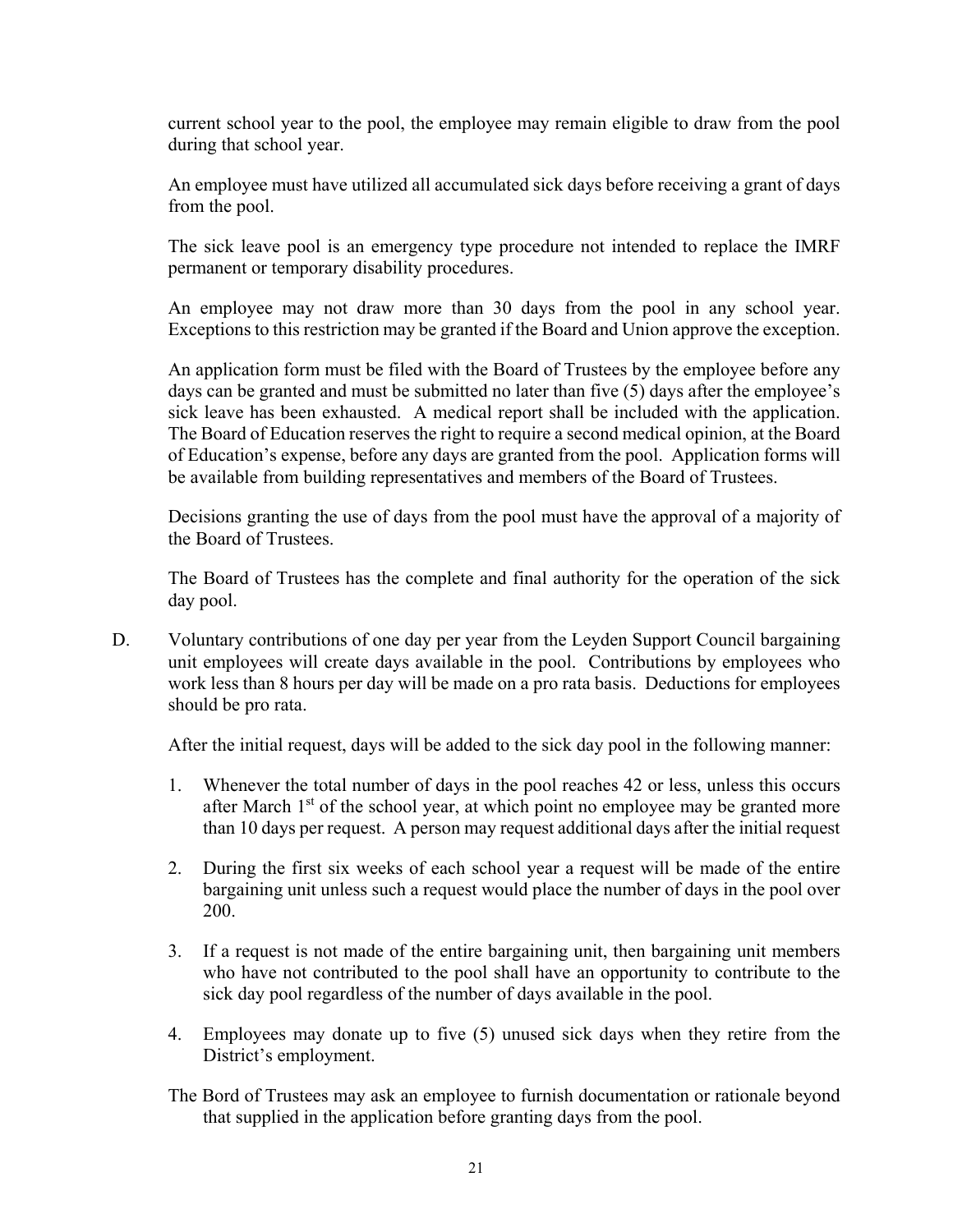The Board of Trustees may ask an employee to furnish additional documentation or rationale beyond that supplied in the application before granting days from the pool.

As soon as the Board of Trustees has reached a decision on an application for a grant of days, the applicant shall be notified in writing, by the Union President. A copy of this notice shall be placed in the requesting employee's file.

Days donated by an employee to the pool may not be withdrawn. Days donated are recorded as consumed on the individual employee's official school record of accumulated sick leave. A report of days donated will be given to the Educational Support Personnel, Food Services, and Fiscal Services supervisors by October 15.

A complete record of the following items will be kept:

- 1. Names and number of days contributed by each employee.
- 2. Application(s) submitted by employees.
- 3. Number of days granted to all applicants.
- 4. Number of days utilized from the pool.
- 5. Number of days in the pool.

The Board of Trustees will submit an annual report to the Union Executive Board, Superintendent, and Board of Education.

#### **9.12 Professional Growth for the Union Executive Board Members**

A total of three (3) days per school year shall be provided to the Union Executive Board to attend Union sponsored professional growth conferences and/or workshops. **These days may be used by executive board members of the Support Staff or Teachers' union.** The union shall be responsible for all costs and fees for attending such events, with the exception of the cost of providing a substitute teacher which shall be paid by the Board. These days shall be considered as School Business in the employee management system.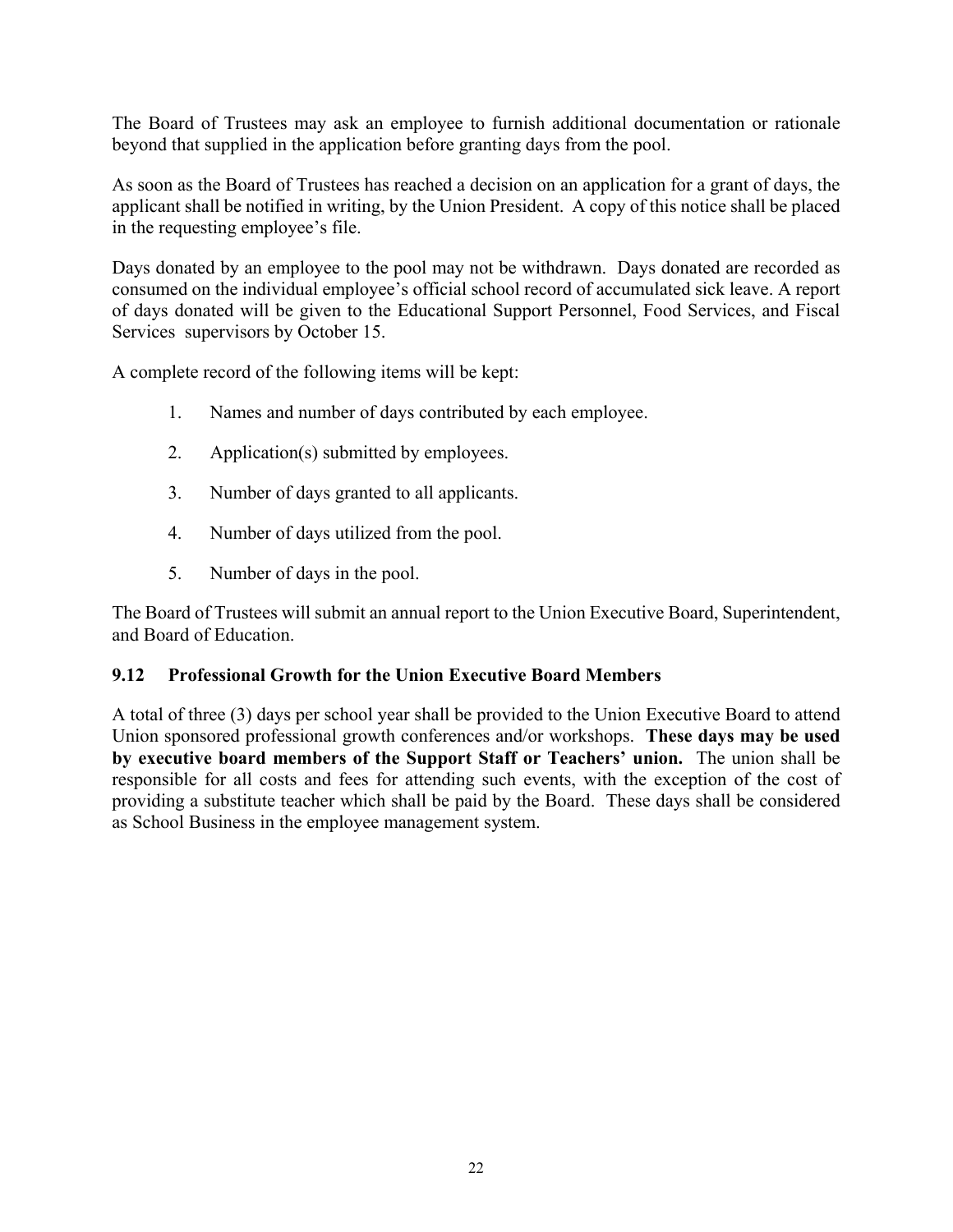#### **ARTICLE 10 BENEFITS**

#### **10.1 Health, Medical and Dental Insurance.**

The Board shall provide a medical and dental insurance program with coverage substantially the same to those set forth in Appendix  $B -$  Health & Dental Insurance each insurance year. Medical and dental premiums, for single or family coverage, shall be paid on the basis of the total plan costs as follows:

| 2022-2024 | 83% paid by District 212 |
|-----------|--------------------------|
|           | and 17% paid by employee |

Unless otherwise agreed, Blue Cross/Blue Shield shall be the administrator or provider of the medical insurance program and MetLife shall be the administrator or provider for the dental insurance program. Premiums shall be calculated using the actual claim costs added to plan administration fees (fixed costs). The claim costs from the previous March 1 through February 28 (12 month period) are used in the calculations as provided by Blue Cross/Blue Shield or by such other provider used by the District if an agreement is reached to change such providers. Please see Appendix A for a medical calculation example.

The Board will provide funds for a Health Care Account (HCA) for each employee or eligible retiree covered by the insurance program. The funds provided for the HCA will be \$300 for each year of this agreement.

The Insurance Committee including two support staff annually appointed by the Union and two administrators annually appointed by the Board and a maximum of two staff members from each of the other affected employee groups shall meet twice annually or as needed to review the District's insurance program and make recommendations to the Board. All recommendations presented to the Board will include information related to the opinion of each committee member. The Union President or his/her designee shall be provided with all relevant and non-confidential information from the District and/or the District's Healthcare consultant necessary for the operation of the Insurance Committee.

If the District becomes subject to a tax or penalty in the nature of a Cadillac Plan Excise Tax (either directly for self-insured coverage or indirectly through an insurer for fully-insured coverage) under the Affordable Care Act for any calendar year, the members participating in a medical/dental plan to which the Cadillac Plan Excise Tax applies (or the specific coverage option to which the Cadillac Plan Excise Tax applies, if the Cadillac Plan Excise Tax does not apply to all coverage options under such plan) shall reimburse the District for the full amount of the Cadillac Plan Excise Tax through an automatic corresponding increase in the member share of the insurance premium for that calendar year. This premium increase will be in addition to the increase provided for above and will not be subject to the premium caps set forth.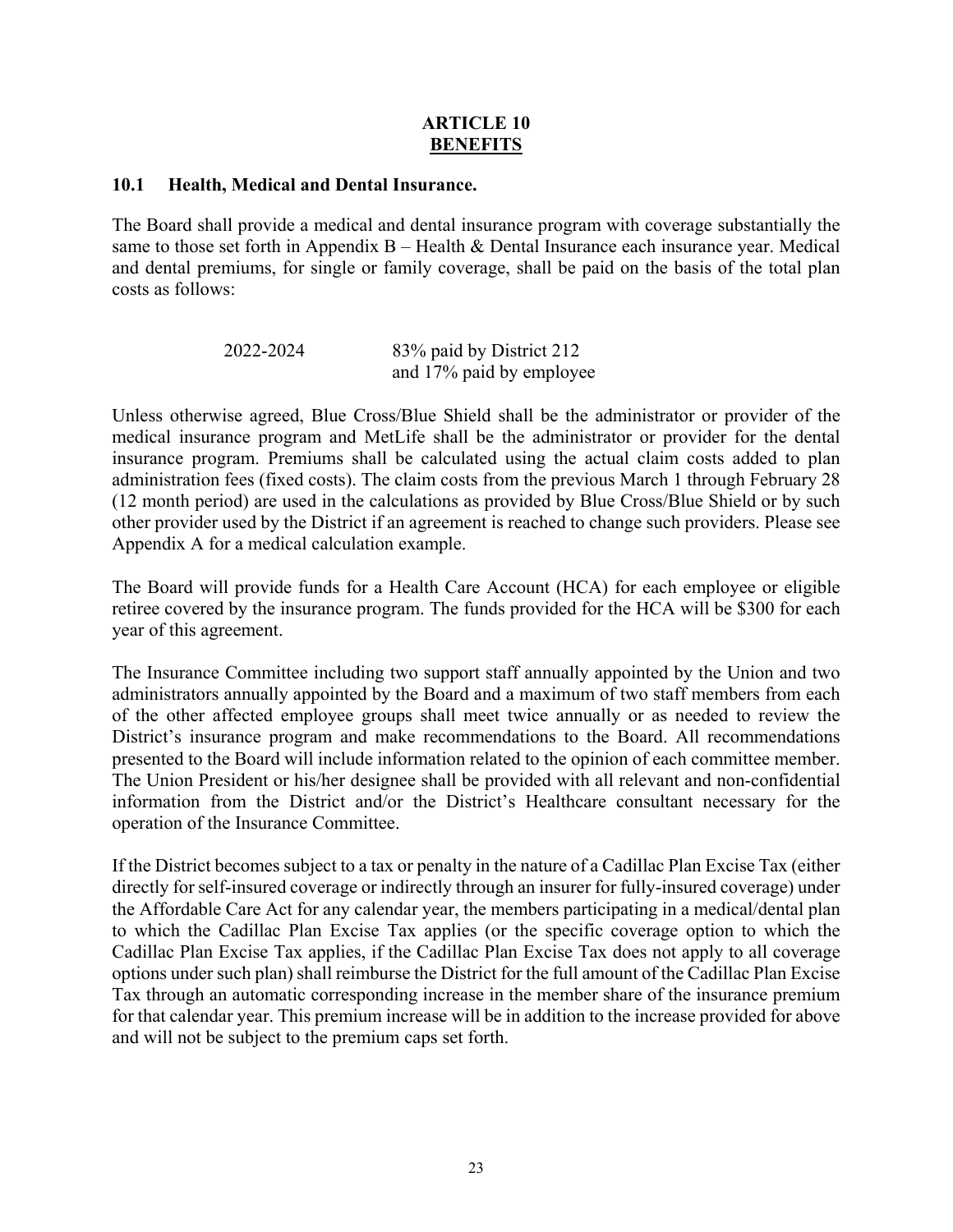# **10.2 Term Life Insurance.**

The Board of Education shall provide term life insurance in the amount of \$25,000 for full-time 12-month employees. Full-time 10-month employees will receive the prorated benefit of \$20,000. Premiums will be paid by the Board.

# **10.3 Retirement Rights.**

Upon retirement from the School District, and having met IMRF eligibility or other pension group, on or after age 55 and three (3) continuous years of full-time service at Leyden, a fulltime 40 hour per week employee, hired before January 1, 2010, shall be allowed to participate in the District's health and dental insurance program on the same basis as current employees until the employee reaches the age of eligibility for Medicare. Upon reaching the age of eligibility for Medicare, and if Medicare eligible, the employee may participate in the Board's Medicare supplement program by paying the full premium cost.

Upon retirement from the School District, and having met IMRF eligibility or other pension group, on or after age 55 and ten (10) continuous years of full-time service at Leyden, a full-time 40 hour per week employee, hired after January 1, 2010, shall be allowed to participate in the District's health and dental insurance program on the same basis as current employees until the employee reaches the age of eligibility for Medicare. Upon reaching the age of eligibility for Medicare, and if Medicare eligible, the employee may participate in the Board's Medicare supplement program by paying the full premium cost.

# **10.4 Retirement Severance Pay.**

Retirement severance will be given to all employees, hired before January 1, 2010, who are eligible for sick leave. A minimum of three (3) continuous years of full-time service at Leyden and a minimum age of 55 years at time of retirement are required to qualify for this benefit; provided, however, this benefit does not apply to an employee released from duties because of misconduct or poor performance. Accumulated unused sick leave not used for service credit from the Illinois Municipal Retirement Fund will be multiplied by \$25 per day to determine the retirement severance pay.

Retirement severance will be given to all employees, hired after January 1, 2010, who are eligible for sick leave. A minimum of ten (10) continuous years of full-time service at Leyden and a minimum age of 55 years at time of retirement are required to qualify for this benefit; provided, however, this benefit does not apply to an employee released from duties because of misconduct or poor performance. Accumulated unused sick leave not used for service credit from the Illinois Municipal Retirement Fund will be multiplied by \$25 per day to determine the retirement severance pay.

# **10.5 Flexible Benefit Plan.**

All members of the bargaining unit working twenty hours or more per week and 10 or 12 months per year shall be eligible for participation in the Flexible Benefit Plan in accordance with the provisions of IRC Section 125 and 129. The cost of administering this plan shall be borne by the Board, and the Board shall have the right to select the provider of the plan.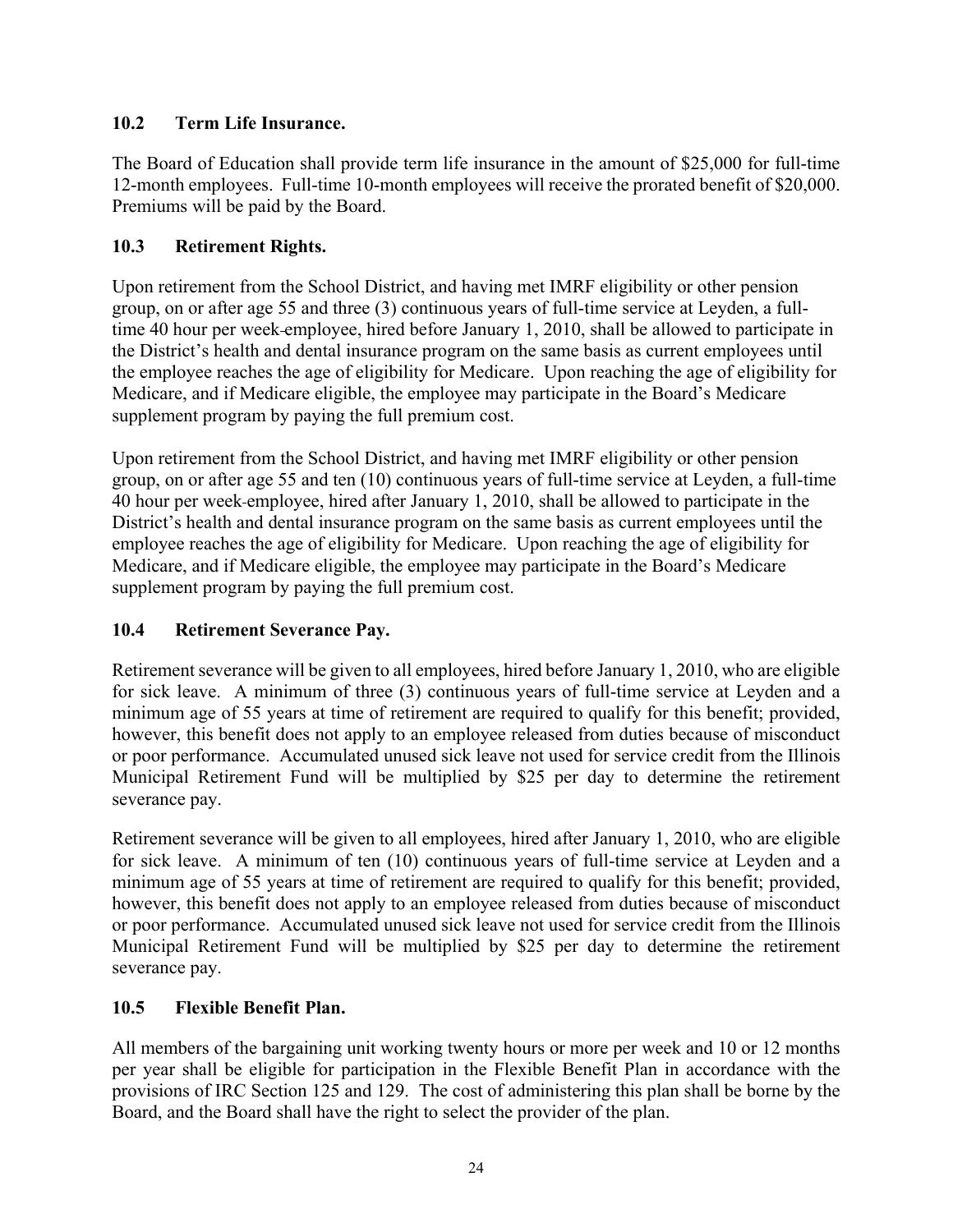#### **10.6 New Employees and Benefits.**

New full-time employees shall have an 89 day waiting period before applicable benefits shall be in effect. These shall be limited to health, dental, and term life insurance.

#### **10.7 Retirement Incentive Program**

The following retirement program will be an option for employees who meet the following eligibility requirements.

#### Eligibility Requirements

- 1. The employee must have at least 15 years of continuous IMRF service credit while in the District and must be eligible to retire under the provisions of the Illinois Municipal Retirement Fund.
- 2. The employee must provide a written notice of resignation and intent to retire to the Assistant Superintendent no later than fifteen (15) months prior to resignation/retirement date. This notice is irrevocable.
- 3. No employee shall receive a total increase in earnings in their final year of employment in excess of 6% such that the employee's earnings subjects the Board to an accelerated payment penalty from IMRF.

#### Retirement Program

- 4. The employee will receive a maximum 5% increase on their annual yearly projected wages in lieu of the increase the employee would otherwise be entitled under this contract. This would not include overtime/extra time or other compensation outside of the normal duties for their position. The calculation is based on the last full school year worked.
- 5. The 5% retirement benefit will be spread over the employees's paychecks for the last four months of their employment.
- 6. By mutual agreement between the Board and the employee, an employee's resignation and retirement may be rescinded, on a non-precedential, case-by-case basis. The reason for such an agreement must be a major life-altering event such as the death of a spouse, divorce between the employee and spouse, or serious illness of the employee or spouse.
- 7. If legislation is enacted or administrative rules or interpretations adopted during the life of this agreement that adversely affects the Board's obligations or employee's rights under any of the benefits set forth in this section, the parties agree to meet within 30 days of the passage of the legislation to reopen and renegotiate the provision and the impact on any and all employees and the Board.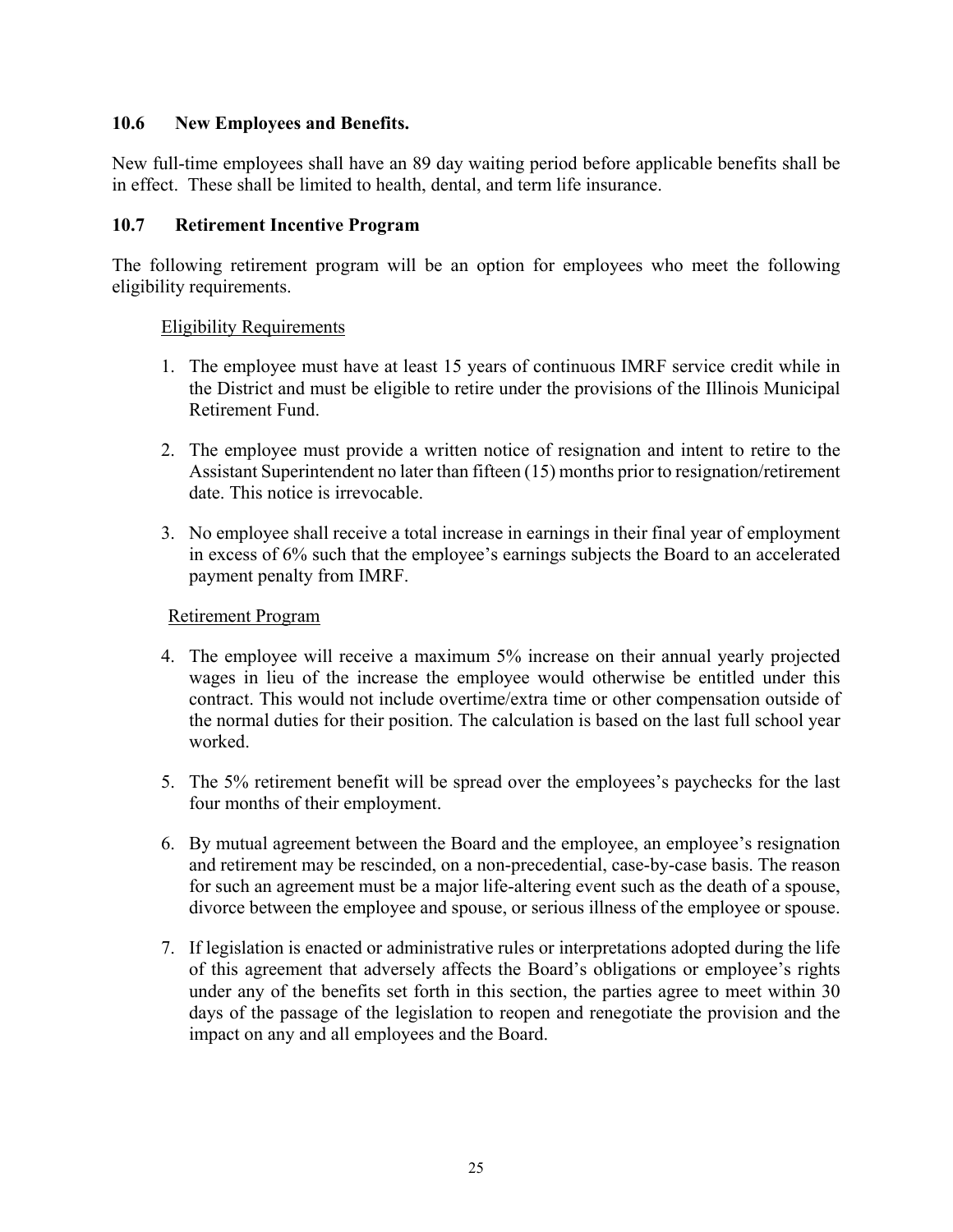# **ARTICLE 11 OVERTIME**

- **11.1** Overtime shall be any work performed after forty (40) hours actually worked per week, inclusive of sick, emergency, holiday, bereavement, or vacation leave. Overtime shall be paid at a rate of one and one-half times the employee's regular rate.
- **11.2** Any employee on overtime shall be entitled to a non-paid 15 minute break within each two hours of overtime worked. If the overtime exceeds four hours, the employee shall be entitled to a non-paid, duty free, 30 minute lunch.
- **11.3** Internal Substitution. Any employee substituting in a position with a higher classification than his/her own shall receive the higher pay grade commencing on the fifth  $(5<sup>th</sup>)$ consecutive working day, retroactive to the first day, in that position and for as long thereafter as he/she continues to substitute in that position. This section does not apply to those security employees who work in the maintenance department covered in Section 3.6.1.
- **11.4** Special Functions.

Cafeteria employees shall be notified five (5) calendar days in advance of their need to work at special functions. If less than five (5) calendar days notice is given, the cafeteria employee may decline the assignment.

**11.5** Employee Selection for Special Functions and Summer Work related to Employees Covered by this Agreement.

Special functions/summer work for graduation, parent/teacher conferences, book pick-up, residency checks, vacation coverage, and summer mailings shall be filled on a seniority basis from those expressing interest through written application which will be requested at the end of each school year. Selections will begin with employees in the same position by building seniority, then RIF category by building seniority.

Special functions and summer work scheduled ahead will use the written application above and email communication for filling position(s). When additional work is immediate, phone calls will be made first to those holding the same position by building seniority and thereafter to those in the same RIF category by building seniority. If there is no answer/decline of the work offered, a call will be made to the next senior member. If no response/acceptance from employees in the same position or category, a substitute not covered by this Agreement can be hired to perform the work.

The district will offer extra time and overtime to current qualified employees before hiring outside temporary or substitute workers for positions covered under this Agreement.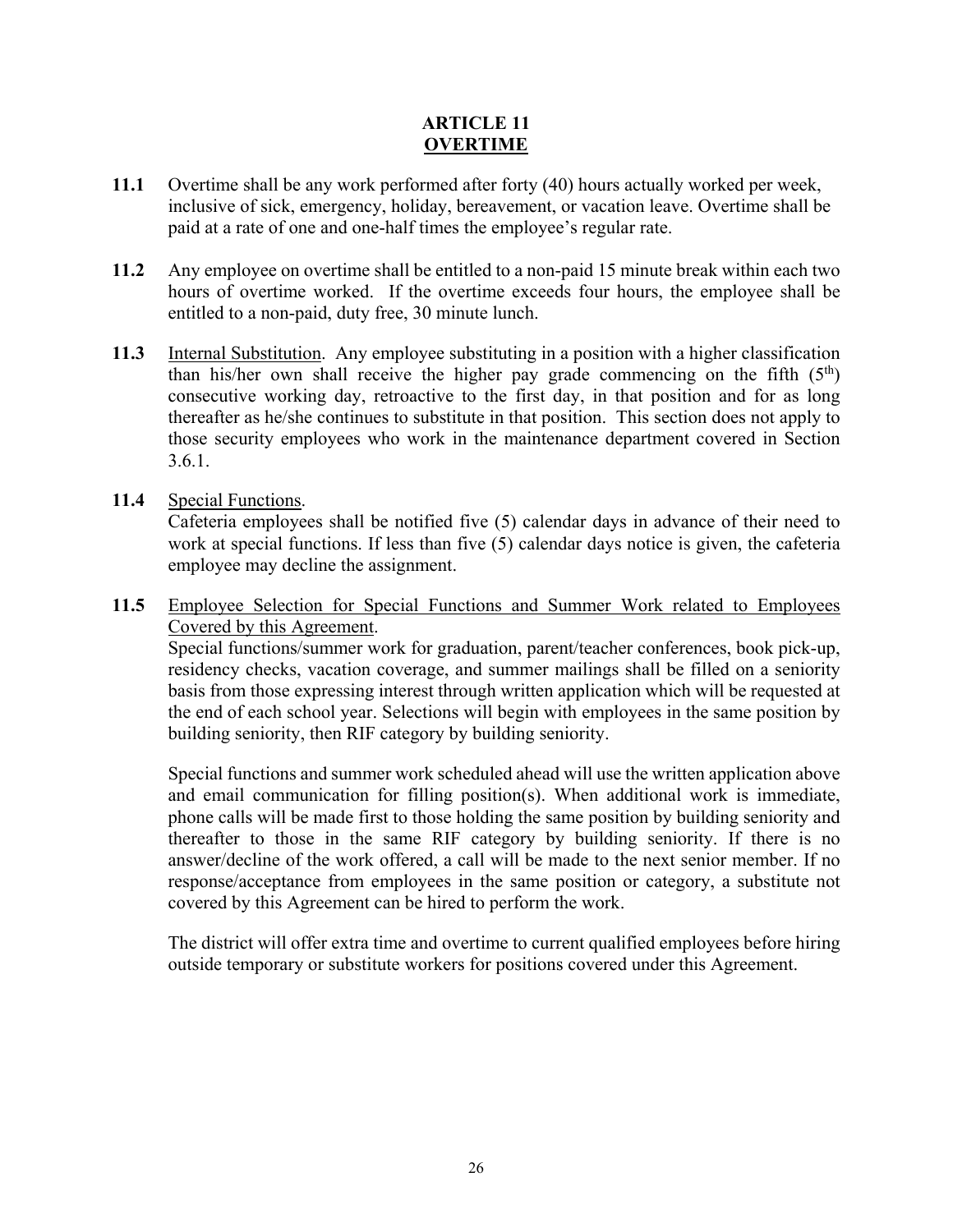#### **ARTICLE 12 VACATION OR ADDITIONAL COMPENSATION**

# **12.1 Educational Support Personnel and 12-Month Employees**

The vacation year shall be from July 1 through June 30 for 12-month, 40 hour per week employees. There will be no carry-over vacations from fiscal year to fiscal year. No vacations will be taken during the period from the week preceding the closing day of school and the week following the closing date of school, and from one week prior to the opening of school and one week following the opening of school. All vacations must be applied for, in writing, prior to the starting date of vacation. Notification will be given to the employee prior to the first day of vacation. Should there be duplication of requests, the Supervisor will determine, based upon District needs, which vacation will be granted. During the months school is in session, no more than four (4) 12-month employees per school and one per District office will be allowed to be on vacation at any one period of time, with the exception of spring and winter breaks and Institute Days at which time additional employees may be allowed to be on vacation. The supervisor shall make the final decision at the supervisor's sole discretion on the specific vacation period and number of employees on vacation based upon the work requirements of the District. During the months of June, July, and August, no more than one-third of the 12-month secretarial/clerical staff may be away on vacation at the same time. If too many sign up for the same period, it will be necessary to re-assign so there is approximately two-thirds of the staff on the job. If such re-assignments are necessary, the supervisor will make a judgment as to the work requirements of the District, and decide on vacation periods at the supervisor's sole discretion. Each regularly employed full-time 12-month, 40 hour per week employee shall be granted a vacation with pay as indicated by paragraphs 1 through 6 of this Article.

Twelve-month employees who work from 20-29 hours per week will receive unpaid vacation days. These vacation days may only be taken when classes are not in session and with the approval of the Educational Support Personnel Supervisor.

Vacation for eligible employees is earned as follows:

- 1. The opening day of school in the fall shall be the date that will determine an employee's years of service for establishing earned vacation except for those employees hired after September 12, 1991, whose date of hire will determine the years of service.
- 2. From date of hire through June  $30<sup>th</sup>$ , vacation will be prorated.
- 3. From 1 year through the completion of 5 years of employment, 10 working days of vacation shall be granted.
- 4. Upon completion of six (6) full years of employment, earned by June 30, one extra day of paid vacation for each year of service shall be granted up through the fifteenth full years of employment, 20 working days of paid vacation shall be granted.

Extension of Vacation. An employee shall be entitled to earned vacation only. Additional time off as an extension of vacation, even though the extended time would be without pay, will not be permissible.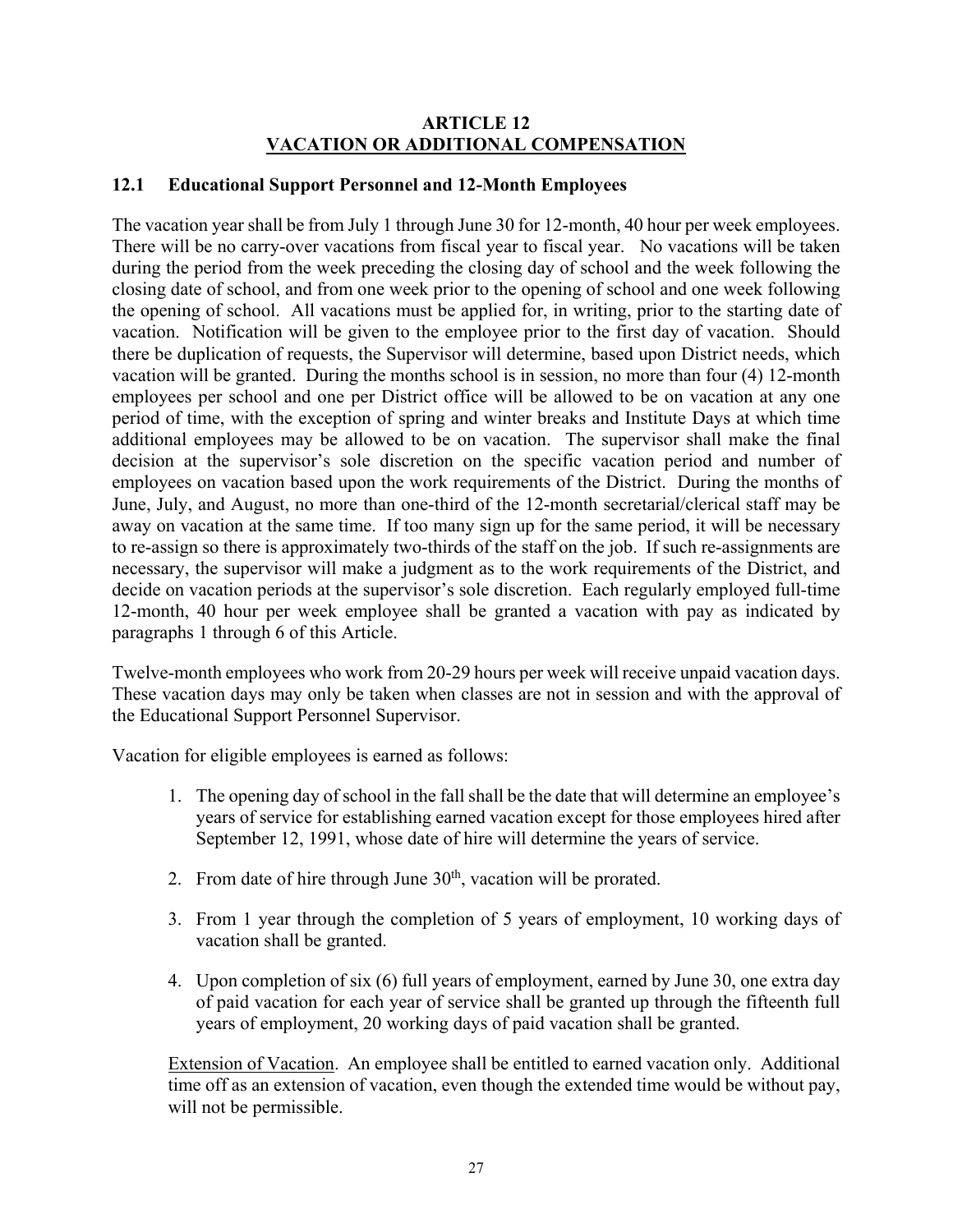Unused Vacation. Unused vacation shall be paid to employees who are not returning for the next year's work, up to the full entitled vacation.

12-month part time employees who work from 30-39 hours weekly. 12-month part time employees who work from 30-39 hours weekly receive vacation days accrued the same as other 12-month employees. Half of the earned days will be paid vacation with the approval of the Educational Support Personnel Supervisor.

10-month full-time employees who transfer from a full-time 10-month position to a 12 month full-time position, shall retain their years of service for purposes of calculating vacation days.

# Extra Time and Overtime Selection Process

The selection of overtime and /or extra time will be based on the RIF category (which the work stems from or is most similar to), by building, by seniority, on a rotating basis. For some events/work options, additional categories would be offered the extra work if the first category isn't interested before all support at the building, by seniority. If the employee is unable to take the overtime/extra time because the work option falls during their normal work hours, the next work opportunity would be offered to that employee before asking the next employee on the seniority list. All district events where security is required; every effort will be made to have an equal amount of security from each campus. Only work related and/or generated from an employee position under this contract will follow the selection process above.

As stated in section 3.7.1, only 12-month staffs' summer, spring, and winter break hours will be consistent with District office personnel.

# **12.2 Educational Support Personnel and Food Services 10-Month Full-Time Employees**

Full-time 40 hours per week, 10-month employees hired before November 1, 2018 will receive additional compensation as set forth below on a prorated basis at the close of the school year. Employees hired after November 1, 2018, will not be eligible for this benefit.

Additional compensation for eligible employees is earned as follows:

- 1. The opening day of school in the fall shall be the date that will determine an employee's years of service for establishing earned compensation except for those employees hired after September 12, 1991, whose date of hire will determine the years of service.
- 2. Less than one (1) year, no compensation will be earned.
- 3. From one (1) year through the completion of five (5) years of employment, seven (7) working days of compensation shall be granted.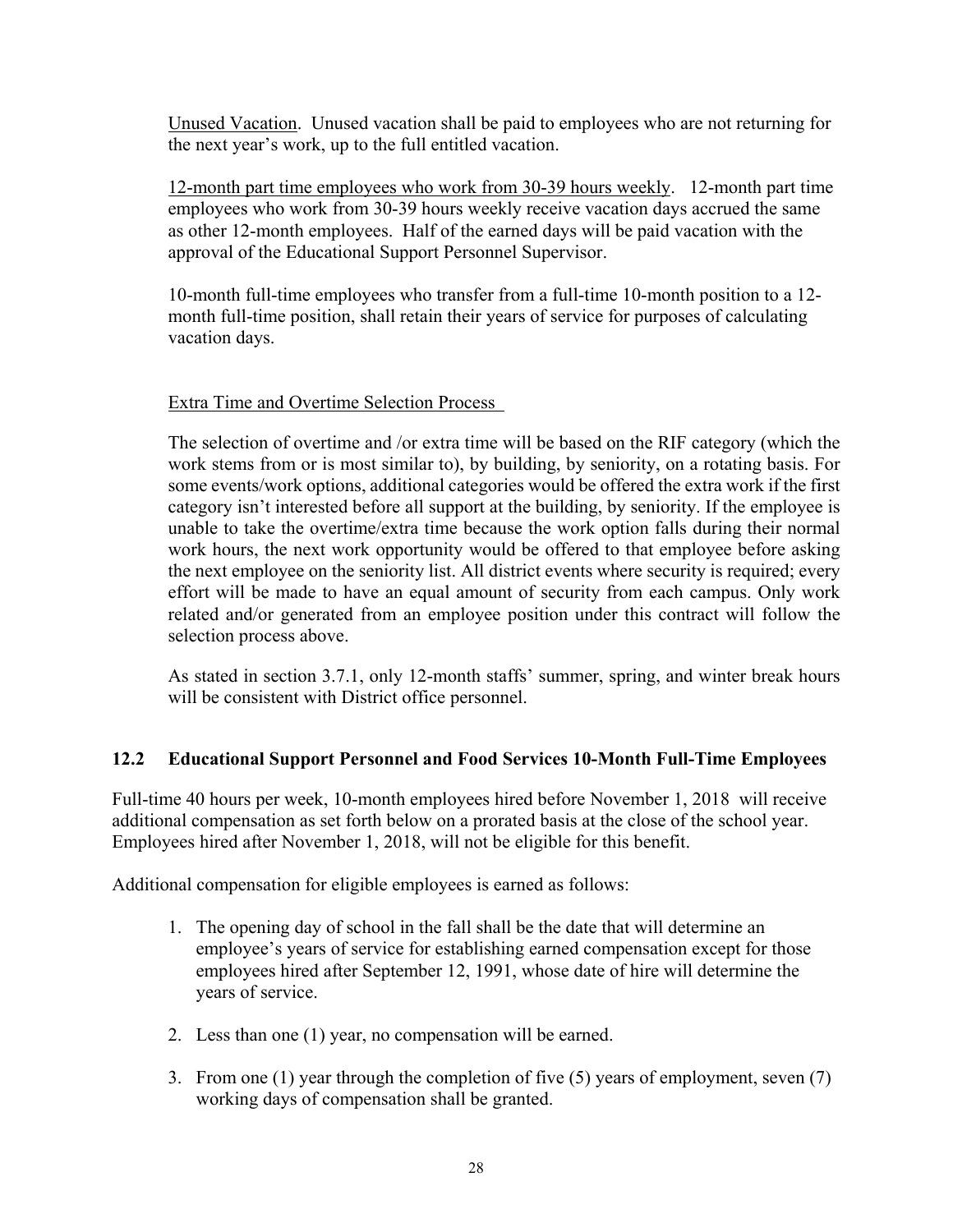4. Upon completion of six (6) full years of employment, earned by June 30, and subsequently each year through year fifteen  $(15)$  .7 extra day of earned compensation will be granted at which point the employee will have accrued a maximum of fourteen (14) days of additional compensation.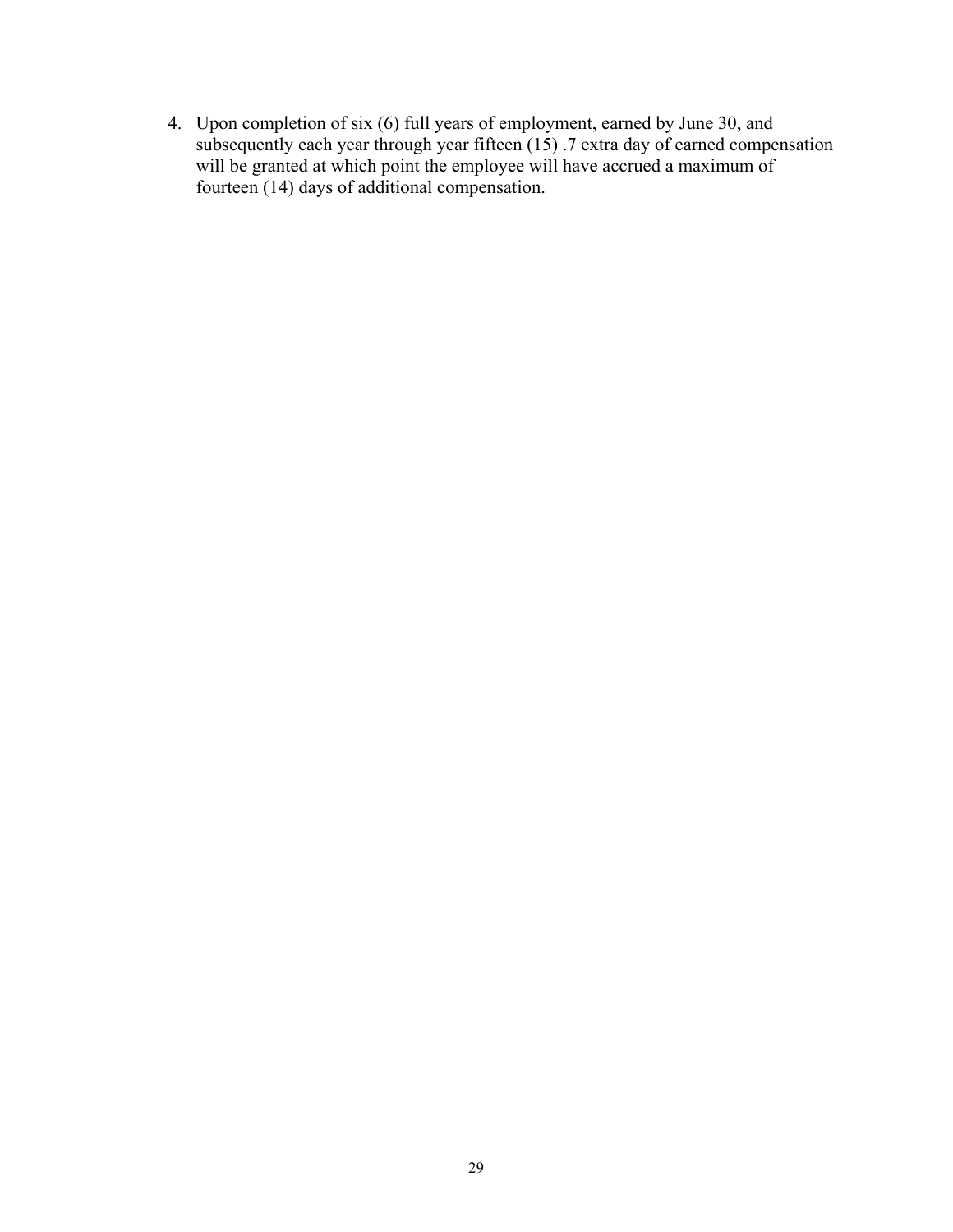# **ARTICLE 13 PAID HOLIDAYS**

#### **13.1 Paid Holidays.**

Each full-time 40 hour per week and part-time employee who works 20-39 hours per week shall be granted the day off with pay on holidays or days observed as determined by the Board at the beginning of each school year, providing the employee worked the last regular working day prior to the holiday and the next working day following the holiday. A working day is defined as when the administration offices are open, so long as the employee is scheduled to work that day. The District agrees not to structure the school calendar to avoid paying 10 month employees holiday pay through the scheduling of teacher institute days, open house, and parent/teacher conferences. The foregoing definition of working day shall not be applicable to part-time, 10-month employees for the Christmas and New Year's Day holidays. For food services employees, a working day is defined as a day when kitchens are open**.**  Authorized paid vacation and sick, emergency, and bereavement leave are considered working days as related to the above statement.

The number of paid holidays for all positions shall be as follows:

- o Full-time 12 month Employees 15 days/school year
- o Part-time 12 month Employees 6 days/school year
- o Full-time 10 month Employees 10 days/school year
- o Part-time 10 month Employees 6 days/school year
- $\circ$  Theater Productions Manager May float holidays with the prior approval of the Educational Support Personnel Supervisor. In addition, the Educational Support Personnel Supervisor may assign floating holiday(s) based on District needs.

At the beginning of each school year, the Assistant Superintendent shall notify all affected employees of the specific Board approved days that will be considered as paid holidays for the upcoming school year.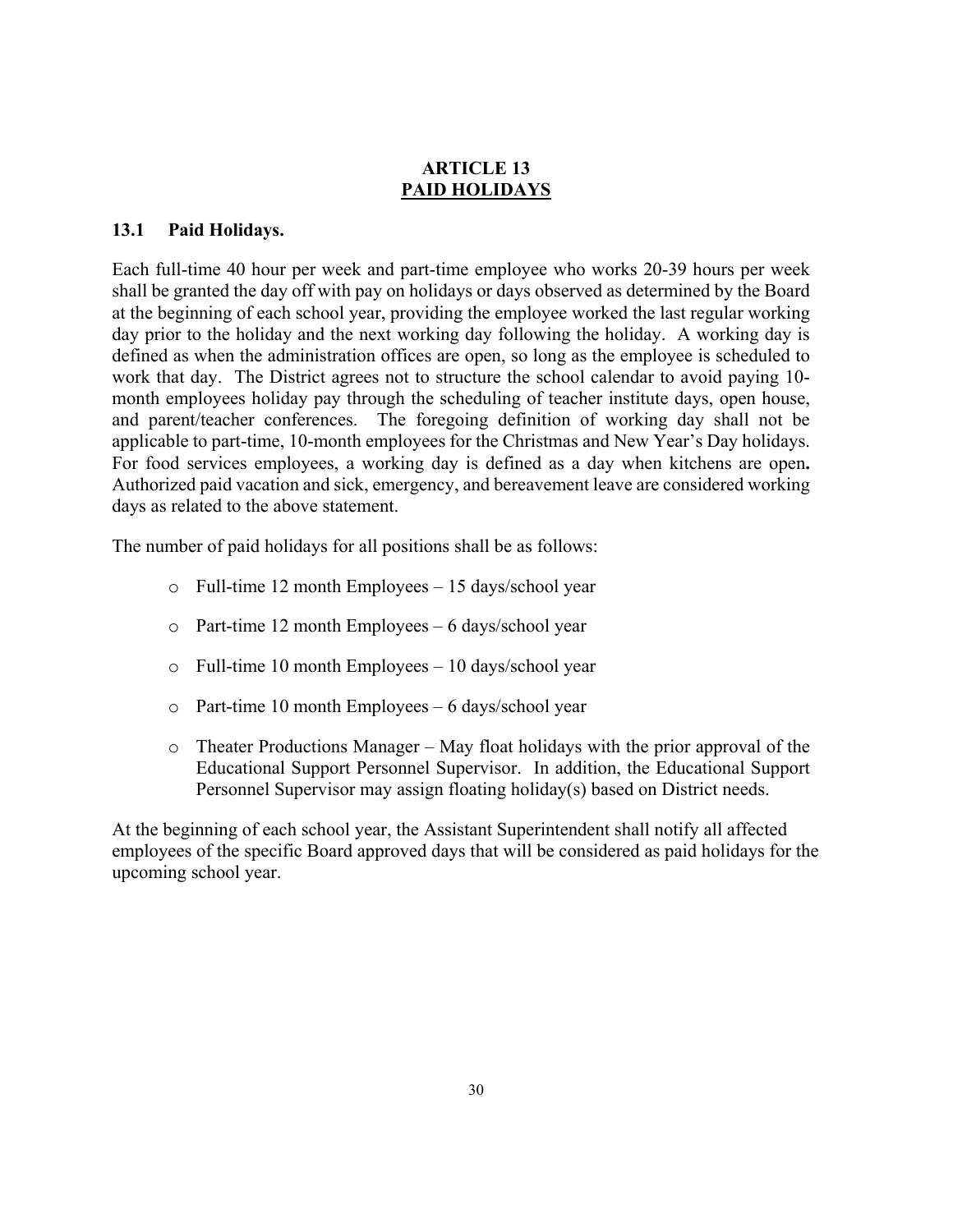#### **ARTICLE 14 HOURLY WAGES**

#### **14.1 Hourly Wages.**

For the following school years, each employee will receive the following wage increases:

| 2022 - 2023   | $3.0\%$ plus \$0.10 per hour |
|---------------|------------------------------|
| $2023 - 2024$ | $3.0\%$ plus \$0.10 per hour |

The base hourly rates shall be as follows for the term of this contract:

|                  | <b>Base for</b><br>2021-2022 | <b>Base for</b><br>2022-2023 | <b>Base for</b><br>2023-2024 |
|------------------|------------------------------|------------------------------|------------------------------|
| Food<br>Services | \$12.20                      | \$13.50                      | \$14.25                      |
| Worker           |                              |                              |                              |
| Grade 1          | \$14.55                      | \$14.69                      | \$14.84                      |
| Grade 2          | \$15.45                      | \$15.60                      | \$15.76                      |
| Grade 3          | \$16.60                      | \$16.75                      | \$16.92                      |
| Grade 4          | \$17.60                      | \$17.77                      | \$17.95                      |
| Grade 5          | \$18.50                      | \$18.68                      | \$18.87                      |
| Grade 6          | \$19.70                      | \$19.89                      | \$20.09                      |
| Grade 7          | \$20.90                      | \$21.10                      | \$21.31                      |
| Grade 8          | \$22.45                      | \$22.67                      | \$22.90                      |
| Grade 9          | \$24.20                      | \$24.44                      | \$24.68                      |

Employees who receive a grade change shall have the following adjustment made to their hourly wage:

|         | <b>Grade Adjustments</b> |
|---------|--------------------------|
| Grade 2 | \$1.20                   |
| Grade 3 | \$1.30                   |
| Grade 4 | \$1.35                   |
| Grade 5 | \$1.40                   |
| Grade 6 | \$1.50                   |
| Grade 7 | \$1.60                   |
| Grade 8 | \$2.00                   |
| Grade 9 | \$2.00                   |

A new employee's base hourly rate shall be no higher than a current employee with like experience as determined by the Assistant Superintendent.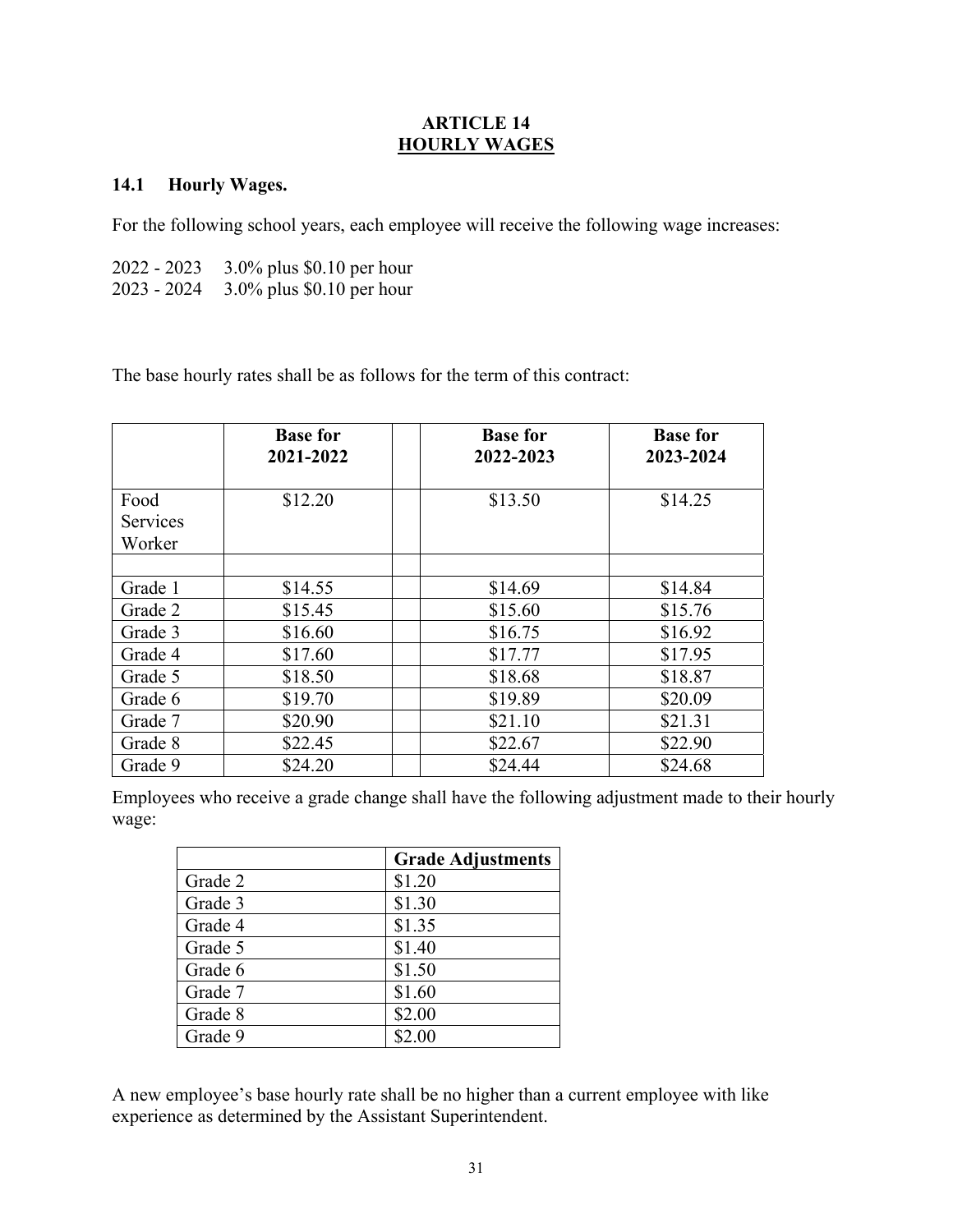If any of the following changes to Illinois law take effect during the term of the agreement and are not offset by revenue increases: (a) the Board's revenue from local property taxes is limited more severely than is currently the case under the Property Tax Extension Limitation Law or (b) the Board is faced with a successful voter-initiated referendum, the hourly \$.10 increase for 2022-2023 and 2023-2024 will cease with sixty (60) days' notice to the employees.

#### **14.2 Longevity Program**

An employee who has worked for the district for ten (10) consecutive years will receive longevity compensation as set forth below. Longevity shall be earned based on the employee's anniversary date of hire. It is an annual non-compounding compensation to be paid in equal installments on December 15 and June 30 of the year in which it is earned. Employees participating in the Retirement Program shall receive both installments in one lump sum post retirement. This benefit is based on the following:

| <b>Years of Service</b> | 12-Month |
|-------------------------|----------|
| $10 - 14$ years         | \$500    |
| $15 - 19$ years         | \$750    |
| $20 - 24$ years         | \$1250   |
| $25 +$                  | \$1500   |

| <b>Years of Service</b> | 10-Month |
|-------------------------|----------|
| $10 - 14$ years         | \$350    |
| $15 - 19$ years         | \$525    |
| $20 - 24$ years         | \$875    |
| $25 +$                  | \$1,050  |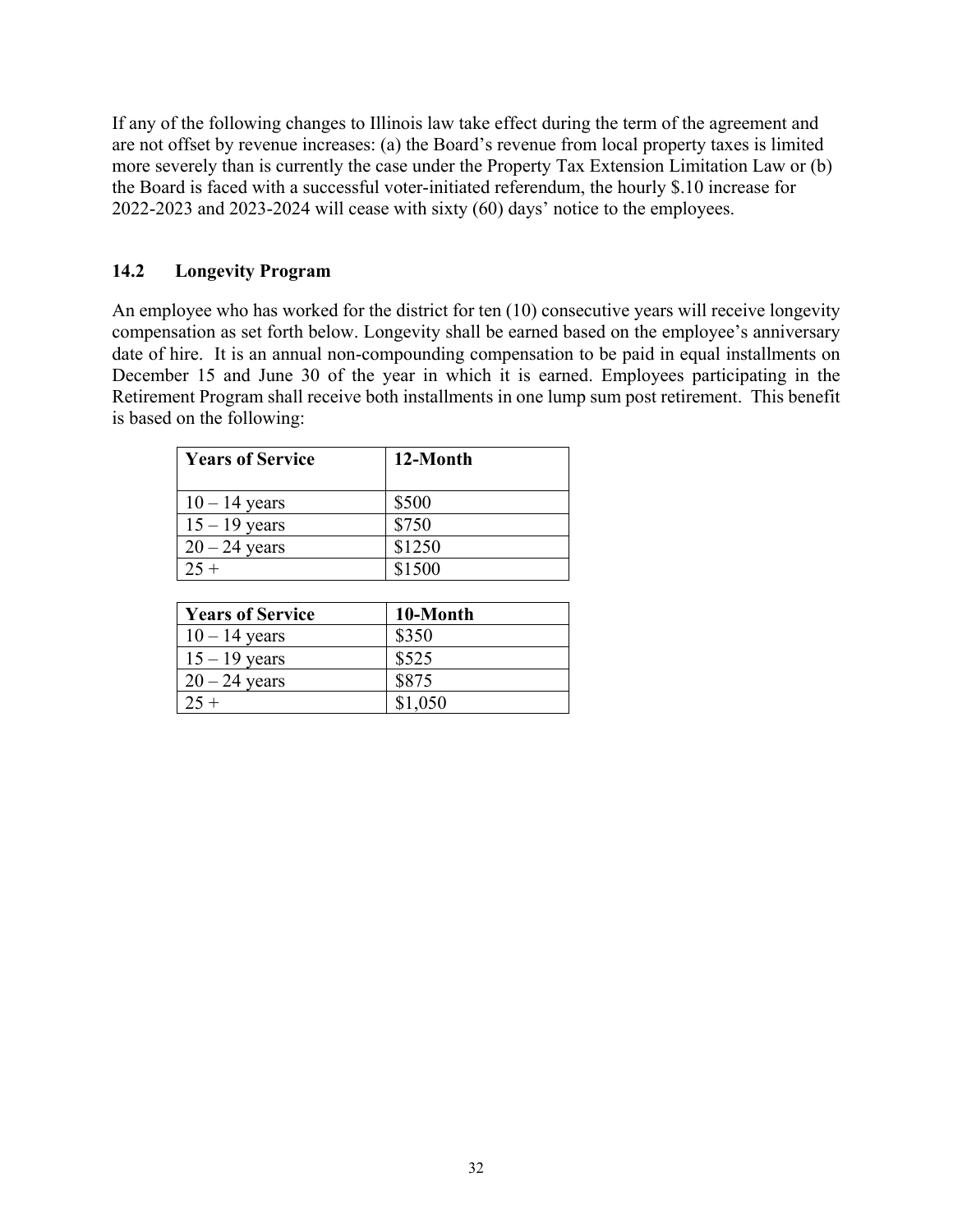#### **ARTICLE 15 TERMS OF AGREEMENT**

This Agreement shall become effective on July 1, 2022 and continue in effect through June 15.1 30, 2024.

IN WITNESS WHEREOF, the parties hereto have hereunto affixed their hands and seals as of the day and year first above written.

 $\vec{r}$ 

| LEYDEN SUPPORT COUNCIL,<br>WEST SUBURBAN TEACHERS' UNION<br>LOCAL NUMBER 571, IFT-AFT | <b>BOARD OF EDUCATION</b><br>LEYDEN COMMUNITY HIGH<br><b>SCHOOL DISTRICT 212</b> |
|---------------------------------------------------------------------------------------|----------------------------------------------------------------------------------|
| By:<br>President                                                                      | $\mathbf{B}$<br>President                                                        |
|                                                                                       | Attest:                                                                          |
|                                                                                       | James G. Anna<br>By:                                                             |
| $5 - 28 - 2021$<br>Dated:                                                             | Dated:                                                                           |
|                                                                                       |                                                                                  |

 $\epsilon$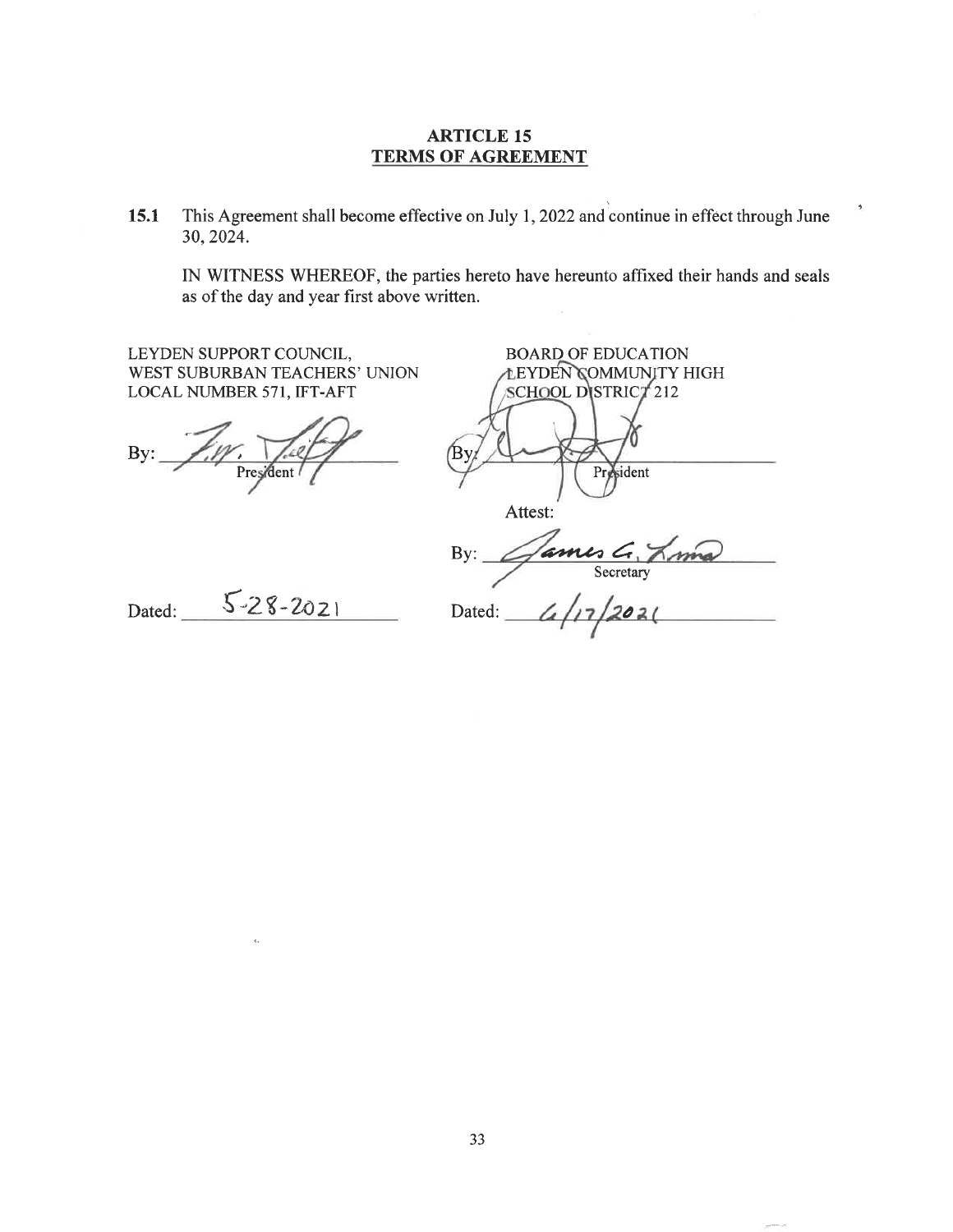*Appendix A – Health & Dental Insurance and Calculation*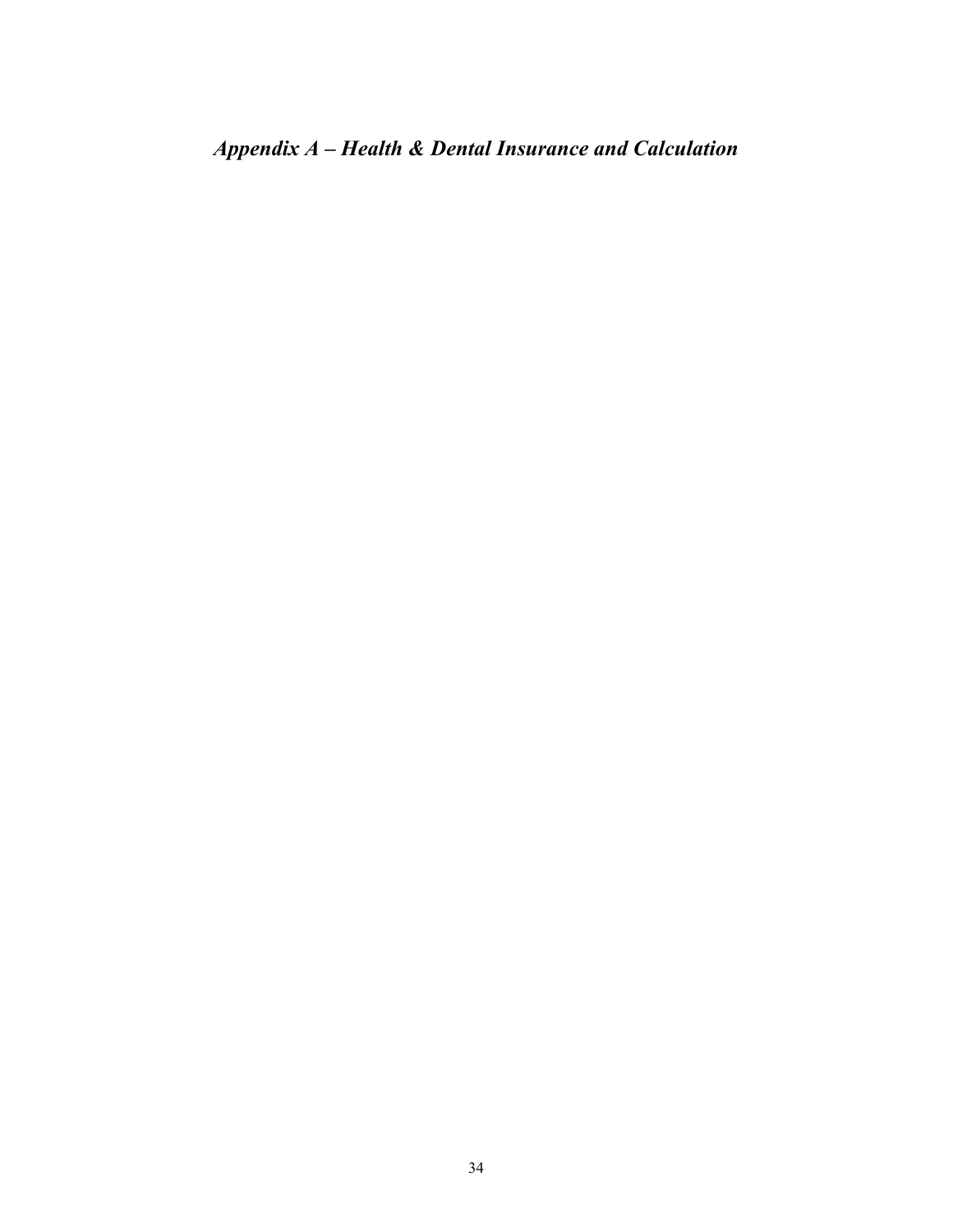**Leyden High Schools Board of Education #212: HCA – Active Plan Coverage for: Individual + Family** | **Plan Type: PPO**



**The Summary of Benefits and Coverage (SBC) document will help you choose a health plan. The SBC shows you how you and the plan would share the cost for covered health care services. NOTE: Information about the cost of this plan (called the premium) will be provided separately. This is only a summary.** For more information about your coverage, or to get a copy of the complete terms of coverage, call 1-800-828-3116 or at https://policy-srv.box.com/s/6e0sh3f9m46j8hv9qcm0qc2sq4226iva.

For general definitions of common terms, such as allowed amount, balance billing, coinsurance, copayment, deductible, provider, or other underlined terms, see the Glossary. You can view the Glossary at www.healthcare.gov/sbc-glossary/ or call 1-855-756-4448 to request a copy.

| <b>Important Questions</b>                                        | <b>Answers</b>                                                                                                                                                                        | <b>Why This Matters:</b>                                                                                                                                                                                                                                                                                                                                                                                                                                                               |
|-------------------------------------------------------------------|---------------------------------------------------------------------------------------------------------------------------------------------------------------------------------------|----------------------------------------------------------------------------------------------------------------------------------------------------------------------------------------------------------------------------------------------------------------------------------------------------------------------------------------------------------------------------------------------------------------------------------------------------------------------------------------|
| What is the overall<br>deductible?                                | \$300 Individual/\$700 Family                                                                                                                                                         | Generally, you must pay all of the costs from providers up to the deductible<br>amount before this plan begins to pay. If you have other family members<br>on the plan, each family member must meet their own individual deductible<br>until the total amount of deductible expenses paid by all family members<br>meets the overall family deductible.                                                                                                                               |
| Are there services<br>covered before you meet<br>your deductible? | Yes. Certain preventive care, prescription drugs and<br>emergency room services are covered before you meet<br>your deductible.                                                       | This plan covers some items and services even if you haven't yet met the<br>deductible amount. But a copayment or coinsurance may apply. For<br>example, this plan covers certain preventive services without Cost sharing<br>and before you meet your deductible. See a list of covered preventive<br>services at www.healthcare.gov/coverage/preventive-care-benefits/.                                                                                                              |
| Are there other<br>deductibles for specific<br>services?          | No.                                                                                                                                                                                   | You don't have to meet deductibles for specific services.                                                                                                                                                                                                                                                                                                                                                                                                                              |
| What is the out-of-pocket<br>limit for this plan?                 | For In-Network:<br>\$400 Individual/\$1,100 Family<br>For Out-of-Network:<br>\$2,400 Individual/\$7,100 Family<br>Prescription drug expense limit:<br>\$750 Individual/\$2,250 Family | The out-of-pocket limit is the most you could pay in a year for covered<br>services. If you have other family members in this plan, they have to meet<br>their own out-of-pocket limits until the overall family out-of-pocket limit has<br>been met.                                                                                                                                                                                                                                  |
| What is not included in<br>the out-of-pocket limit?               | Premiums, balance-billing charges, and health care this<br>plan doesn't cover.                                                                                                        | Even though you pay these expenses, they don't count toward the out-of-<br>pocket limit.                                                                                                                                                                                                                                                                                                                                                                                               |
| Will you pay less if you<br>use a network provider?               | Yes. See www.bcbsil.com or call<br>1-800-828-3116 for a list of network providers.                                                                                                    | This plan uses a provider network. You will pay less if you use a provider in<br>the plan's network. You will pay the most if you use an out-of-network<br>provider, and you might receive a bill from a provider for the difference<br>between the provider's charge and what your plan pays (balance billing).<br>Be aware, your network provider might use an out-of-network provider for<br>some services (such as lab work). Check with your provider before you get<br>services. |
| Do you need a referral to<br>see a specialist?                    | No.                                                                                                                                                                                   | You can see the specialist you choose without a referral.                                                                                                                                                                                                                                                                                                                                                                                                                              |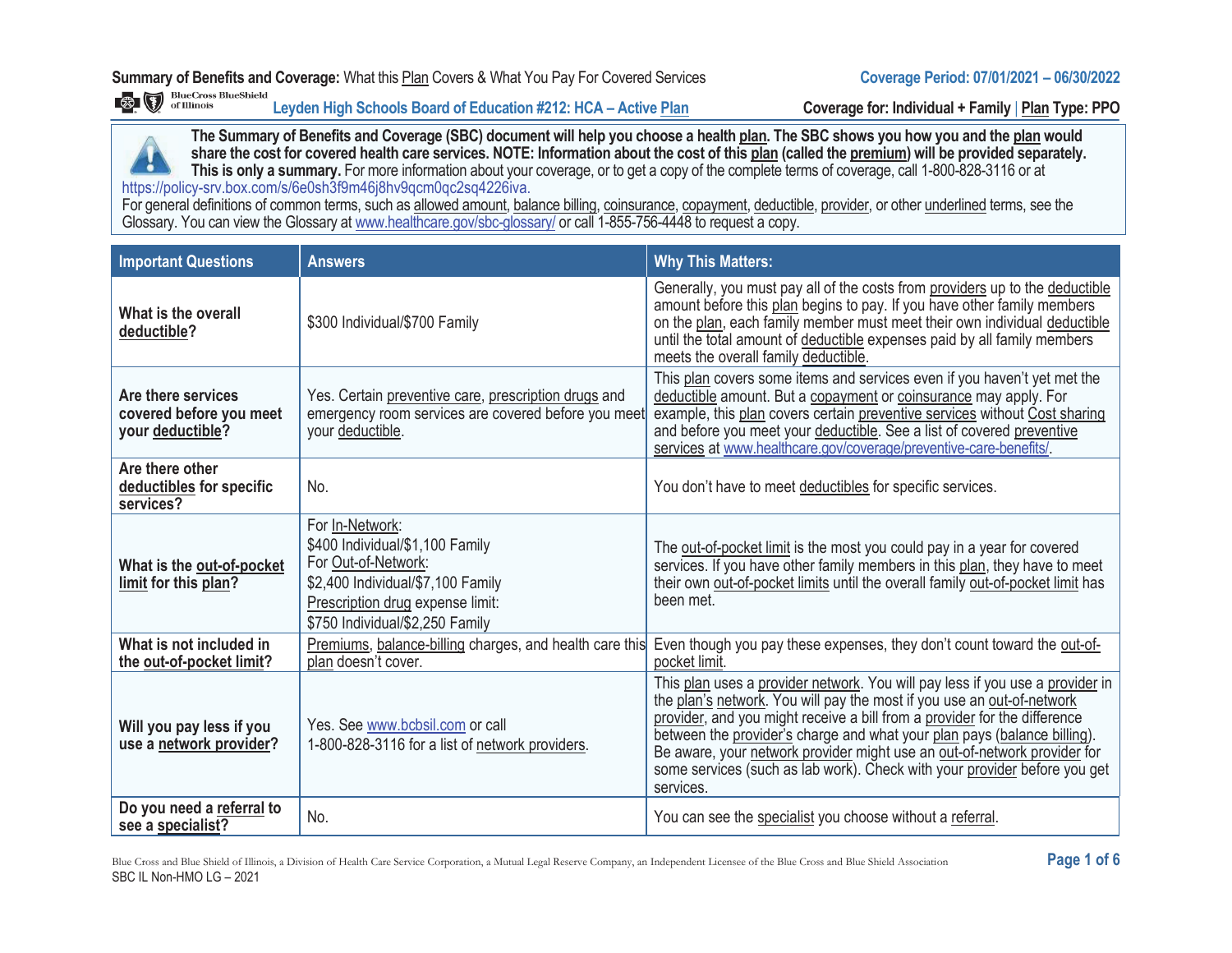All **copayment** and **coinsurance** costs shown in this chart are after your **deductible** has been met, if a **deductible** applies.

|                                                                                                                                                         | <b>Services You May Need</b>                        | <b>What You Will Pay</b>                                                                                        |                                                                      |                                                                                                                                                                                                                                                                                             |
|---------------------------------------------------------------------------------------------------------------------------------------------------------|-----------------------------------------------------|-----------------------------------------------------------------------------------------------------------------|----------------------------------------------------------------------|---------------------------------------------------------------------------------------------------------------------------------------------------------------------------------------------------------------------------------------------------------------------------------------------|
| <b>Common Medical Event</b>                                                                                                                             |                                                     | <b>In-Network Provider</b><br>(You will pay the least)                                                          | <b>Out-of-Network Provider</b><br>(You will pay the most)            | <b>Limitations, Exceptions, &amp; Other</b><br><b>Important Information</b>                                                                                                                                                                                                                 |
|                                                                                                                                                         | Primary care visit to treat an<br>injury or illness | 20% coinsurance                                                                                                 | 30% coinsurance                                                      | Virtual Visits: \$10/visit; deductible does not<br>apply. See your benefit booklet* for details.                                                                                                                                                                                            |
| If you visit a health care                                                                                                                              | Specialist visit                                    | 20% coinsurance                                                                                                 | 30% coinsurance                                                      | None                                                                                                                                                                                                                                                                                        |
| provider's office or<br>clinic                                                                                                                          | Preventive care/screening/<br>immunization          | No Charge;<br>deductible does not<br>apply                                                                      | 20% coinsurance                                                      | You may have to pay for services that aren't<br>preventive. Ask your provider if the services<br>needed are preventive. Then check what<br>your plan will pay for.                                                                                                                          |
|                                                                                                                                                         | Diagnostic test (x-ray, blood<br>work)              | No Charge;<br>deductible does not<br>apply                                                                      | 20% coinsurance;<br>deductible does not apply                        | Preauthorization may be required; see your                                                                                                                                                                                                                                                  |
| If you have a test                                                                                                                                      | Imaging (CT/PET scans,<br>MRI <sub>s</sub> )        | No Charge;<br>deductible does not<br>apply                                                                      | 20% coinsurance;<br>deductible does not apply                        | benefit booklet* for details.                                                                                                                                                                                                                                                               |
| If you need drugs to<br>treat your illness or<br>condition<br>More information about<br>prescription drug<br>coverage is available at<br>www.bcbsil.com | Generic drugs                                       | \$5 copay/prescription<br>(retail)<br>\$10 copay/prescription<br>(mail order);<br>deductible does not<br>apply  | \$5 copay/prescription<br>(retail)<br>deductible does not apply      | 34-day supply at Retail<br>90-day supply at Mail Order<br>Rx Out-of-Pocket Expense Limit:<br>\$750 Individual/\$2,250 Family<br>Dispensing limit may apply to certain drugs.<br>For Out-of-Network drug provider, you are<br>responsible for 25% of the eligible amount<br>after the copay. |
|                                                                                                                                                         | Preferred brand drugs                               | \$20 copay/prescription<br>(retail)<br>\$40 copay/prescription<br>(mail order);<br>deductible does not<br>apply | \$20 copay/prescription<br>(retail)<br>deductible does not apply     |                                                                                                                                                                                                                                                                                             |
|                                                                                                                                                         | Non-preferred brand drugs                           | \$40 copay/prescription<br>(retail)<br>\$80 copay/prescription<br>(mail):<br>deductible does not<br>apply       | \$40 copay/prescription<br>$(retail)$ ;<br>deductible does not apply | Certain women's preventive services will be<br>covered with no cost to the member. For a<br>full list of these prescriptions and/or<br>services, please contact Customer Service.                                                                                                           |
|                                                                                                                                                         | Specialty drugs                                     | \$150 copay/prescription<br>(retail);<br>deductible does not<br>apply                                           | Not Covered                                                          | Specialty drug coverage based on group<br>policy. Prior authorization may be required.<br>Specialty retail limited to a 30-day supply.                                                                                                                                                      |

\* For more information about limitations and exceptions, see the plan or policy document at **Page 2 of 6**  https://policy-srv.box.com/s/6e0sh3f9m46j8hv9qcm0qc2sq4226iva.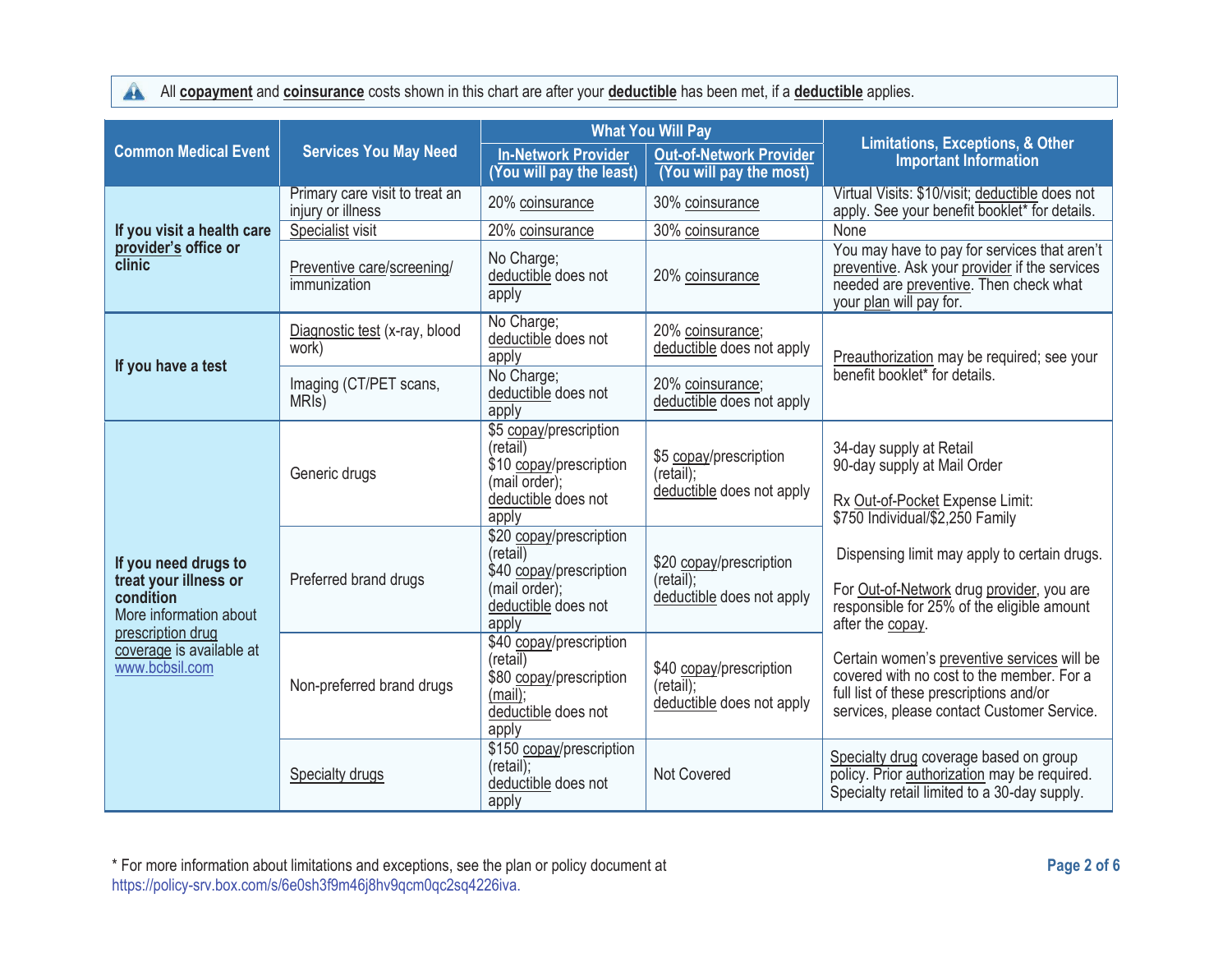|                                                                                    | <b>Services You May Need</b>                      | <b>What You Will Pay</b>                               |                                                           |                                                                                                                                                                                                 |
|------------------------------------------------------------------------------------|---------------------------------------------------|--------------------------------------------------------|-----------------------------------------------------------|-------------------------------------------------------------------------------------------------------------------------------------------------------------------------------------------------|
| <b>Common Medical Event</b>                                                        |                                                   | <b>In-Network Provider</b><br>(You will pay the least) | <b>Out-of-Network Provider</b><br>(You will pay the most) | <b>Limitations, Exceptions, &amp; Other</b><br><b>Important Information</b>                                                                                                                     |
| If you have outpatient                                                             | Facility fee (e.g., ambulatory<br>surgery center) | No Charge;<br>deductible does not<br>apply             | 20% coinsurance;<br>deductible does not apply             | Preauthorization may be required.                                                                                                                                                               |
| surgery                                                                            | Physician/surgeon fees                            | No Charge;<br>deductible does not<br>apply             | 20% coinsurance;<br>deductible does not apply             | None                                                                                                                                                                                            |
|                                                                                    | <b>Emergency room care</b>                        | \$150 copay/visit;<br>deductible does not<br>apply     | \$150 copay/visit;<br>deductible does not apply           | Copay waived if admitted.                                                                                                                                                                       |
| If you need immediate<br>medical attention                                         | <b>Emergency medical</b><br>transportation        | 20% coinsurance                                        | 20% coinsurance                                           | Preauthorization may be required for non-<br>emergency transportation; see your benefit<br>booklet* for details.                                                                                |
|                                                                                    | <b>Urgent Care</b>                                | No Charge;<br>deductible does not<br>apply             | 20% coinsurance;<br>deductible does not apply             | None                                                                                                                                                                                            |
| If you have a hospital                                                             | Facility fee (e.g., hospital<br>room)             | No Charge;<br>deductible does not<br>apply             | 20% coinsurance;<br>deductible does not apply             | Preauthorization required.                                                                                                                                                                      |
| stay                                                                               | Physician/surgeon fees                            | No Charge;<br>deductible does not<br>apply             | 10% coinsurance                                           | None                                                                                                                                                                                            |
| If you need mental<br>health, behavioral<br>health, or substance<br>abuse services | Outpatient services                               | No Charge;<br>deductible does not<br>apply             | 20% coinsurance;<br>deductible does not apply             | Virtual Visits: \$10/visit; deductible does not<br>apply. Preauthorization may be required.<br>See your benefit booklet* for details.                                                           |
|                                                                                    | Inpatient services                                | No Charge;<br>deductible does not<br>apply             | 20% coinsurance;<br>deductible does not apply             | Preauthorization required.                                                                                                                                                                      |
|                                                                                    | Office visits                                     | 20% coinsurance                                        | 30% coinsurance                                           | Cost sharing does not apply for preventive                                                                                                                                                      |
| If you are pregnant                                                                | Childbirth/delivery<br>professional services      | 20% coinsurance                                        | 30% coinsurance                                           | services. Depending on the type of services,<br>a coinsurance, or deductible may apply.<br>Maternity care may include tests and service<br>described elsewhere in the SBC (i.e.<br>ultrasound). |
|                                                                                    | Childbirth/delivery facility<br>services          | No Charge;<br>deductible does not<br>apply             | 20% coinsurance;<br>deductible does not apply             | None                                                                                                                                                                                            |

\* For more information about limitations and exceptions, see the plan or policy document at **Page 3 of 6**  https://policy-srv.box.com/s/6e0sh3f9m46j8hv9qcm0qc2sq4226iva.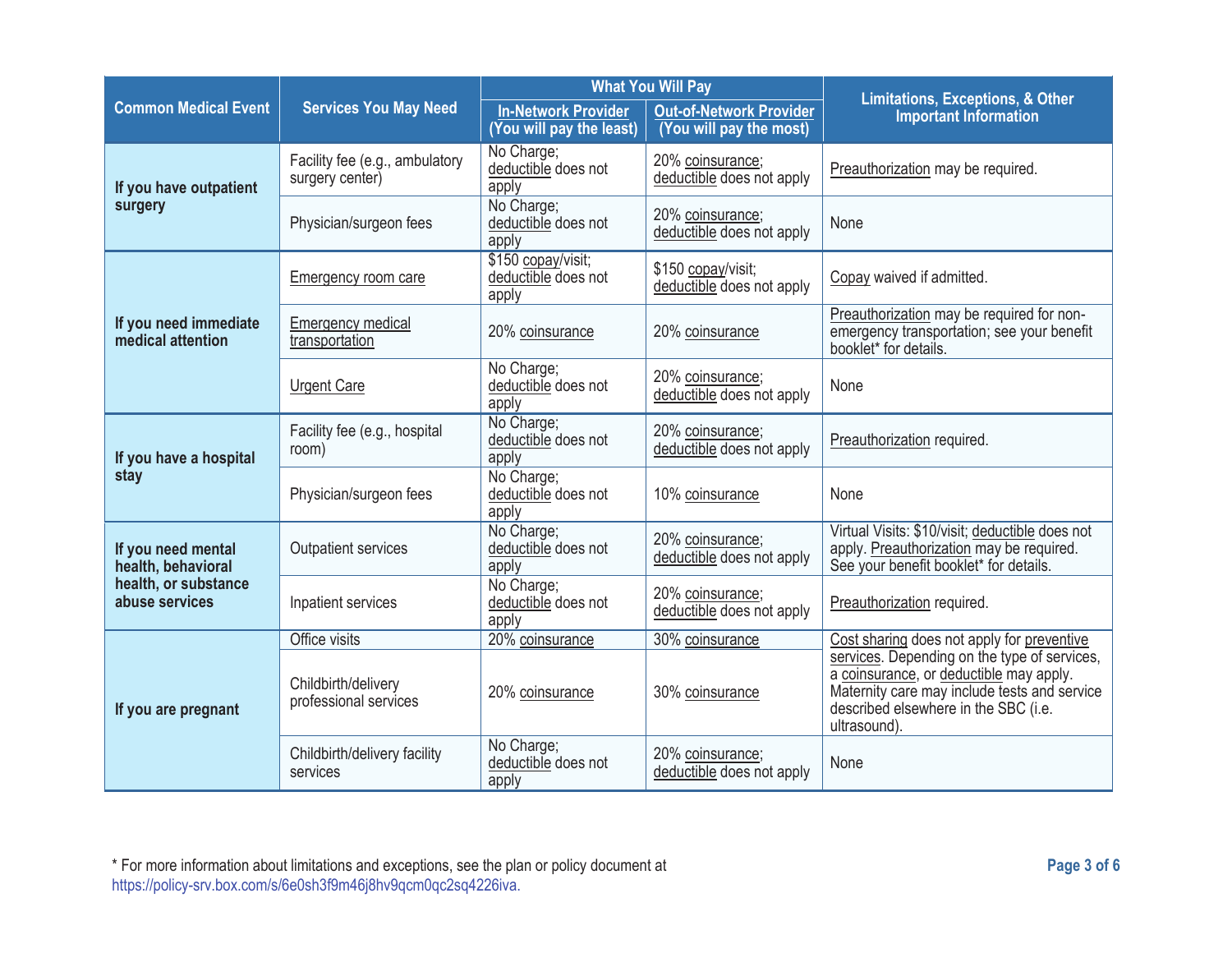|                                                                         |                              | <b>What You Will Pay</b>                               |                                                           |                                                                                                                                                                                                           |
|-------------------------------------------------------------------------|------------------------------|--------------------------------------------------------|-----------------------------------------------------------|-----------------------------------------------------------------------------------------------------------------------------------------------------------------------------------------------------------|
| <b>Common Medical Event</b>                                             | <b>Services You May Need</b> | <b>In-Network Provider</b><br>(You will pay the least) | <b>Out-of-Network Provider</b><br>(You will pay the most) | <b>Limitations, Exceptions, &amp; Other</b><br><b>Important Information</b>                                                                                                                               |
|                                                                         | Home health care             | No Charge;<br>deductible does not<br>apply             | 20% coinsurance;<br>deductible does not apply             | Preauthorization may be required.                                                                                                                                                                         |
|                                                                         | Rehabilitation services      | 20% coinsurance                                        | 30% coinsurance                                           | Preauthorization may be required.                                                                                                                                                                         |
|                                                                         | Habilitation services        | 20% coinsurance                                        | 30% coinsurance                                           |                                                                                                                                                                                                           |
| If you need help<br>recovering or have<br>other special health<br>needs | Skilled nursing care         | No Charge;<br>deductible does not<br>apply             | 20% coinsurance;<br>deductible does not apply             | Preauthorization may be required.                                                                                                                                                                         |
|                                                                         | Durable medical equipment    | 20% coinsurance                                        | 30% coinsurance                                           | Benefits are limited to items used to serve a<br>medical purpose. DME benefits are provided<br>for both purchase and rental equipment (up<br>to the purchase price).<br>Preauthorization may be required. |
|                                                                         | Hospice services             | No Charge;<br>deductible does not<br>apply             | 20% coinsurance;<br>deductible does not apply             | Preauthorization may be required.                                                                                                                                                                         |
|                                                                         | Children's eye exam          | <b>Not Covered</b>                                     | Not Covered                                               | None                                                                                                                                                                                                      |
| If your child needs<br>dental or eye care                               | Children's glasses           | Not Covered                                            | Not Covered                                               | None                                                                                                                                                                                                      |
|                                                                         | Children's dental check-up   | <b>Not Covered</b>                                     | Not Covered                                               | None                                                                                                                                                                                                      |

#### **Excluded Services & Other Covered Services:**

| Services Your Plan Generally Does NOT Cover (Check your policy or plan document for more information and a list of any other excluded services.) |                                                                                                                              |                                                         |  |
|--------------------------------------------------------------------------------------------------------------------------------------------------|------------------------------------------------------------------------------------------------------------------------------|---------------------------------------------------------|--|
| Acupuncture                                                                                                                                      | Long term care                                                                                                               | • Routine foot care (with the exception of person with  |  |
| • Cosmetic surgery                                                                                                                               | • Routine eye care (Adult)                                                                                                   | diagnosis of diabetes)                                  |  |
| $\bullet$ Dental care (Adult)                                                                                                                    |                                                                                                                              | • Weight loss programs                                  |  |
|                                                                                                                                                  |                                                                                                                              |                                                         |  |
|                                                                                                                                                  | Other Covered Services (Limitations may apply to these services. This isn't a complete list. Please see your plan document.) |                                                         |  |
| <b>Bariatric surgery</b>                                                                                                                         | Infertility treatment                                                                                                        | • Non-emergency care when traveling outside the         |  |
| • Chiropractic care                                                                                                                              | Most coverage provided outside the                                                                                           | U.S.                                                    |  |
| $\bullet$ Hearing aids                                                                                                                           | United States. See www.bcbsil.com                                                                                            | • Private-duty nursing (with the exception of inpatient |  |
|                                                                                                                                                  |                                                                                                                              | private duty nursing)                                   |  |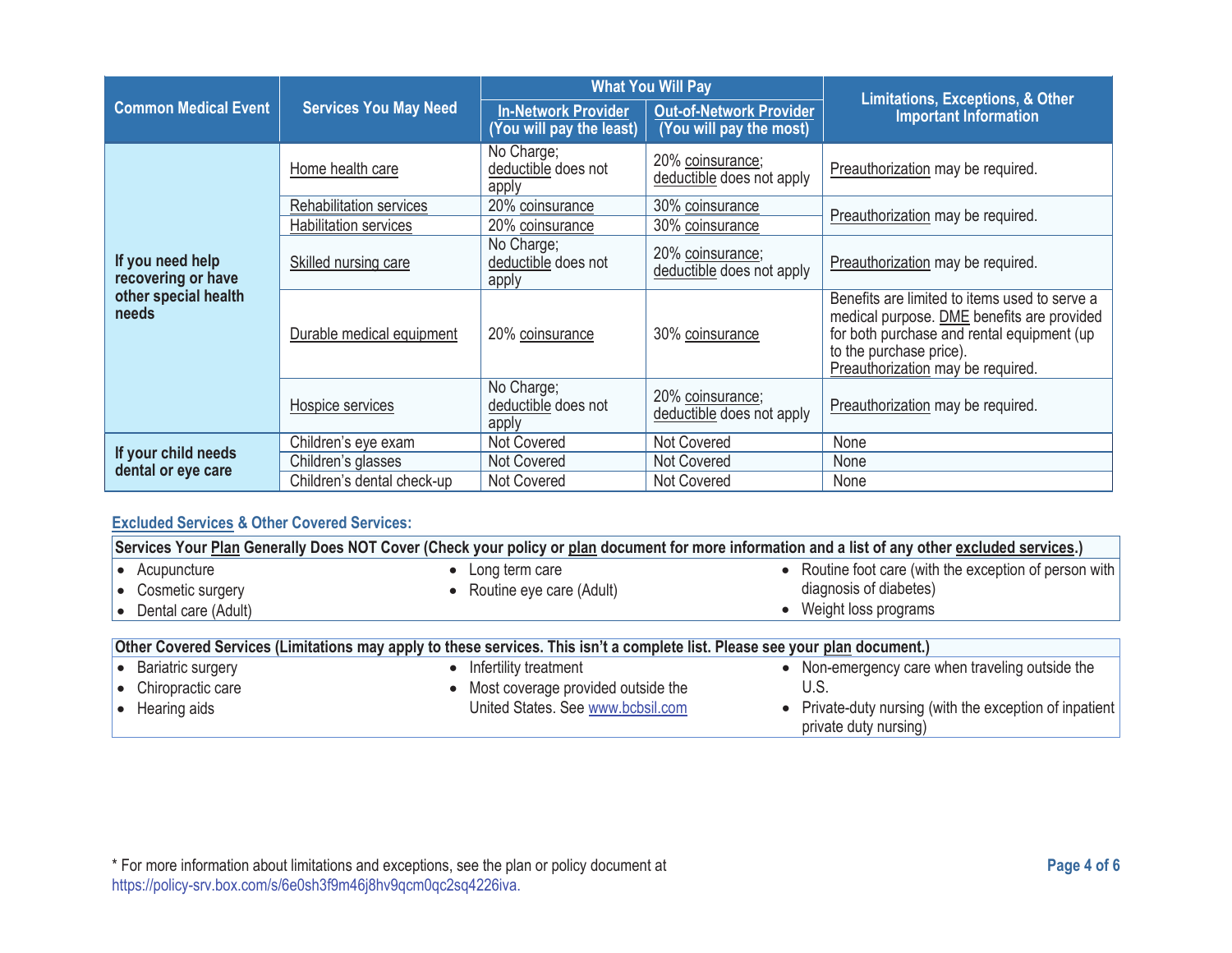Your Rights to Continue Coverage: There are agencies that can help if you want to continue your coverage after it ends. The contact information for those agencies is: the plan at 1-800-828-3116, U.S. Department of Labor's Employee Benefits Security Administration at 1-866-444-EBSA (3272) or www.dol.gov/ebsa/healthreform, or Department of Health and Human Services, Center for Consumer Information and Insurance Oversight, at 1-877-267-2323 x61565 or www.cciio.cms.gov. Other coverage options may be available to you too, including buying individual insurance coverage through the Health Insurance Marketplace. For more information about the Marketplace, visit www.HealthCare.gov or call 1-800-318-2596.

Your Grievance and Appeals Rights: There are agencies that can help if you have a complaint against your plan for a denial of a claim. This complaint is called a grievance or appeal. For more information about your rights, look at the explanation of benefits you will receive for that medical claim. Your plan documents also provide complete information to submit a claim, appeal, or a grievance for any reason to your plan. For more information about your rights, this notice, or assistance, contact: Blue Cross and Blue Shield of Illinois at 1-800-828-3116 or visit www.bcbsil.com, or contact the U.S. Department of Labor's Employee Benefits Security Administration at 1-866-444-EBSA (3272) or visit www.dol.gov/ebsa/healthreform. Additionally, a consumer assistance program can help you file your appeal. Contact the Illinois Department of Insurance at 1-877-527-9431 or visit http://insurance.illinois.gov.

#### **Does this plan provide Minimum Essential Coverage? Yes**

Minimum Essential Coverage generally includes plans, health insurance available through the Marketplace or other individual market policies, Medicare, Medicaid, CHIP, TRICARE, and certain other coverage. If you are eligible for certain types of Minimum Essential Coverage, you may not be eligible for the premium tax credit.

#### **Does this plan meet the Minimum Value Standards? Yes**

If your plan doesn't meet the Minimum Value Standards, you may be eligible for a premium tax credit to help you pay for a plan through the Marketplace.

#### **Language Access Services:**

Spanish (Español): Para obtener asistencia en Español, llame al 1-800-828-3116. Tagalog (Tagalog): Kung kailangan ninyo ang tulong sa Tagalog tumawag sa 1-800-828-3116.

Chinese (中文): 如果需要中文的帮助, 请拨打这个号码 1-800-828-3116.

Navajo (Dine): Dinek'ehgo shika at'ohwol ninisingo, kwiijigo holne' 1-800-828-3116.

*To see examples of how this plan might cover costs for a sample medical situation, see the next section.*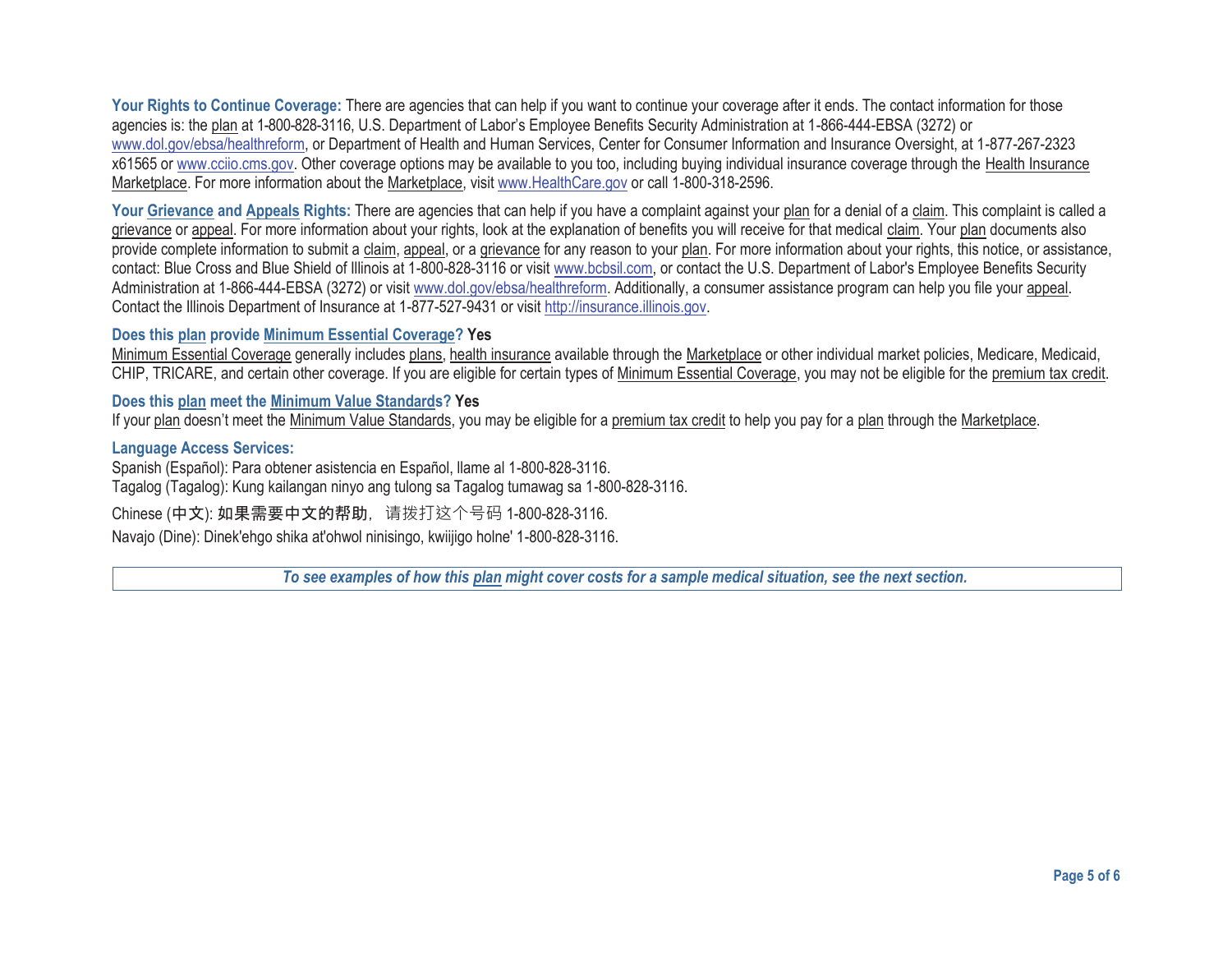#### **About these Coverage Examples:**



**This is not a cost estimator.** Treatments shown are just examples of how this plan might cover medical care. Your actual costs will be different depending on the actual care you receive, the prices your providers charge, and many other factors. Focus on the cost-sharing amounts (deductibles, copayments and coinsurance) and excluded services under the plan. Use this information to compare the portion of costs you might pay under different health plans. Please note these coverage examples are based on self-only coverage.

|  |  | Peg is Having a Baby |
|--|--|----------------------|
|--|--|----------------------|

(9 months of in-network pre-natal care and a hospital delivery)

| The plan's overall deductible     | \$300 |
|-----------------------------------|-------|
| Specialist coinsurance            | 20%   |
| ■ Hospital (facility) coinsurance | $0\%$ |
| ■ Other coinsurance               | 20%   |

**This EXAMPLE event includes services like:** 

Specialist office visits *(prenatal care)* Childbirth/Delivery Professional Services Childbirth/Delivery Facility Services Diagnostic tests *(ultrasounds and blood work)* Specialist visit *(anesthesia)* 

| <b>Total Example Cost</b>       | \$12,700 |  |
|---------------------------------|----------|--|
| In this example, Peg would pay: |          |  |
| Cost sharing                    |          |  |
| <b>Deductibles</b>              | \$300    |  |
| Copayments                      | \$0      |  |
| Coinsurance                     | \$100    |  |
| What isn't covered              |          |  |
| Limits or exclusions            | \$60     |  |
| The total Peg would pay is      | \$460    |  |

**Managing Joe's Type 2 Diabetes**  (a year of routine in-network care of a wellcontrolled condition)

| The plan's overall deductible                 | \$300 |
|-----------------------------------------------|-------|
| Specialist coinsurance                        | 20%   |
| <b>Entity</b> Hospital (facility) coinsurance | $0\%$ |
| Other coinsurance                             | 20%   |

**This EXAMPLE event includes services like:** Primary care physician office visits *(including disease education)* Diagnostic tests *(blood work)* Prescription drugs Durable Medical Equipment *(glucose meter)* 

| <b>Total Example Cost</b>       | \$5,600 |  |
|---------------------------------|---------|--|
| In this example, Joe would pay: |         |  |
| Cost sharing                    |         |  |
| Deductibles                     | \$300   |  |
| Copayments                      | \$40    |  |
| Coinsurance                     | \$60    |  |
| What isn't covered              |         |  |
| Limits or exclusions            | \$20    |  |
| The total Joe would pay is      | \$420   |  |

**Mia's Simple Fracture**  (in-network emergency room visit and follow up care)

| The plan's overall deductible            | \$300 |
|------------------------------------------|-------|
| Specialist coinsurance                   | 20%   |
| <b>E</b> Hospital (facility) coinsurance | $0\%$ |
| Other coinsurance                        | 20%   |

**This EXAMPLE event includes services like:** 

Emergency room care *(including medical supplies)*  Diagnostic test (*x-ray*) Durable medical equipment *(crutches)* Rehabilitation services *(physical therapy)* 

| <b>Total Example Cost</b> | \$2,800 |
|---------------------------|---------|
|                           |         |

#### **In this example, Mia would pay:**

| Cost sharing               |       |  |
|----------------------------|-------|--|
| Deductibles                | \$300 |  |
| Copayments                 | \$0   |  |
| <b>Coinsurance</b>         | \$100 |  |
| What isn't covered         |       |  |
| Limits or exclusions       | \$0   |  |
| The total Mia would pay is | \$400 |  |

The plan would be responsible for the other costs of these EXAMPLE covered services. **Page 6 of 6 Page 6 of 6**